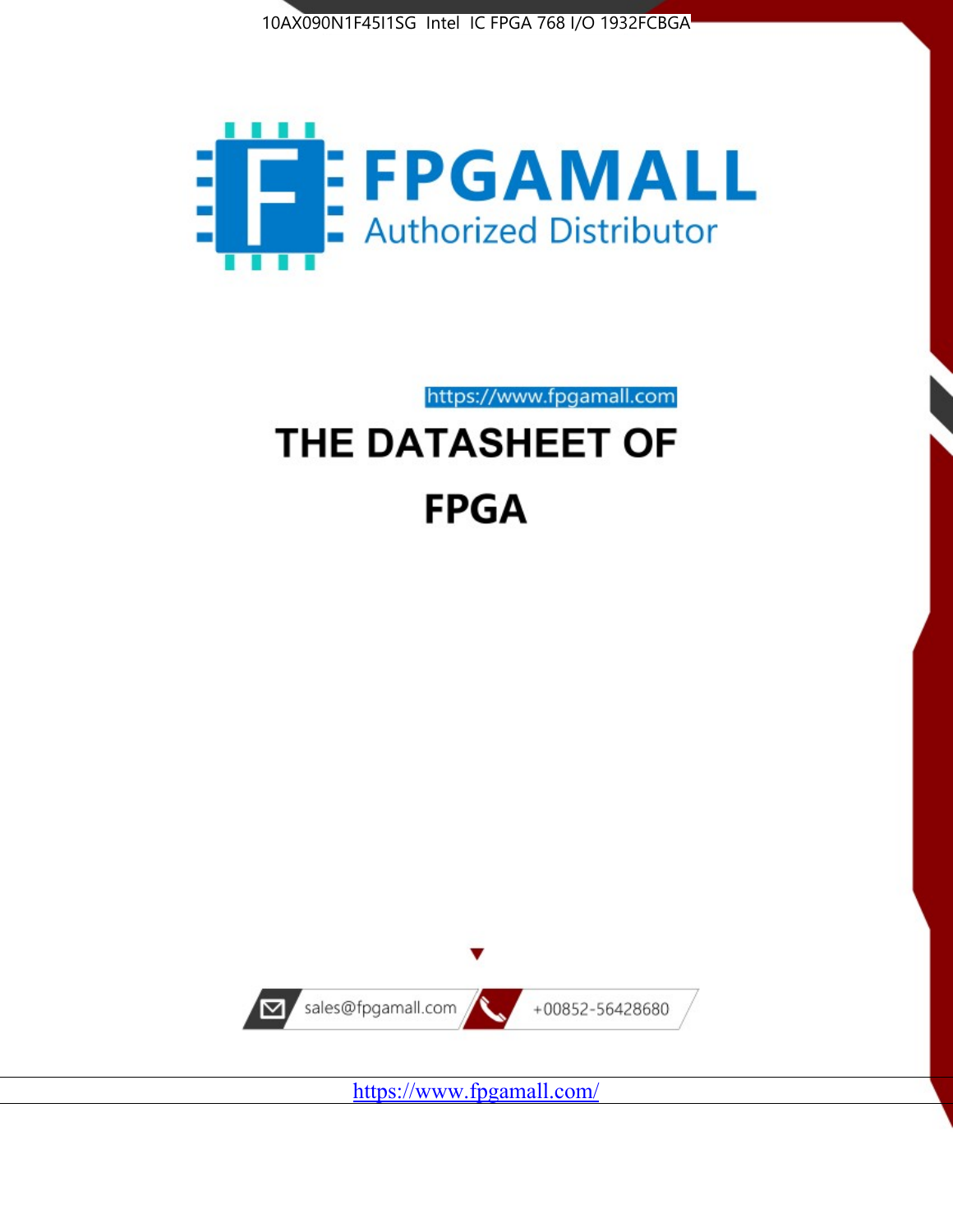10AX090N1F45I1SG Intel IC FPGA 768 I/O 1932FCBGA



# **Intel® Arria® 10 Device Overview**



**A10-OVERVIEW | 2018.12.06** Latest document on the web: **[PDF](https://www.intel.com/content/dam/www/programmable/us/en/pdfs/literature/hb/arria-10/a10_overview.pdf)** | **[HTML](https://www.intel.com/content/www/us/en/programmable/documentation/sam1403480274650.html)**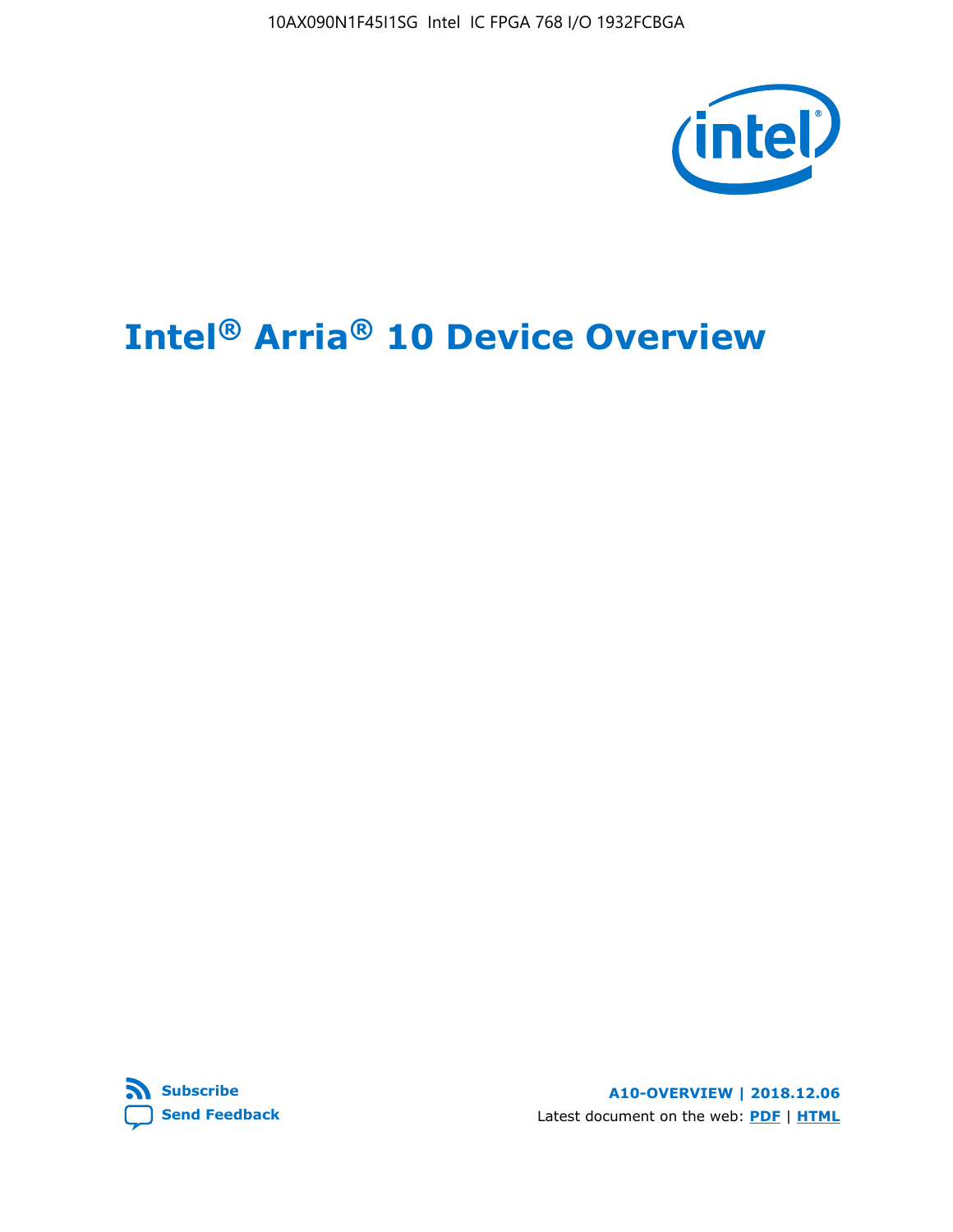

**Contents** 

# **Contents**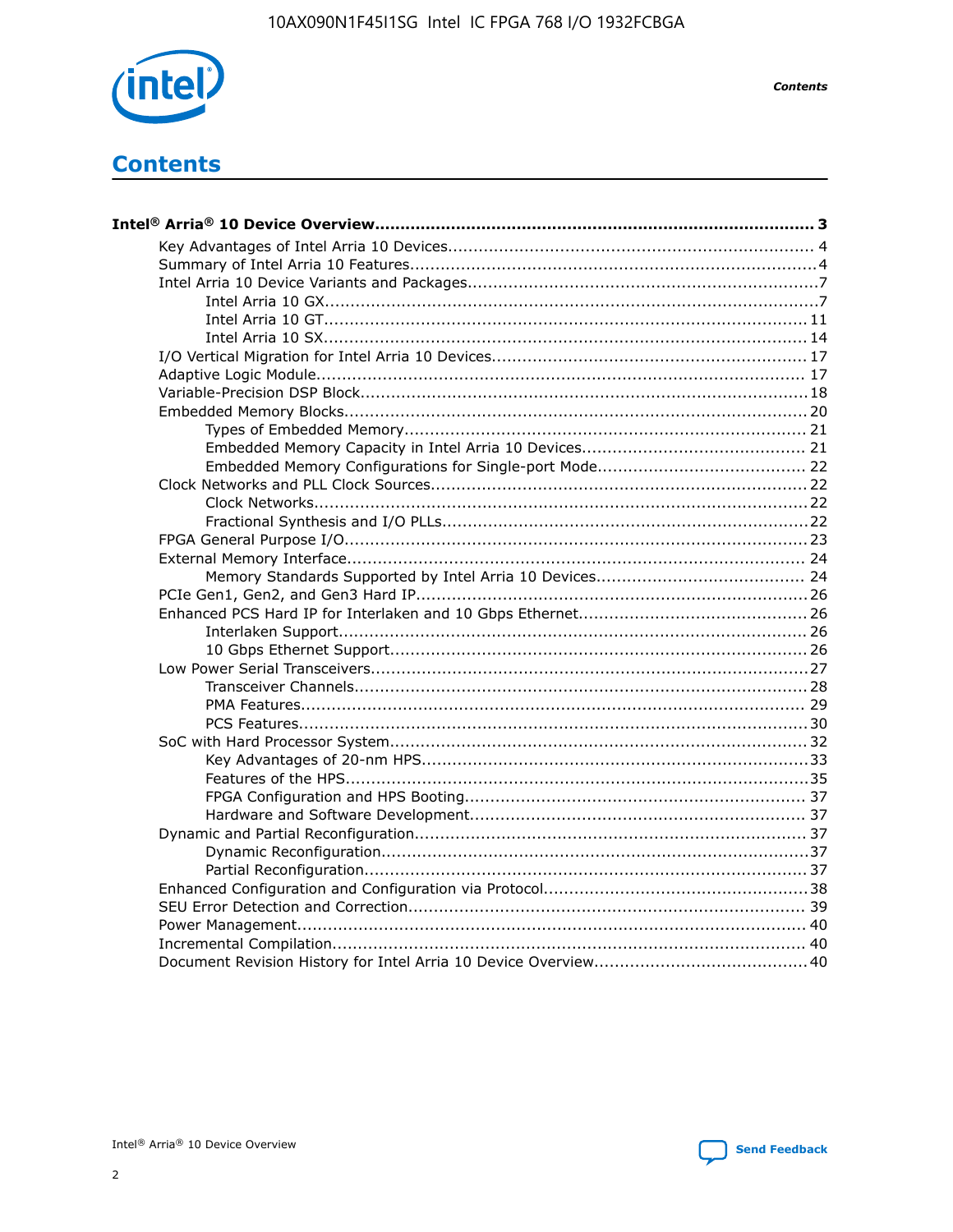**A10-OVERVIEW | 2018.12.06**

**[Send Feedback](mailto:FPGAtechdocfeedback@intel.com?subject=Feedback%20on%20Intel%20Arria%2010%20Device%20Overview%20(A10-OVERVIEW%202018.12.06)&body=We%20appreciate%20your%20feedback.%20In%20your%20comments,%20also%20specify%20the%20page%20number%20or%20paragraph.%20Thank%20you.)**



# **Intel® Arria® 10 Device Overview**

The Intel<sup>®</sup> Arria<sup>®</sup> 10 device family consists of high-performance and power-efficient 20 nm mid-range FPGAs and SoCs.

Intel Arria 10 device family delivers:

- Higher performance than the previous generation of mid-range and high-end FPGAs.
- Power efficiency attained through a comprehensive set of power-saving technologies.

The Intel Arria 10 devices are ideal for high performance, power-sensitive, midrange applications in diverse markets.

| <b>Market</b>         | <b>Applications</b>                                                                                               |
|-----------------------|-------------------------------------------------------------------------------------------------------------------|
| Wireless              | Channel and switch cards in remote radio heads<br>٠<br>Mobile backhaul<br>٠                                       |
| Wireline              | 40G/100G muxponders and transponders<br>٠<br>100G line cards<br>٠<br><b>Bridging</b><br>٠<br>Aggregation<br>٠     |
| <b>Broadcast</b>      | Studio switches<br>٠<br>Servers and transport<br>٠<br>Videoconferencing<br>٠<br>Professional audio and video<br>٠ |
| Computing and Storage | Flash cache<br>٠<br>Cloud computing servers<br>٠<br>Server acceleration<br>٠                                      |
| Medical               | Diagnostic scanners<br>٠<br>Diagnostic imaging<br>٠                                                               |
| Military              | Missile guidance and control<br>٠<br>Radar<br>٠<br>Electronic warfare<br>٠<br>Secure communications<br>٠          |

#### **Table 1. Sample Markets and Ideal Applications for Intel Arria 10 Devices**

#### **Related Information**

- [Intel Arria 10 Device Handbook: Known Issues](http://www.altera.com/support/kdb/solutions/rd07302013_646.html) Lists the planned updates to the *Intel Arria 10 Device Handbook* chapters.
- [Intel Arria 10 GX/GT Device Errata and Design Recommendations](https://www.intel.com/content/www/us/en/programmable/documentation/agz1493851706374.html#yqz1494433888646)
- [Intel Arria 10 SX Device Errata and Design Recommendations](https://www.intel.com/content/www/us/en/programmable/documentation/cru1462832385668.html#cru1462832558642)

Intel Corporation. All rights reserved. Intel, the Intel logo, Altera, Arria, Cyclone, Enpirion, MAX, Nios, Quartus and Stratix words and logos are trademarks of Intel Corporation or its subsidiaries in the U.S. and/or other countries. Intel warrants performance of its FPGA and semiconductor products to current specifications in accordance with Intel's standard warranty, but reserves the right to make changes to any products and services at any time without notice. Intel assumes no responsibility or liability arising out of the application or use of any information, product, or service described herein except as expressly agreed to in writing by Intel. Intel customers are advised to obtain the latest version of device specifications before relying on any published information and before placing orders for products or services. \*Other names and brands may be claimed as the property of others.

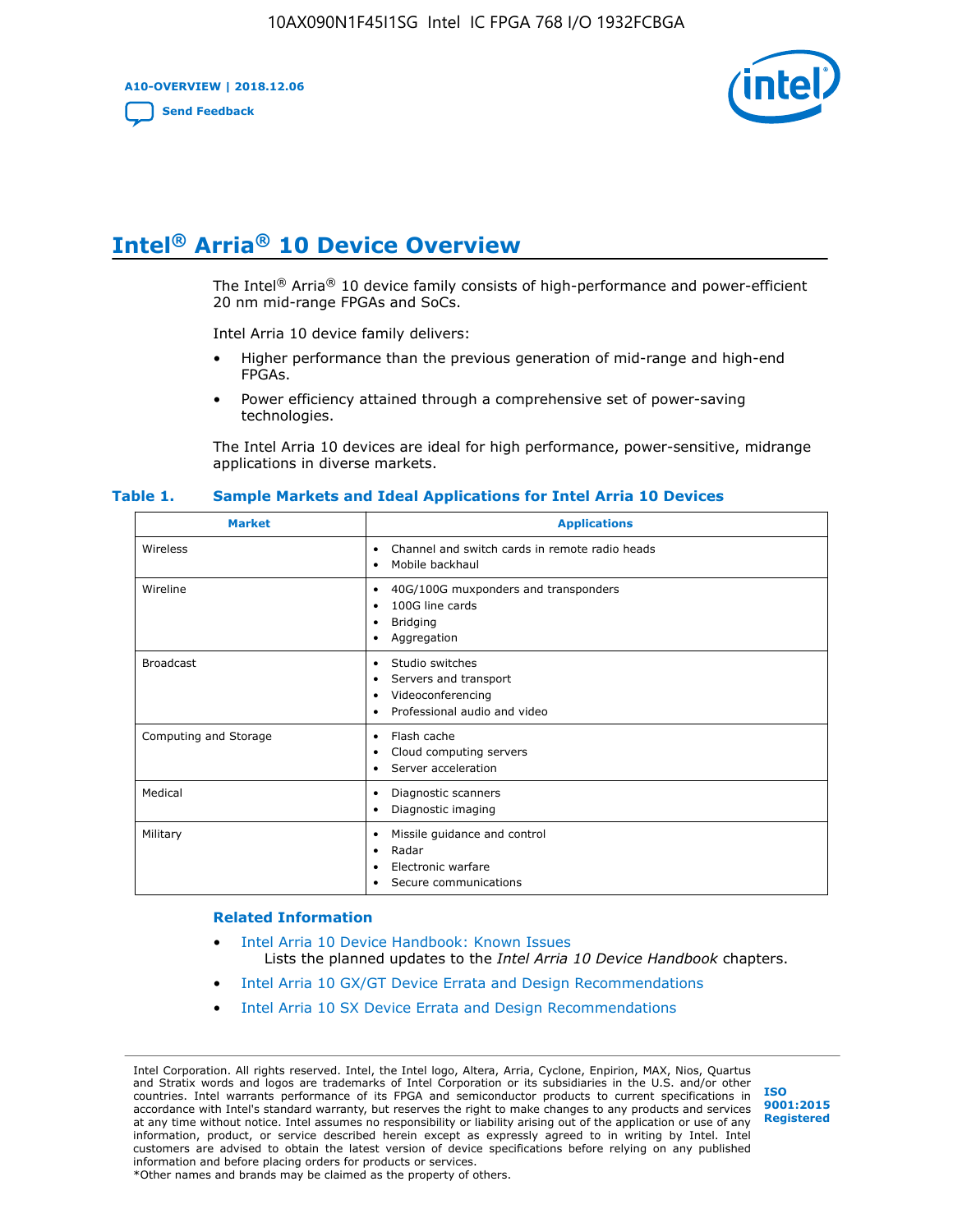

# **Key Advantages of Intel Arria 10 Devices**

# **Table 2. Key Advantages of the Intel Arria 10 Device Family**

| <b>Advantage</b>                                                                                          | <b>Supporting Feature</b>                                                                                                                                                                                                                                                                                                |  |  |  |  |  |
|-----------------------------------------------------------------------------------------------------------|--------------------------------------------------------------------------------------------------------------------------------------------------------------------------------------------------------------------------------------------------------------------------------------------------------------------------|--|--|--|--|--|
| Enhanced core architecture                                                                                | Built on TSMC's 20 nm process technology<br>٠<br>60% higher performance than the previous generation of mid-range FPGAs<br>٠<br>15% higher performance than the fastest previous-generation FPGA<br>٠                                                                                                                    |  |  |  |  |  |
| High-bandwidth integrated<br>transceivers                                                                 | Short-reach rates up to 25.8 Gigabits per second (Gbps)<br>٠<br>Backplane capability up to 12.5 Gbps<br>٠<br>Integrated 10GBASE-KR and 40GBASE-KR4 Forward Error Correction (FEC)<br>٠                                                                                                                                   |  |  |  |  |  |
| Improved logic integration and<br>hard IP blocks                                                          | 8-input adaptive logic module (ALM)<br>٠<br>Up to 65.6 megabits (Mb) of embedded memory<br>٠<br>Variable-precision digital signal processing (DSP) blocks<br>Fractional synthesis phase-locked loops (PLLs)<br>Hard PCI Express Gen3 IP blocks<br>Hard memory controllers and PHY up to 2,400 Megabits per second (Mbps) |  |  |  |  |  |
| Second generation hard<br>processor system (HPS) with<br>integrated ARM* Cortex*-A9*<br>MPCore* processor | Tight integration of a dual-core ARM Cortex-A9 MPCore processor, hard IP, and an<br>٠<br>FPGA in a single Intel Arria 10 system-on-a-chip (SoC)<br>Supports over 128 Gbps peak bandwidth with integrated data coherency between<br>$\bullet$<br>the processor and the FPGA fabric                                        |  |  |  |  |  |
| Advanced power savings                                                                                    | Comprehensive set of advanced power saving features<br>٠<br>Power-optimized MultiTrack routing and core architecture<br>٠<br>Up to 40% lower power compared to previous generation of mid-range FPGAs<br>٠<br>Up to 60% lower power compared to previous generation of high-end FPGAs                                    |  |  |  |  |  |

# **Summary of Intel Arria 10 Features**

### **Table 3. Summary of Features for Intel Arria 10 Devices**

| <b>Feature</b>                  | <b>Description</b>                                                                                                                                                                                                                                                                                                                                                                                       |
|---------------------------------|----------------------------------------------------------------------------------------------------------------------------------------------------------------------------------------------------------------------------------------------------------------------------------------------------------------------------------------------------------------------------------------------------------|
| Technology                      | TSMC's 20-nm SoC process technology<br>٠<br>Allows operation at a lower $V_{\text{CC}}$ level of 0.82 V instead of the 0.9 V standard $V_{\text{CC}}$ core voltage                                                                                                                                                                                                                                       |
| Packaging                       | 1.0 mm ball-pitch Fineline BGA packaging<br>0.8 mm ball-pitch Ultra Fineline BGA packaging<br>Multiple devices with identical package footprints for seamless migration between different<br><b>FPGA</b> densities<br>Devices with compatible package footprints allow migration to next generation high-end<br>Stratix $\mathcal{R}$ 10 devices<br>RoHS, leaded $(1)$ , and lead-free (Pb-free) options |
| High-performance<br>FPGA fabric | Enhanced 8-input ALM with four registers<br>٠<br>Improved multi-track routing architecture to reduce congestion and improve compilation time<br>Hierarchical core clocking architecture<br>Fine-grained partial reconfiguration                                                                                                                                                                          |
| Internal memory<br>blocks       | M20K-20-Kb memory blocks with hard error correction code (ECC)<br>Memory logic array block (MLAB)-640-bit memory                                                                                                                                                                                                                                                                                         |
|                                 | continued                                                                                                                                                                                                                                                                                                                                                                                                |



<sup>(1)</sup> Contact Intel for availability.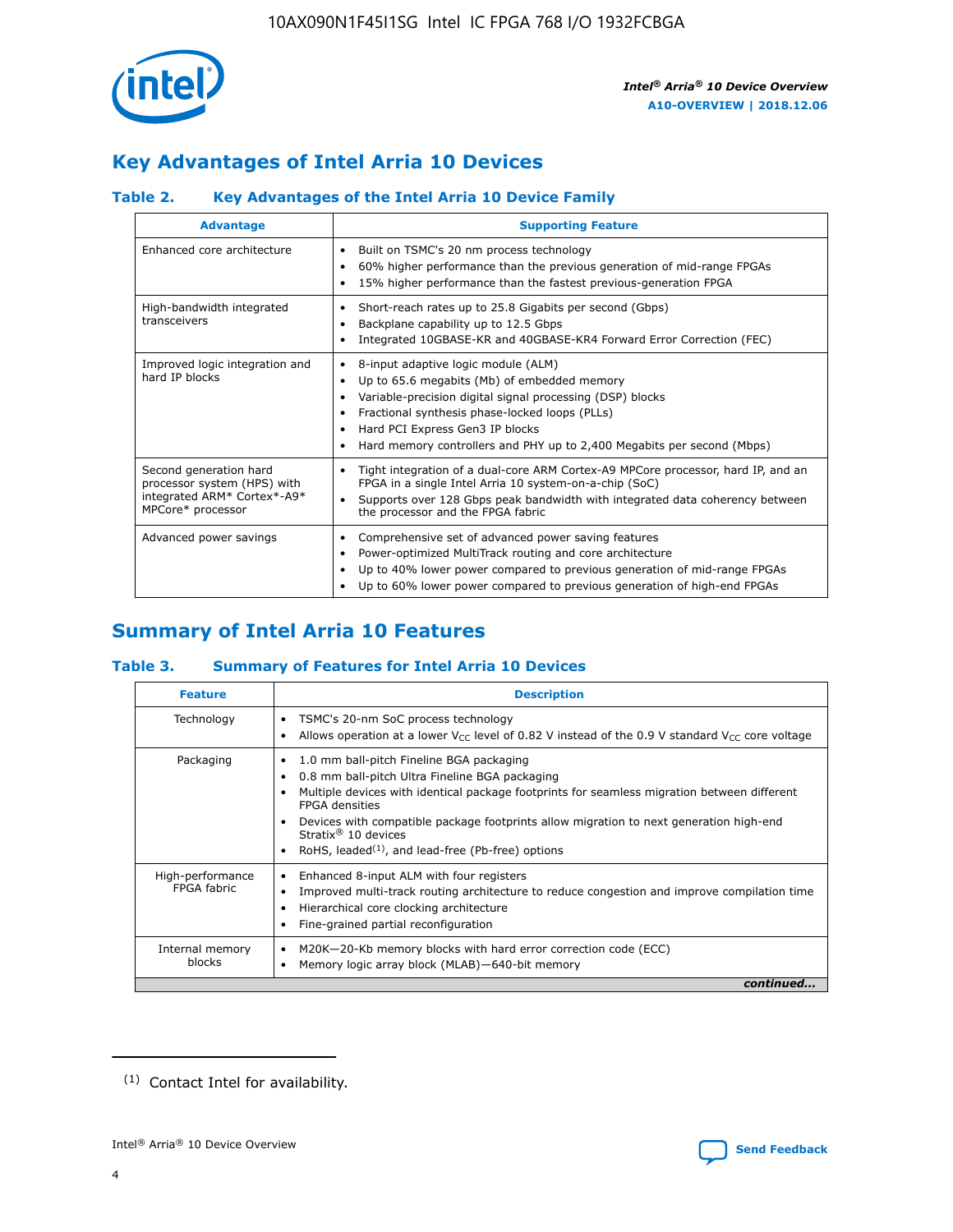r



| <b>Feature</b>                         |                                                                                                                | <b>Description</b>                                                                                                                                                                                                                                                                                                                                                                                                                                                                                                                                                                                                                                                                                                                                                                                                                     |  |  |  |  |  |  |  |
|----------------------------------------|----------------------------------------------------------------------------------------------------------------|----------------------------------------------------------------------------------------------------------------------------------------------------------------------------------------------------------------------------------------------------------------------------------------------------------------------------------------------------------------------------------------------------------------------------------------------------------------------------------------------------------------------------------------------------------------------------------------------------------------------------------------------------------------------------------------------------------------------------------------------------------------------------------------------------------------------------------------|--|--|--|--|--|--|--|
| Embedded Hard IP<br>blocks             | Variable-precision DSP                                                                                         | Native support for signal processing precision levels from $18 \times 19$ to<br>54 x 54<br>Native support for 27 x 27 multiplier mode<br>64-bit accumulator and cascade for systolic finite impulse responses<br>(FIRs)<br>Internal coefficient memory banks<br>$\bullet$<br>Preadder/subtractor for improved efficiency<br>Additional pipeline register to increase performance and reduce<br>power<br>Supports floating point arithmetic:<br>- Perform multiplication, addition, subtraction, multiply-add,<br>multiply-subtract, and complex multiplication.<br>- Supports multiplication with accumulation capability, cascade<br>summation, and cascade subtraction capability.<br>- Dynamic accumulator reset control.<br>- Support direct vector dot and complex multiplication chaining<br>multiply floating point DSP blocks. |  |  |  |  |  |  |  |
|                                        | Memory controller                                                                                              | DDR4, DDR3, and DDR3L                                                                                                                                                                                                                                                                                                                                                                                                                                                                                                                                                                                                                                                                                                                                                                                                                  |  |  |  |  |  |  |  |
|                                        | PCI Express*                                                                                                   | PCI Express (PCIe*) Gen3 (x1, x2, x4, or x8), Gen2 (x1, x2, x4, or x8)<br>and Gen1 (x1, x2, x4, or x8) hard IP with complete protocol stack,<br>endpoint, and root port                                                                                                                                                                                                                                                                                                                                                                                                                                                                                                                                                                                                                                                                |  |  |  |  |  |  |  |
|                                        | Transceiver I/O                                                                                                | 10GBASE-KR/40GBASE-KR4 Forward Error Correction (FEC)<br>PCS hard IPs that support:<br>$\bullet$<br>- 10-Gbps Ethernet (10GbE)<br>- PCIe PIPE interface<br>$-$ Interlaken<br>- Gbps Ethernet (GbE)<br>- Common Public Radio Interface (CPRI) with deterministic latency<br>support<br>- Gigabit-capable passive optical network (GPON) with fast lock-<br>time support<br>13.5G JESD204b<br>$\bullet$<br>8B/10B, 64B/66B, 64B/67B encoders and decoders<br>Custom mode support for proprietary protocols                                                                                                                                                                                                                                                                                                                               |  |  |  |  |  |  |  |
| Core clock networks                    | $\bullet$<br>$\bullet$                                                                                         | Up to 800 MHz fabric clocking, depending on the application:<br>- 667 MHz external memory interface clocking with 2,400 Mbps DDR4 interface<br>- 800 MHz LVDS interface clocking with 1,600 Mbps LVDS interface<br>Global, regional, and peripheral clock networks<br>Clock networks that are not used can be gated to reduce dynamic power                                                                                                                                                                                                                                                                                                                                                                                                                                                                                            |  |  |  |  |  |  |  |
| Phase-locked loops<br>(PLLs)           | High-resolution fractional synthesis PLLs:<br>$\bullet$<br>Integer PLLs:<br>- Adjacent to general purpose I/Os | - Precision clock synthesis, clock delay compensation, and zero delay buffering (ZDB)<br>- Support integer mode and fractional mode<br>- Fractional mode support with third-order delta-sigma modulation<br>- Support external memory and LVDS interfaces                                                                                                                                                                                                                                                                                                                                                                                                                                                                                                                                                                              |  |  |  |  |  |  |  |
| FPGA General-purpose<br>$I/Os$ (GPIOs) | On-chip termination (OCT)                                                                                      | 1.6 Gbps LVDS-every pair can be configured as receiver or transmitter<br>1.2 V to 3.0 V single-ended LVTTL/LVCMOS interfacing                                                                                                                                                                                                                                                                                                                                                                                                                                                                                                                                                                                                                                                                                                          |  |  |  |  |  |  |  |
| <b>External Memory</b><br>Interface    |                                                                                                                | Hard memory controller- DDR4, DDR3, and DDR3L support<br>$-$ DDR4 $-$ speeds up to 1,200 MHz/2,400 Mbps<br>- DDR3-speeds up to 1,067 MHz/2,133 Mbps<br>Soft memory controller—provides support for RLDRAM $3^{(2)}$ , QDR IV $^{(2)}$ , and QDR II+<br>continued                                                                                                                                                                                                                                                                                                                                                                                                                                                                                                                                                                       |  |  |  |  |  |  |  |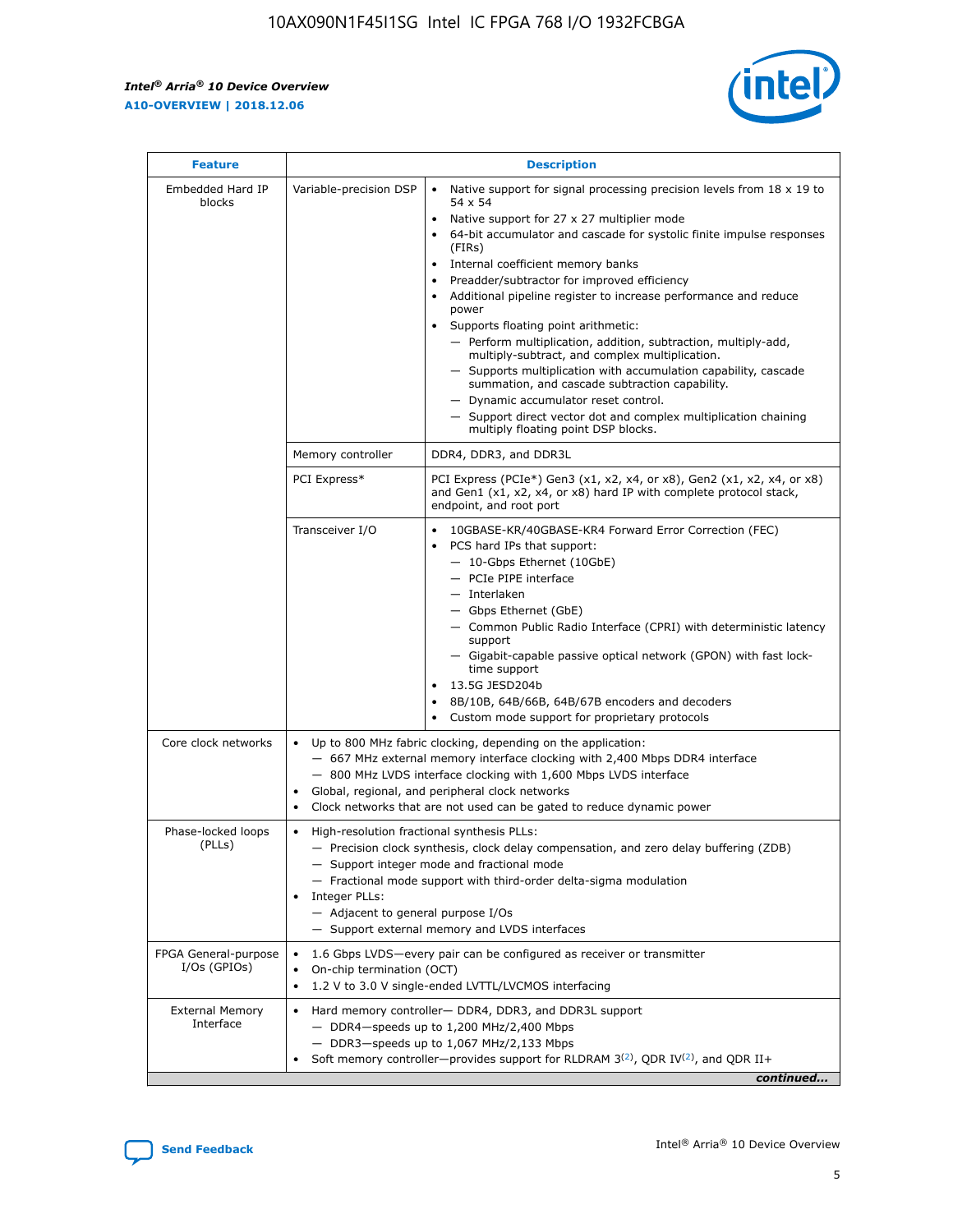

| <b>Feature</b>                                    | <b>Description</b>                                                                                                                                                                                                                                                                                                                                                                                                                                                                                                                                                                                                                             |  |  |  |  |  |  |  |
|---------------------------------------------------|------------------------------------------------------------------------------------------------------------------------------------------------------------------------------------------------------------------------------------------------------------------------------------------------------------------------------------------------------------------------------------------------------------------------------------------------------------------------------------------------------------------------------------------------------------------------------------------------------------------------------------------------|--|--|--|--|--|--|--|
| Low-power serial<br>transceivers                  | • Continuous operating range:<br>- Intel Arria 10 GX-1 Gbps to 17.4 Gbps<br>- Intel Arria 10 GT-1 Gbps to 25.8 Gbps<br>Backplane support:<br>$-$ Intel Arria 10 GX-up to 12.5<br>$-$ Intel Arria 10 GT-up to 12.5<br>Extended range down to 125 Mbps with oversampling<br>ATX transmit PLLs with user-configurable fractional synthesis capability<br>• Electronic Dispersion Compensation (EDC) support for XFP, SFP+, QSFP, and CFP optical<br>module<br>• Adaptive linear and decision feedback equalization<br>Transmitter pre-emphasis and de-emphasis<br>$\bullet$<br>Dynamic partial reconfiguration of individual transceiver channels |  |  |  |  |  |  |  |
| <b>HPS</b><br>(Intel Arria 10 SX<br>devices only) | Processor and system<br>Dual-core ARM Cortex-A9 MPCore processor-1.2 GHz CPU with<br>$\bullet$<br>1.5 GHz overdrive capability<br>256 KB on-chip RAM and 64 KB on-chip ROM<br>$\bullet$<br>System peripherals-general-purpose timers, watchdog timers, direct<br>memory access (DMA) controller, FPGA configuration manager, and<br>clock and reset managers<br>• Security features—anti-tamper, secure boot, Advanced Encryption<br>Standard (AES) and authentication (SHA)<br>ARM CoreSight* JTAG debug access port, trace port, and on-chip<br>trace storage                                                                                |  |  |  |  |  |  |  |
|                                                   | <b>External interfaces</b><br>Hard memory interface—Hard memory controller (2,400 Mbps DDR4,<br>$\bullet$<br>and 2,133 Mbps DDR3), Quad serial peripheral interface (QSPI) flash<br>controller, NAND flash controller, direct memory access (DMA)<br>controller, Secure Digital/MultiMediaCard (SD/MMC) controller<br>Communication interface-10/100/1000 Ethernet media access<br>control (MAC), USB On-The-GO (OTG) controllers, I <sup>2</sup> C controllers,<br>UART 16550, serial peripheral interface (SPI), and up to 62<br>HPS GPIO interfaces (48 direct-share I/Os)                                                                  |  |  |  |  |  |  |  |
|                                                   | High-performance ARM AMBA* AXI bus bridges that support<br>Interconnects to core<br>$\bullet$<br>simultaneous read and write<br>HPS-FPGA bridges—include the FPGA-to-HPS, HPS-to-FPGA, and<br>$\bullet$<br>lightweight HPS-to-FPGA bridges that allow the FPGA fabric to issue<br>transactions to slaves in the HPS, and vice versa<br>Configuration bridge that allows HPS configuration manager to<br>configure the core logic via dedicated 32-bit configuration port<br>FPGA-to-HPS SDRAM controller bridge-provides configuration<br>interfaces for the multiport front end (MPFE) of the HPS SDRAM<br>controller                         |  |  |  |  |  |  |  |
| Configuration                                     | Tamper protection—comprehensive design protection to protect your valuable IP investments<br>Enhanced 256-bit advanced encryption standard (AES) design security with authentication<br>$\bullet$<br>Configuration via protocol (CvP) using PCIe Gen1, Gen2, or Gen3<br>continued                                                                                                                                                                                                                                                                                                                                                              |  |  |  |  |  |  |  |

<sup>(2)</sup> Intel Arria 10 devices support this external memory interface using hard PHY with soft memory controller.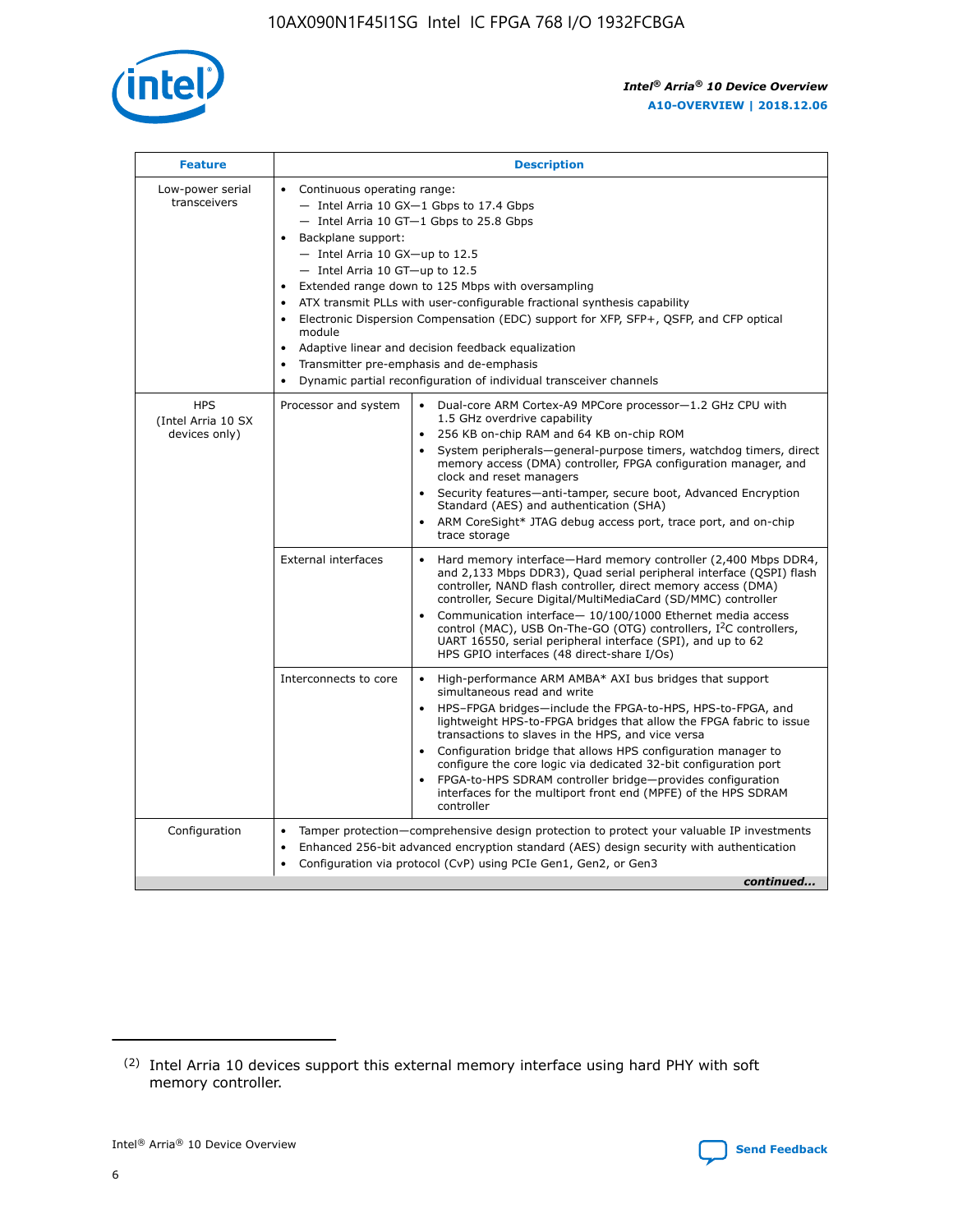

| <b>Feature</b>     | <b>Description</b>                                                                                                                                                                                                            |
|--------------------|-------------------------------------------------------------------------------------------------------------------------------------------------------------------------------------------------------------------------------|
|                    | Dynamic reconfiguration of the transceivers and PLLs<br>Fine-grained partial reconfiguration of the core fabric<br>Active Serial x4 Interface<br>$\bullet$                                                                    |
| Power management   | SmartVID<br>Low static power device options<br>Programmable Power Technology<br>Intel Quartus <sup>®</sup> Prime integrated power analysis                                                                                    |
| Software and tools | Intel Quartus Prime design suite<br>Transceiver toolkit<br>$\bullet$<br>Platform Designer system integration tool<br>DSP Builder for Intel FPGAs<br>OpenCL <sup>™</sup> support<br>Intel SoC FPGA Embedded Design Suite (EDS) |

### **Related Information**

[Intel Arria 10 Transceiver PHY Overview](https://www.intel.com/content/www/us/en/programmable/documentation/nik1398707230472.html#nik1398706768037) Provides details on Intel Arria 10 transceivers.

# **Intel Arria 10 Device Variants and Packages**

### **Table 4. Device Variants for the Intel Arria 10 Device Family**

| <b>Variant</b>    | <b>Description</b>                                                                                                                                                                                                     |
|-------------------|------------------------------------------------------------------------------------------------------------------------------------------------------------------------------------------------------------------------|
| Intel Arria 10 GX | FPGA featuring 17.4 Gbps transceivers for short reach applications with 12.5 backplane driving<br>capability.                                                                                                          |
| Intel Arria 10 GT | FPGA featuring:<br>17.4 Gbps transceivers for short reach applications with 12.5 backplane driving capability.<br>25.8 Gbps transceivers for supporting CAUI-4 and CEI-25G applications with CFP2 and CFP4<br>modules. |
| Intel Arria 10 SX | SoC integrating ARM-based HPS and FPGA featuring 17.4 Gbps transceivers for short reach<br>applications with 12.5 backplane driving capability.                                                                        |

# **Intel Arria 10 GX**

This section provides the available options, maximum resource counts, and package plan for the Intel Arria 10 GX devices.

The information in this section is correct at the time of publication. For the latest information and to get more details, refer to the Intel FPGA Product Selector.

### **Related Information**

#### [Intel FPGA Product Selector](http://www.altera.com/products/selector/psg-selector.html) Provides the latest information on Intel products.

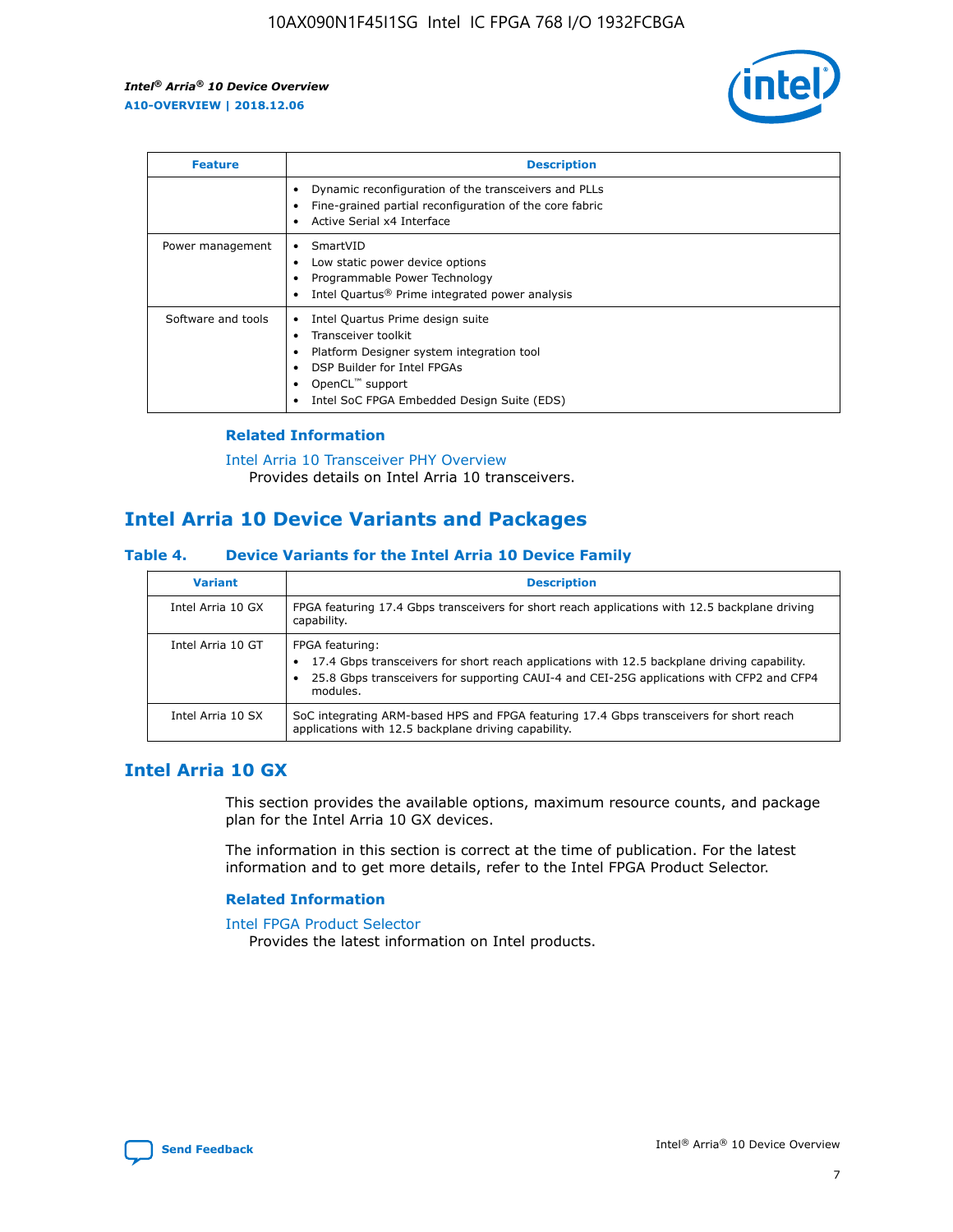

# **Available Options**





### **Related Information**

[Transceiver Performance for Intel Arria 10 GX/SX Devices](https://www.intel.com/content/www/us/en/programmable/documentation/mcn1413182292568.html#mcn1413213965502) Provides more information about the transceiver speed grade.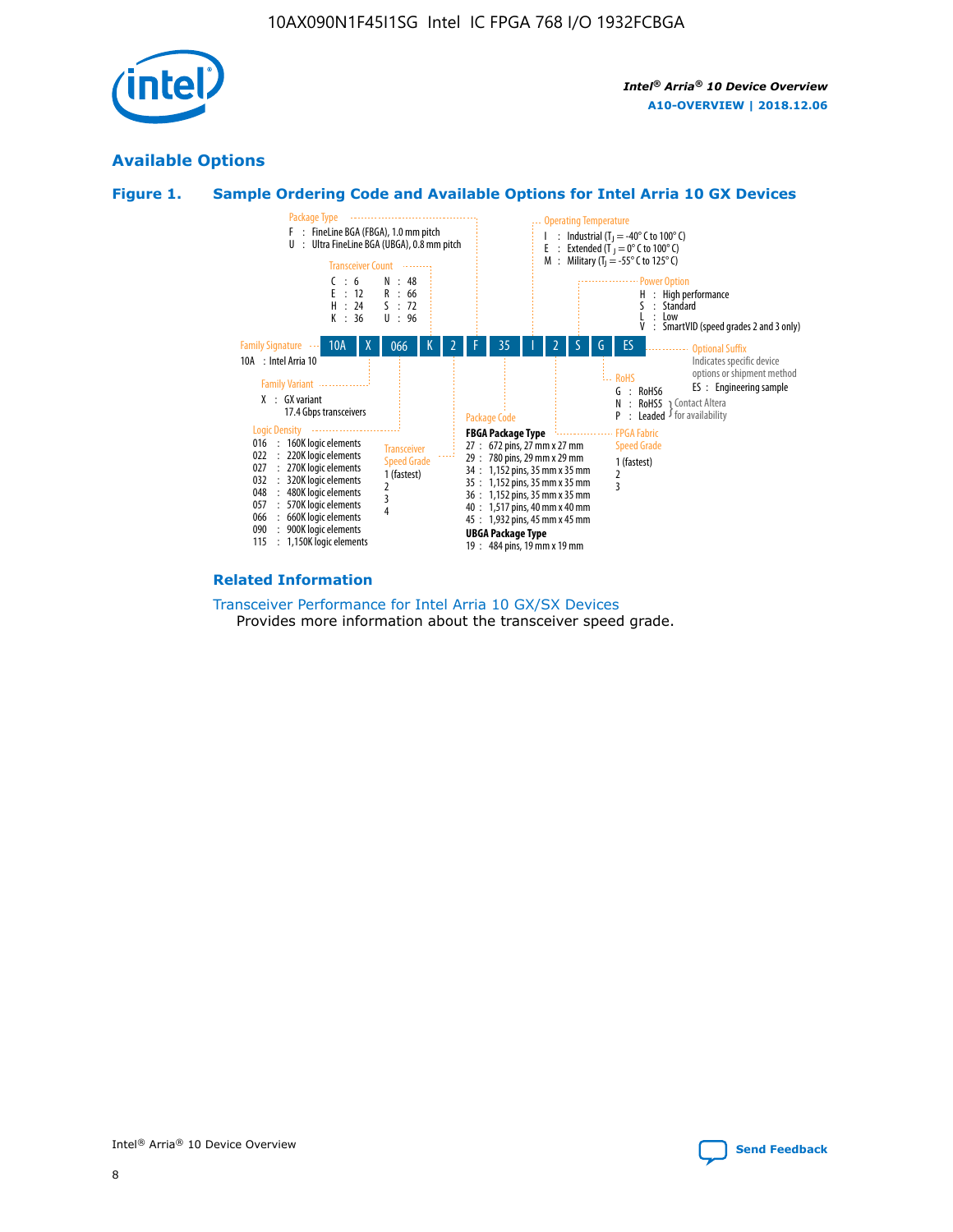

### **Maximum Resources**

### **Table 5. Maximum Resource Counts for Intel Arria 10 GX Devices (GX 160, GX 220, GX 270, GX 320, and GX 480)**

| <b>Resource</b>              |                         | <b>Product Line</b> |                                |                  |                |                |  |  |  |
|------------------------------|-------------------------|---------------------|--------------------------------|------------------|----------------|----------------|--|--|--|
|                              |                         | <b>GX 160</b>       | <b>GX 220</b><br><b>GX 270</b> |                  | <b>GX 320</b>  | <b>GX 480</b>  |  |  |  |
| Logic Elements (LE) (K)      |                         | 160                 | 220                            | 270              | 320            | 480            |  |  |  |
| <b>ALM</b>                   |                         | 61,510              | 80,330                         | 101,620          | 119,900        | 183,590        |  |  |  |
| Register                     |                         | 246,040             | 321,320                        | 406,480          |                | 734,360        |  |  |  |
| Memory (Kb)                  | M <sub>20</sub> K       | 8,800               | 11,740                         | 15,000<br>17,820 |                | 28,620         |  |  |  |
| <b>MLAB</b>                  |                         | 1,050               | 1,690<br>2,452<br>2,727        |                  |                | 4,164          |  |  |  |
| Variable-precision DSP Block |                         | 156                 | 985<br>192<br>830              |                  |                | 1,368          |  |  |  |
| 18 x 19 Multiplier           |                         | 312                 | 384                            | 1,660<br>1,970   |                | 2,736          |  |  |  |
| PLL                          | Fractional<br>Synthesis | 6                   | 6                              | 8                | 8              | 12             |  |  |  |
|                              | I/O                     | 6                   | 6                              | 8                | 8              | 12             |  |  |  |
| 17.4 Gbps Transceiver        |                         | 12                  | 12                             | 24               | 24             |                |  |  |  |
| GPIO <sup>(3)</sup>          |                         | 288                 | 288<br>384<br>384              |                  |                | 492            |  |  |  |
| LVDS Pair $(4)$              |                         | 120                 | 120                            | 168              | 168            | 222            |  |  |  |
| PCIe Hard IP Block           |                         | $\mathbf{1}$        | 1                              | $\overline{2}$   | $\overline{2}$ | $\overline{2}$ |  |  |  |
| Hard Memory Controller       |                         | 6                   | 6                              | 8                | 8              | 12             |  |  |  |

<sup>(4)</sup> Each LVDS I/O pair can be used as differential input or output.



<sup>(3)</sup> The number of GPIOs does not include transceiver I/Os. In the Intel Quartus Prime software, the number of user I/Os includes transceiver I/Os.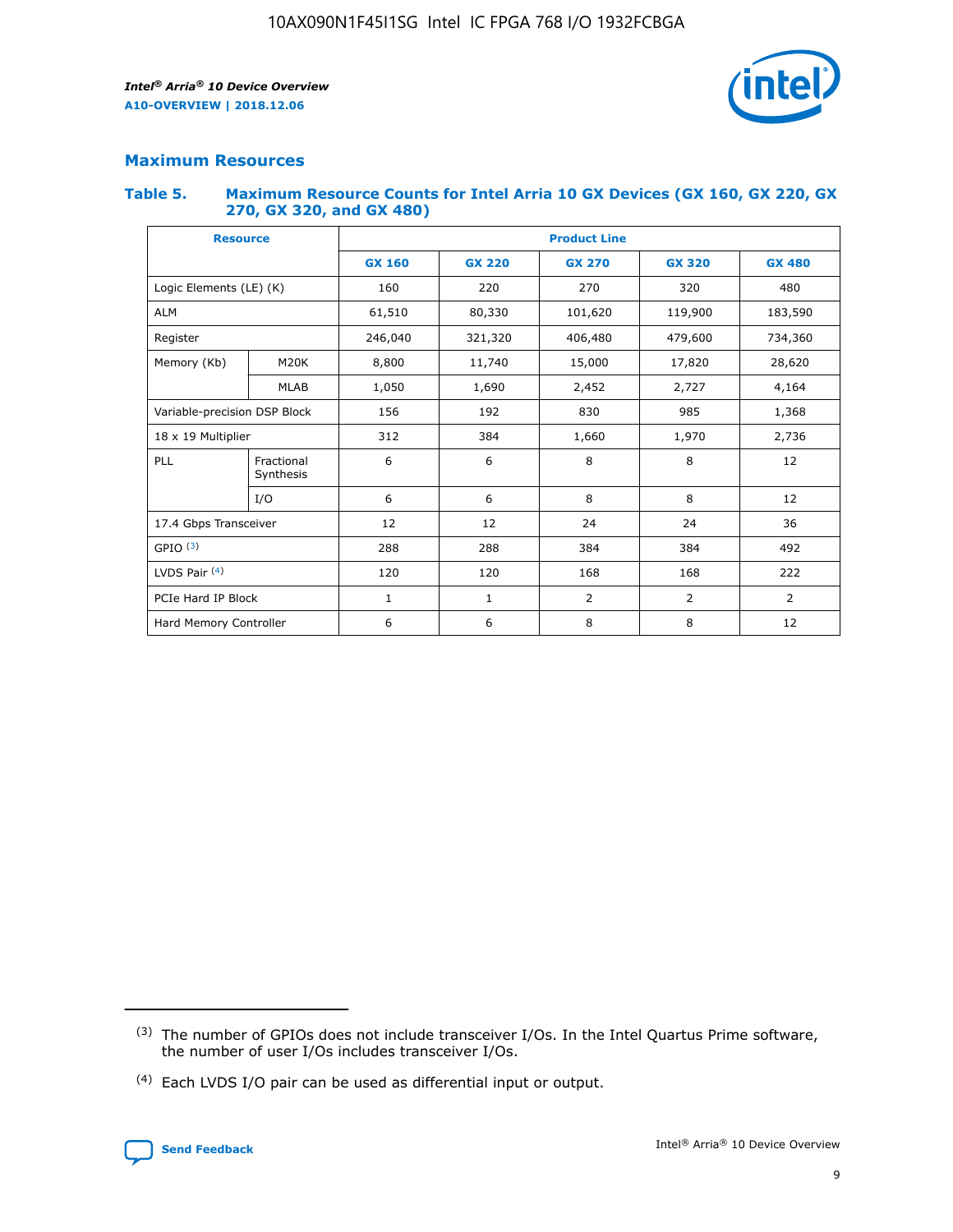

### **Table 6. Maximum Resource Counts for Intel Arria 10 GX Devices (GX 570, GX 660, GX 900, and GX 1150)**

|                              | <b>Resource</b>         | <b>Product Line</b> |                |                |                |  |  |  |  |
|------------------------------|-------------------------|---------------------|----------------|----------------|----------------|--|--|--|--|
|                              |                         | <b>GX 570</b>       | <b>GX 660</b>  | <b>GX 900</b>  | <b>GX 1150</b> |  |  |  |  |
| Logic Elements (LE) (K)      |                         | 570                 | 660            | 900            | 1,150          |  |  |  |  |
| <b>ALM</b>                   |                         | 217,080             | 251,680        | 339,620        | 427,200        |  |  |  |  |
| Register                     |                         | 868,320             | 1,006,720      | 1,358,480      | 1,708,800      |  |  |  |  |
| Memory (Kb)                  | <b>M20K</b>             | 36,000              | 42,620         | 48,460         | 54,260         |  |  |  |  |
|                              | <b>MLAB</b>             | 5,096               | 5,788          | 9,386          | 12,984         |  |  |  |  |
| Variable-precision DSP Block |                         | 1,523               | 1,687          | 1,518          | 1,518          |  |  |  |  |
| $18 \times 19$ Multiplier    |                         | 3,046               | 3,374          | 3,036          | 3,036          |  |  |  |  |
| PLL                          | Fractional<br>Synthesis | 16                  | 16             | 32             | 32             |  |  |  |  |
|                              | I/O                     | 16                  | 16             | 16             | 16             |  |  |  |  |
| 17.4 Gbps Transceiver        |                         | 48                  | 48             | 96             | 96             |  |  |  |  |
| GPIO <sup>(3)</sup>          |                         | 696                 | 696            | 768            | 768            |  |  |  |  |
| LVDS Pair $(4)$              |                         | 324                 | 324            | 384            | 384            |  |  |  |  |
| PCIe Hard IP Block           |                         | 2                   | $\overline{2}$ | $\overline{4}$ | $\overline{4}$ |  |  |  |  |
| Hard Memory Controller       |                         | 16                  | 16             | 16             | 16             |  |  |  |  |

# **Package Plan**

## **Table 7. Package Plan for Intel Arria 10 GX Devices (U19, F27, and F29)**

Refer to I/O and High Speed I/O in Intel Arria 10 Devices chapter for the number of 3 V I/O, LVDS I/O, and LVDS channels in each device package.

| <b>Product Line</b> | U <sub>19</sub><br>$(19 \text{ mm} \times 19 \text{ mm})$<br>484-pin UBGA) |          |             |         | <b>F27</b><br>(27 mm × 27 mm,<br>672-pin FBGA) |             | <b>F29</b><br>(29 mm × 29 mm,<br>780-pin FBGA) |          |             |  |
|---------------------|----------------------------------------------------------------------------|----------|-------------|---------|------------------------------------------------|-------------|------------------------------------------------|----------|-------------|--|
|                     | 3 V I/O                                                                    | LVDS I/O | <b>XCVR</b> | 3 V I/O | <b>LVDS I/O</b>                                | <b>XCVR</b> | 3 V I/O                                        | LVDS I/O | <b>XCVR</b> |  |
| GX 160              | 48                                                                         | 192      | 6           | 48      | 192                                            | 12          | 48                                             | 240      | 12          |  |
| GX 220              | 48                                                                         | 192      | 6           | 48      | 192                                            | 12          | 48                                             | 240      | 12          |  |
| GX 270              |                                                                            |          |             | 48      | 192                                            | 12          | 48                                             | 312      | 12          |  |
| GX 320              |                                                                            |          |             | 48      | 192                                            | 12          | 48                                             | 312      | 12          |  |
| GX 480              |                                                                            |          |             |         |                                                |             | 48                                             | 312      | 12          |  |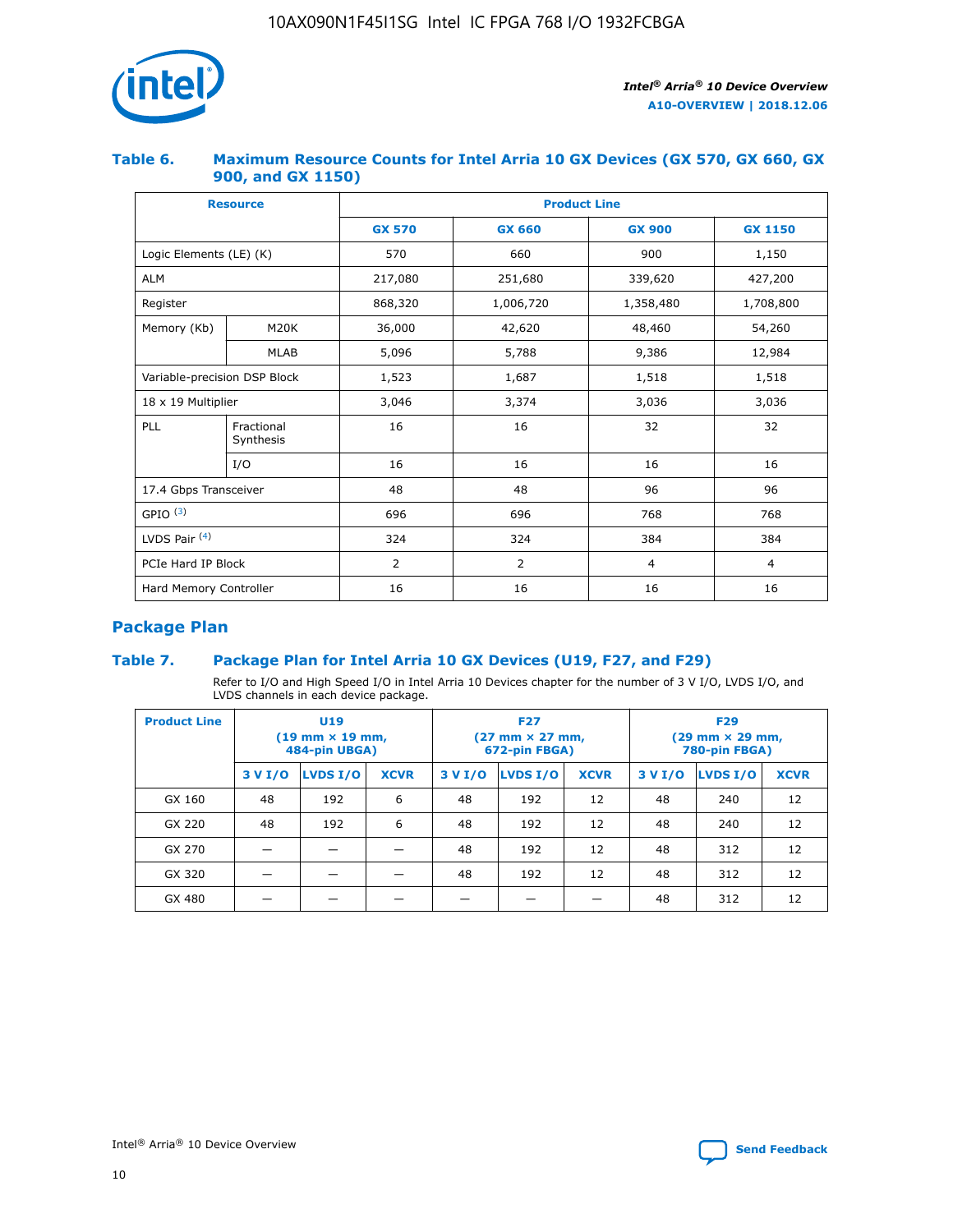

### **Table 8. Package Plan for Intel Arria 10 GX Devices (F34, F35, NF40, and KF40)**

Refer to I/O and High Speed I/O in Intel Arria 10 Devices chapter for the number of 3 V I/O, LVDS I/O, and LVDS channels in each device package.

| <b>Product Line</b> | <b>F34</b><br>$(35 \text{ mm} \times 35 \text{ mm})$<br>1152-pin FBGA) |                    | <b>F35</b><br>$(35 \text{ mm} \times 35 \text{ mm})$<br><b>1152-pin FBGA)</b> |           | <b>KF40</b><br>$(40$ mm $\times$ 40 mm,<br>1517-pin FBGA) |             |           | <b>NF40</b><br>$(40$ mm $\times$ 40 mm,<br><b>1517-pin FBGA)</b> |             |            |                    |             |
|---------------------|------------------------------------------------------------------------|--------------------|-------------------------------------------------------------------------------|-----------|-----------------------------------------------------------|-------------|-----------|------------------------------------------------------------------|-------------|------------|--------------------|-------------|
|                     | 3V<br>I/O                                                              | <b>LVDS</b><br>I/O | <b>XCVR</b>                                                                   | 3V<br>I/O | <b>LVDS</b><br>I/O                                        | <b>XCVR</b> | 3V<br>I/O | <b>LVDS</b><br>I/O                                               | <b>XCVR</b> | 3 V<br>I/O | <b>LVDS</b><br>I/O | <b>XCVR</b> |
| GX 270              | 48                                                                     | 336                | 24                                                                            | 48        | 336                                                       | 24          |           |                                                                  |             |            |                    |             |
| GX 320              | 48                                                                     | 336                | 24                                                                            | 48        | 336                                                       | 24          |           |                                                                  |             |            |                    |             |
| GX 480              | 48                                                                     | 444                | 24                                                                            | 48        | 348                                                       | 36          |           |                                                                  |             |            |                    |             |
| GX 570              | 48                                                                     | 444                | 24                                                                            | 48        | 348                                                       | 36          | 96        | 600                                                              | 36          | 48         | 540                | 48          |
| GX 660              | 48                                                                     | 444                | 24                                                                            | 48        | 348                                                       | 36          | 96        | 600                                                              | 36          | 48         | 540                | 48          |
| GX 900              |                                                                        | 504                | 24                                                                            | -         |                                                           |             |           |                                                                  |             |            | 600                | 48          |
| GX 1150             |                                                                        | 504                | 24                                                                            |           |                                                           |             |           |                                                                  |             |            | 600                | 48          |

### **Table 9. Package Plan for Intel Arria 10 GX Devices (RF40, NF45, SF45, and UF45)**

Refer to I/O and High Speed I/O in Intel Arria 10 Devices chapter for the number of 3 V I/O, LVDS I/O, and LVDS channels in each device package.

| <b>Product Line</b> | <b>RF40</b><br>$(40$ mm $\times$ 40 mm,<br>1517-pin FBGA) |                    |             | <b>NF45</b><br>$(45 \text{ mm} \times 45 \text{ mm})$<br><b>1932-pin FBGA)</b> |                    |             | <b>SF45</b><br>$(45 \text{ mm} \times 45 \text{ mm})$<br><b>1932-pin FBGA)</b> |                    |             | <b>UF45</b><br>$(45 \text{ mm} \times 45 \text{ mm})$<br><b>1932-pin FBGA)</b> |                    |             |
|---------------------|-----------------------------------------------------------|--------------------|-------------|--------------------------------------------------------------------------------|--------------------|-------------|--------------------------------------------------------------------------------|--------------------|-------------|--------------------------------------------------------------------------------|--------------------|-------------|
|                     | 3V<br>I/O                                                 | <b>LVDS</b><br>I/O | <b>XCVR</b> | 3 V<br>I/O                                                                     | <b>LVDS</b><br>I/O | <b>XCVR</b> | 3 V<br>I/O                                                                     | <b>LVDS</b><br>I/O | <b>XCVR</b> | 3V<br>I/O                                                                      | <b>LVDS</b><br>I/O | <b>XCVR</b> |
| GX 900              |                                                           | 342                | 66          | _                                                                              | 768                | 48          |                                                                                | 624                | 72          |                                                                                | 480                | 96          |
| GX 1150             |                                                           | 342                | 66          | _                                                                              | 768                | 48          |                                                                                | 624                | 72          |                                                                                | 480                | 96          |

### **Related Information**

[I/O and High-Speed Differential I/O Interfaces in Intel Arria 10 Devices chapter, Intel](https://www.intel.com/content/www/us/en/programmable/documentation/sam1403482614086.html#sam1403482030321) [Arria 10 Device Handbook](https://www.intel.com/content/www/us/en/programmable/documentation/sam1403482614086.html#sam1403482030321)

Provides the number of 3 V and LVDS I/Os, and LVDS channels for each Intel Arria 10 device package.

# **Intel Arria 10 GT**

This section provides the available options, maximum resource counts, and package plan for the Intel Arria 10 GT devices.

The information in this section is correct at the time of publication. For the latest information and to get more details, refer to the Intel FPGA Product Selector.

#### **Related Information**

### [Intel FPGA Product Selector](http://www.altera.com/products/selector/psg-selector.html)

Provides the latest information on Intel products.

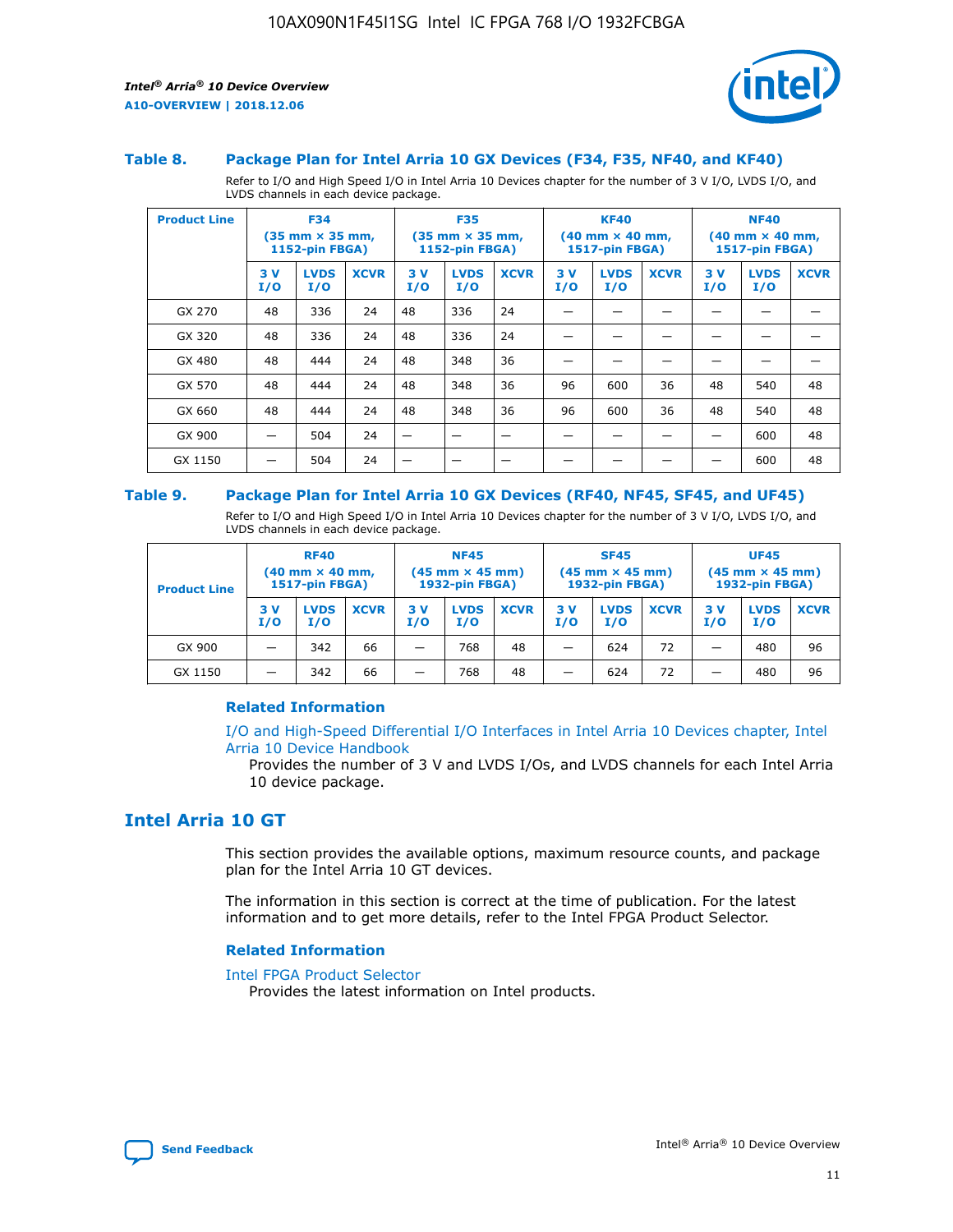

# **Available Options**

# **Figure 2. Sample Ordering Code and Available Options for Intel Arria 10 GT Devices**

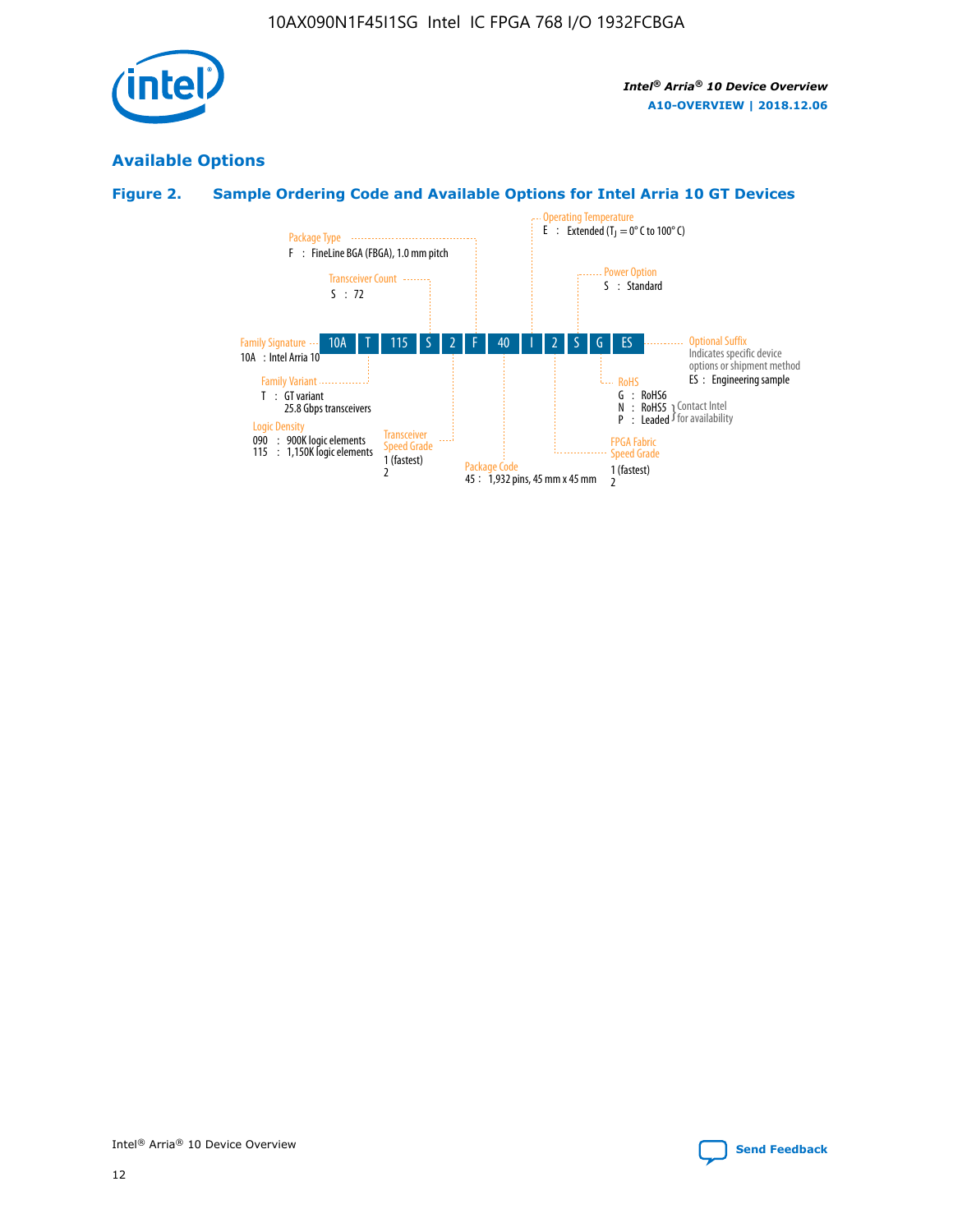

### **Maximum Resources**

### **Table 10. Maximum Resource Counts for Intel Arria 10 GT Devices**

| <b>Resource</b>              |                      |                | <b>Product Line</b> |  |
|------------------------------|----------------------|----------------|---------------------|--|
|                              |                      | <b>GT 900</b>  | GT 1150             |  |
| Logic Elements (LE) (K)      |                      | 900            | 1,150               |  |
| <b>ALM</b>                   |                      | 339,620        | 427,200             |  |
| Register                     |                      | 1,358,480      | 1,708,800           |  |
| Memory (Kb)                  | M <sub>20</sub> K    | 48,460         | 54,260              |  |
|                              | <b>MLAB</b>          | 9,386          | 12,984              |  |
| Variable-precision DSP Block |                      | 1,518          | 1,518               |  |
| 18 x 19 Multiplier           |                      | 3,036          | 3,036               |  |
| PLL                          | Fractional Synthesis | 32             | 32                  |  |
|                              | I/O                  | 16             | 16                  |  |
| Transceiver                  | 17.4 Gbps            | 72(5)          | 72(5)               |  |
|                              | 25.8 Gbps            | 6              | 6                   |  |
| GPIO <sup>(6)</sup>          |                      | 624            | 624                 |  |
| LVDS Pair $(7)$              |                      | 312            | 312                 |  |
| PCIe Hard IP Block           |                      | $\overline{4}$ | $\overline{4}$      |  |
| Hard Memory Controller       |                      | 16             | 16                  |  |

### **Related Information**

#### [Intel Arria 10 GT Channel Usage](https://www.intel.com/content/www/us/en/programmable/documentation/nik1398707230472.html#nik1398707008178)

Configuring GT/GX channels in Intel Arria 10 GT devices.

### **Package Plan**

### **Table 11. Package Plan for Intel Arria 10 GT Devices**

Refer to I/O and High Speed I/O in Intel Arria 10 Devices chapter for the number of 3 V I/O, LVDS I/O, and LVDS channels in each device package.

| <b>Product Line</b> | <b>SF45</b><br>(45 mm × 45 mm, 1932-pin FBGA) |                 |             |  |  |  |
|---------------------|-----------------------------------------------|-----------------|-------------|--|--|--|
|                     | 3 V I/O                                       | <b>LVDS I/O</b> | <b>XCVR</b> |  |  |  |
| GT 900              |                                               | 624             | 72          |  |  |  |
| GT 1150             |                                               | 624             |             |  |  |  |

<sup>(7)</sup> Each LVDS I/O pair can be used as differential input or output.



 $(5)$  If all 6 GT channels are in use, 12 of the GX channels are not usable.

<sup>(6)</sup> The number of GPIOs does not include transceiver I/Os. In the Intel Quartus Prime software, the number of user I/Os includes transceiver I/Os.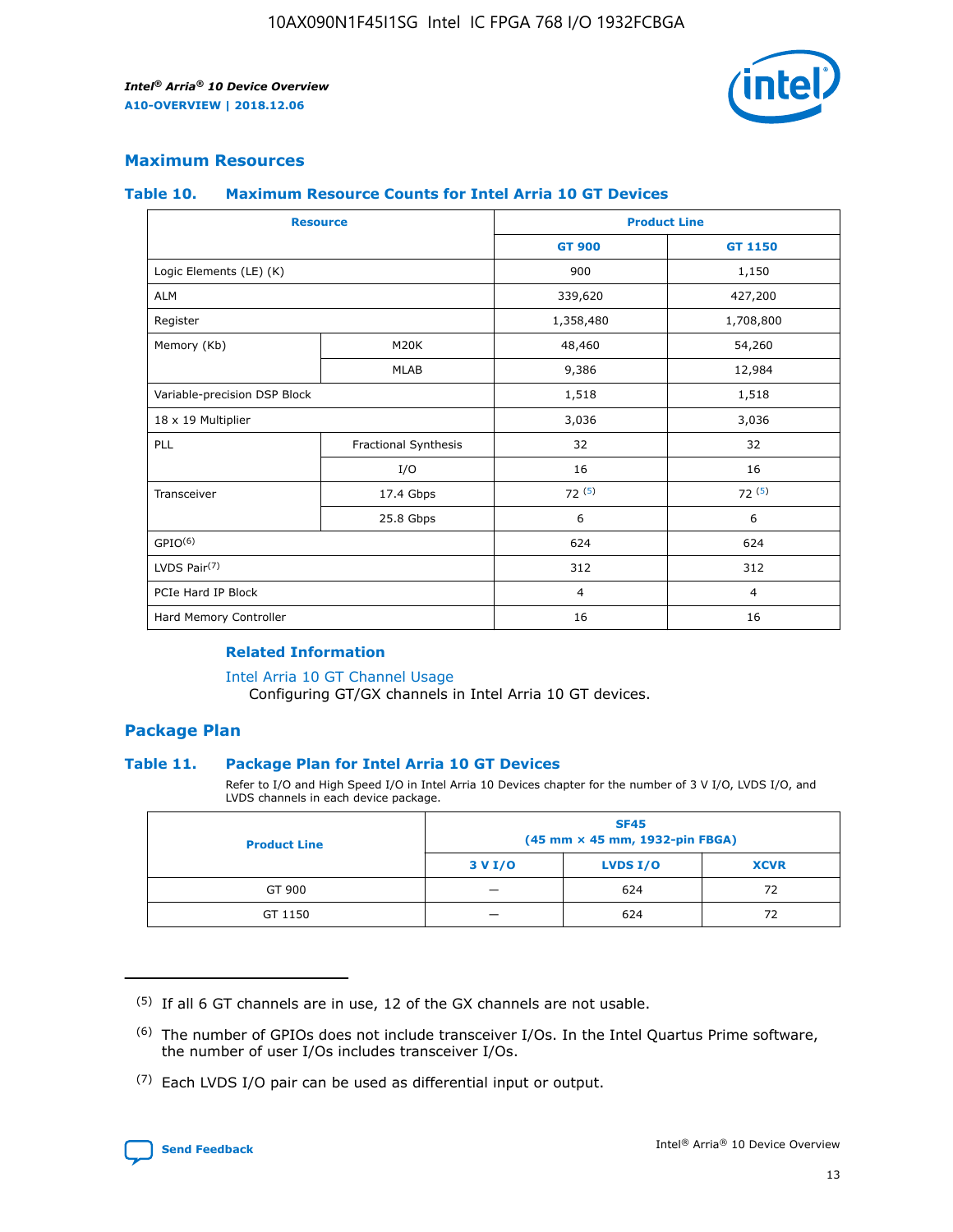

### **Related Information**

[I/O and High-Speed Differential I/O Interfaces in Intel Arria 10 Devices chapter, Intel](https://www.intel.com/content/www/us/en/programmable/documentation/sam1403482614086.html#sam1403482030321) [Arria 10 Device Handbook](https://www.intel.com/content/www/us/en/programmable/documentation/sam1403482614086.html#sam1403482030321)

Provides the number of 3 V and LVDS I/Os, and LVDS channels for each Intel Arria 10 device package.

# **Intel Arria 10 SX**

This section provides the available options, maximum resource counts, and package plan for the Intel Arria 10 SX devices.

The information in this section is correct at the time of publication. For the latest information and to get more details, refer to the Intel FPGA Product Selector.

#### **Related Information**

[Intel FPGA Product Selector](http://www.altera.com/products/selector/psg-selector.html) Provides the latest information on Intel products.

### **Available Options**

### **Figure 3. Sample Ordering Code and Available Options for Intel Arria 10 SX Devices**



#### **Related Information**

[Transceiver Performance for Intel Arria 10 GX/SX Devices](https://www.intel.com/content/www/us/en/programmable/documentation/mcn1413182292568.html#mcn1413213965502) Provides more information about the transceiver speed grade.

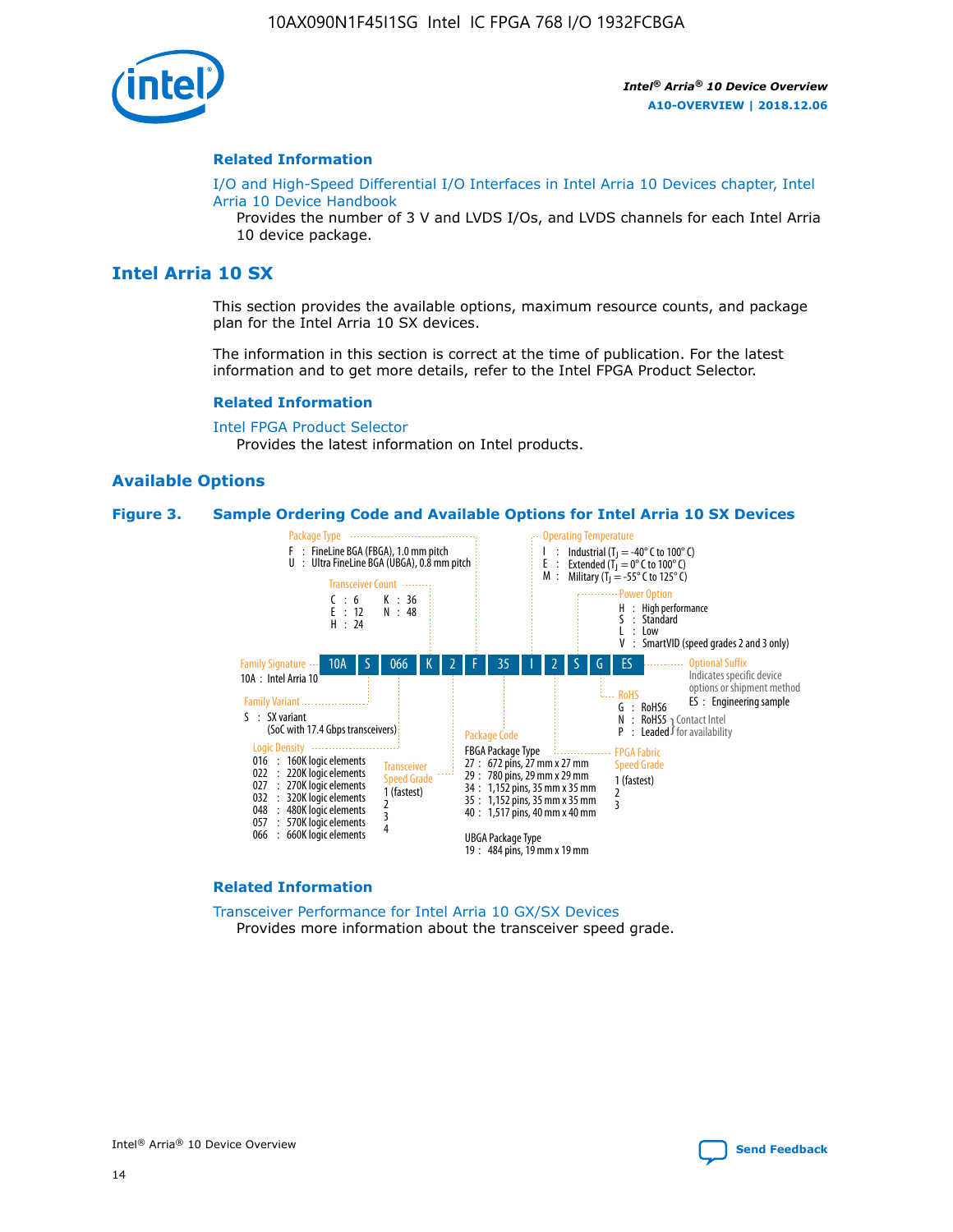

## **Maximum Resources**

### **Table 12. Maximum Resource Counts for Intel Arria 10 SX Devices**

| <b>Resource</b>                   |                         | <b>Product Line</b> |               |                |                |               |                |               |  |  |  |
|-----------------------------------|-------------------------|---------------------|---------------|----------------|----------------|---------------|----------------|---------------|--|--|--|
|                                   |                         | <b>SX 160</b>       | <b>SX 220</b> | <b>SX 270</b>  | <b>SX 320</b>  | <b>SX 480</b> | <b>SX 570</b>  | <b>SX 660</b> |  |  |  |
| Logic Elements (LE) (K)           |                         | 160                 | 220           | 270            | 320            | 480           | 570            | 660           |  |  |  |
| <b>ALM</b>                        |                         | 61,510              | 80,330        | 101,620        | 119,900        | 183,590       | 217,080        | 251,680       |  |  |  |
| Register                          |                         | 246,040             | 321,320       | 406,480        | 479,600        | 734,360       | 868,320        | 1,006,720     |  |  |  |
| Memory (Kb)                       | M <sub>20</sub> K       | 8,800               | 11,740        | 15,000         | 17,820         | 28,620        | 36,000         | 42,620        |  |  |  |
|                                   | <b>MLAB</b>             | 1,050               | 1,690         | 2,452          | 2,727          | 4,164         | 5,096          | 5,788         |  |  |  |
| Variable-precision DSP Block      |                         | 156                 | 192           | 830            | 985            | 1,368         | 1,523          | 1,687         |  |  |  |
|                                   | 18 x 19 Multiplier      |                     | 384           | 1,660          | 1,970          | 2,736         | 3,046          | 3,374         |  |  |  |
| PLL                               | Fractional<br>Synthesis | 6                   | 6             | 8              | 8              | 12            | 16             | 16            |  |  |  |
|                                   | I/O                     | 6                   | 6             | 8              | 8              | 12            | 16             | 16            |  |  |  |
| 17.4 Gbps Transceiver             |                         | 12                  | 12            | 24             | 24             | 36            | 48             | 48            |  |  |  |
| GPIO <sup>(8)</sup>               |                         | 288                 | 288           | 384            | 384            | 492           | 696            | 696           |  |  |  |
| LVDS Pair $(9)$                   |                         | 120                 | 120           | 168            | 168            | 174           | 324            | 324           |  |  |  |
| PCIe Hard IP Block                |                         | $\mathbf{1}$        | 1             | $\overline{2}$ | $\overline{2}$ | 2             | $\overline{2}$ | 2             |  |  |  |
| Hard Memory Controller            |                         | 6                   | 6             | 8              | 8              | 12            | 16             | 16            |  |  |  |
| ARM Cortex-A9 MPCore<br>Processor |                         | Yes                 | Yes           | Yes            | Yes            | Yes           | Yes            | Yes           |  |  |  |

## **Package Plan**

### **Table 13. Package Plan for Intel Arria 10 SX Devices (U19, F27, F29, and F34)**

Refer to I/O and High Speed I/O in Intel Arria 10 Devices chapter for the number of 3 V I/O, LVDS I/O, and LVDS channels in each device package.

| <b>Product Line</b> | <b>U19</b><br>$(19 \text{ mm} \times 19 \text{ mm})$<br>484-pin UBGA) |                    |             | <b>F27</b><br>$(27 \text{ mm} \times 27 \text{ mm})$<br>672-pin FBGA) |                    | <b>F29</b><br>$(29 \text{ mm} \times 29 \text{ mm})$<br>780-pin FBGA) |           |                    | <b>F34</b><br>$(35 \text{ mm} \times 35 \text{ mm})$<br><b>1152-pin FBGA)</b> |           |                    |             |
|---------------------|-----------------------------------------------------------------------|--------------------|-------------|-----------------------------------------------------------------------|--------------------|-----------------------------------------------------------------------|-----------|--------------------|-------------------------------------------------------------------------------|-----------|--------------------|-------------|
|                     | 3V<br>I/O                                                             | <b>LVDS</b><br>I/O | <b>XCVR</b> | 3V<br>I/O                                                             | <b>LVDS</b><br>I/O | <b>XCVR</b>                                                           | 3V<br>I/O | <b>LVDS</b><br>I/O | <b>XCVR</b>                                                                   | 3V<br>I/O | <b>LVDS</b><br>I/O | <b>XCVR</b> |
| SX 160              | 48                                                                    | 144                | 6           | 48                                                                    | 192                | 12                                                                    | 48        | 240                | 12                                                                            | -         |                    |             |
| SX 220              | 48                                                                    | 144                | 6           | 48                                                                    | 192                | 12                                                                    | 48        | 240                | 12                                                                            |           |                    |             |
| SX 270              |                                                                       |                    |             | 48                                                                    | 192                | 12                                                                    | 48        | 312                | 12                                                                            | 48        | 336                | 24          |
| SX 320              |                                                                       |                    |             | 48                                                                    | 192                | 12                                                                    | 48        | 312                | 12                                                                            | 48        | 336                | 24          |
|                     | continued                                                             |                    |             |                                                                       |                    |                                                                       |           |                    |                                                                               |           |                    |             |

 $(8)$  The number of GPIOs does not include transceiver I/Os. In the Intel Quartus Prime software, the number of user I/Os includes transceiver I/Os.

 $(9)$  Each LVDS I/O pair can be used as differential input or output.

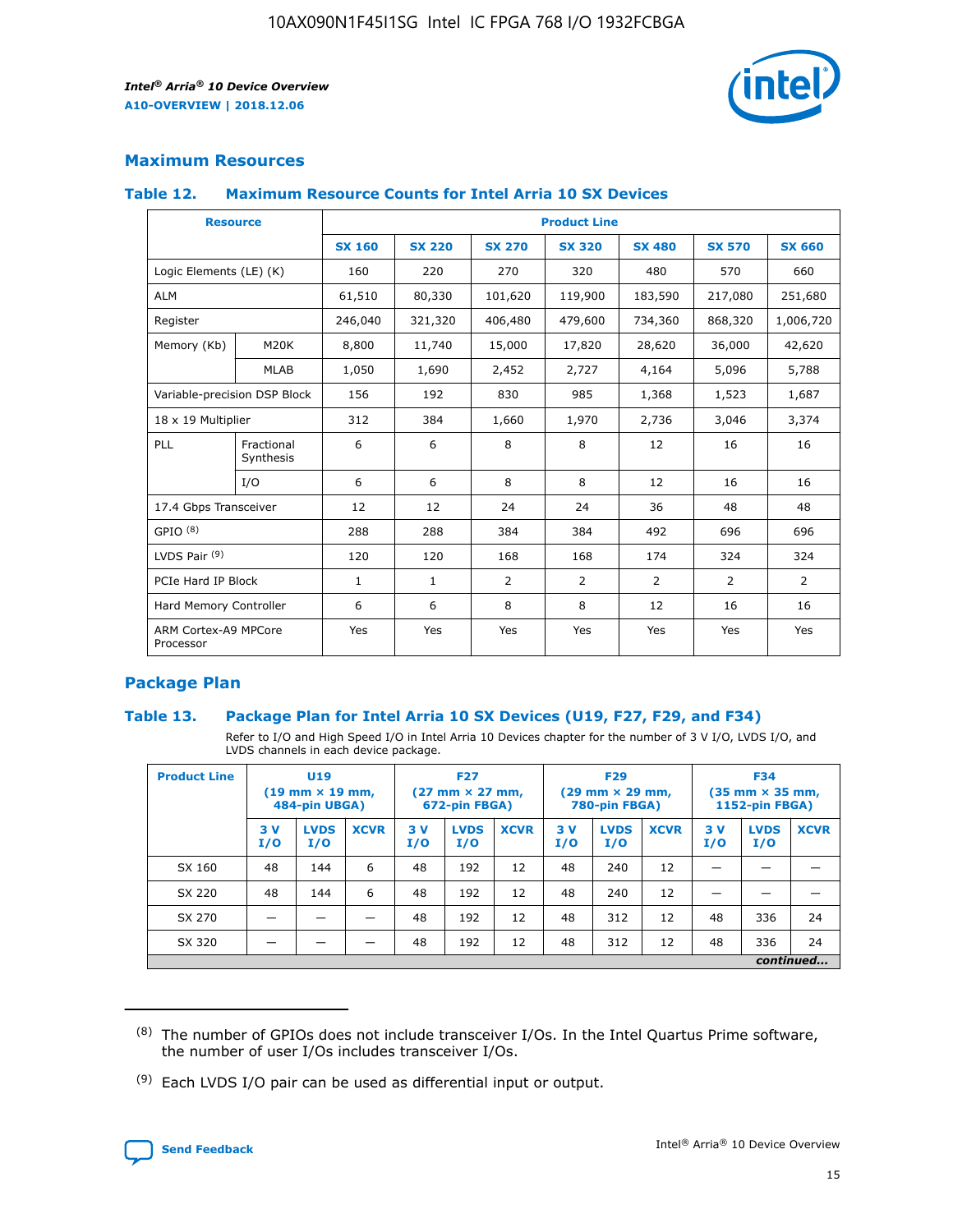

| <b>Product Line</b> | U <sub>19</sub><br>$(19 \text{ mm} \times 19 \text{ mm})$<br>484-pin UBGA) |                    | <b>F27</b><br>$(27 \text{ mm} \times 27 \text{ mm})$<br>672-pin FBGA) |           | <b>F29</b><br>$(29$ mm $\times$ 29 mm,<br>780-pin FBGA) |             |           | <b>F34</b><br>$(35$ mm $\times$ 35 mm,<br><b>1152-pin FBGA)</b> |             |            |                    |             |
|---------------------|----------------------------------------------------------------------------|--------------------|-----------------------------------------------------------------------|-----------|---------------------------------------------------------|-------------|-----------|-----------------------------------------------------------------|-------------|------------|--------------------|-------------|
|                     | 3 V<br>I/O                                                                 | <b>LVDS</b><br>I/O | <b>XCVR</b>                                                           | 3V<br>I/O | <b>LVDS</b><br>I/O                                      | <b>XCVR</b> | 3V<br>I/O | <b>LVDS</b><br>I/O                                              | <b>XCVR</b> | 3 V<br>I/O | <b>LVDS</b><br>I/O | <b>XCVR</b> |
| SX 480              |                                                                            |                    |                                                                       |           |                                                         |             | 48        | 312                                                             | 12          | 48         | 444                | 24          |
| SX 570              |                                                                            |                    |                                                                       |           |                                                         |             |           |                                                                 |             | 48         | 444                | 24          |
| SX 660              |                                                                            |                    |                                                                       |           |                                                         |             |           |                                                                 |             | 48         | 444                | 24          |

### **Table 14. Package Plan for Intel Arria 10 SX Devices (F35, KF40, and NF40)**

Refer to I/O and High Speed I/O in Intel Arria 10 Devices chapter for the number of 3 V I/O, LVDS I/O, and LVDS channels in each device package.

| <b>Product Line</b> | <b>F35</b><br>(35 mm × 35 mm,<br>1152-pin FBGA) |          |             |                                           | <b>KF40</b><br>(40 mm × 40 mm,<br>1517-pin FBGA) |    | <b>NF40</b><br>(40 mm × 40 mm,<br>1517-pin FBGA) |          |             |  |
|---------------------|-------------------------------------------------|----------|-------------|-------------------------------------------|--------------------------------------------------|----|--------------------------------------------------|----------|-------------|--|
|                     | 3 V I/O                                         | LVDS I/O | <b>XCVR</b> | <b>LVDS I/O</b><br>3 V I/O<br><b>XCVR</b> |                                                  |    | 3 V I/O                                          | LVDS I/O | <b>XCVR</b> |  |
| SX 270              | 48                                              | 336      | 24          |                                           |                                                  |    |                                                  |          |             |  |
| SX 320              | 48                                              | 336      | 24          |                                           |                                                  |    |                                                  |          |             |  |
| SX 480              | 48                                              | 348      | 36          |                                           |                                                  |    |                                                  |          |             |  |
| SX 570              | 48                                              | 348      | 36          | 96                                        | 600                                              | 36 | 48                                               | 540      | 48          |  |
| SX 660              | 48                                              | 348      | 36          | 96                                        | 600                                              | 36 | 48                                               | 540      | 48          |  |

# **Related Information**

[I/O and High-Speed Differential I/O Interfaces in Intel Arria 10 Devices chapter, Intel](https://www.intel.com/content/www/us/en/programmable/documentation/sam1403482614086.html#sam1403482030321) [Arria 10 Device Handbook](https://www.intel.com/content/www/us/en/programmable/documentation/sam1403482614086.html#sam1403482030321)

Provides the number of 3 V and LVDS I/Os, and LVDS channels for each Intel Arria 10 device package.

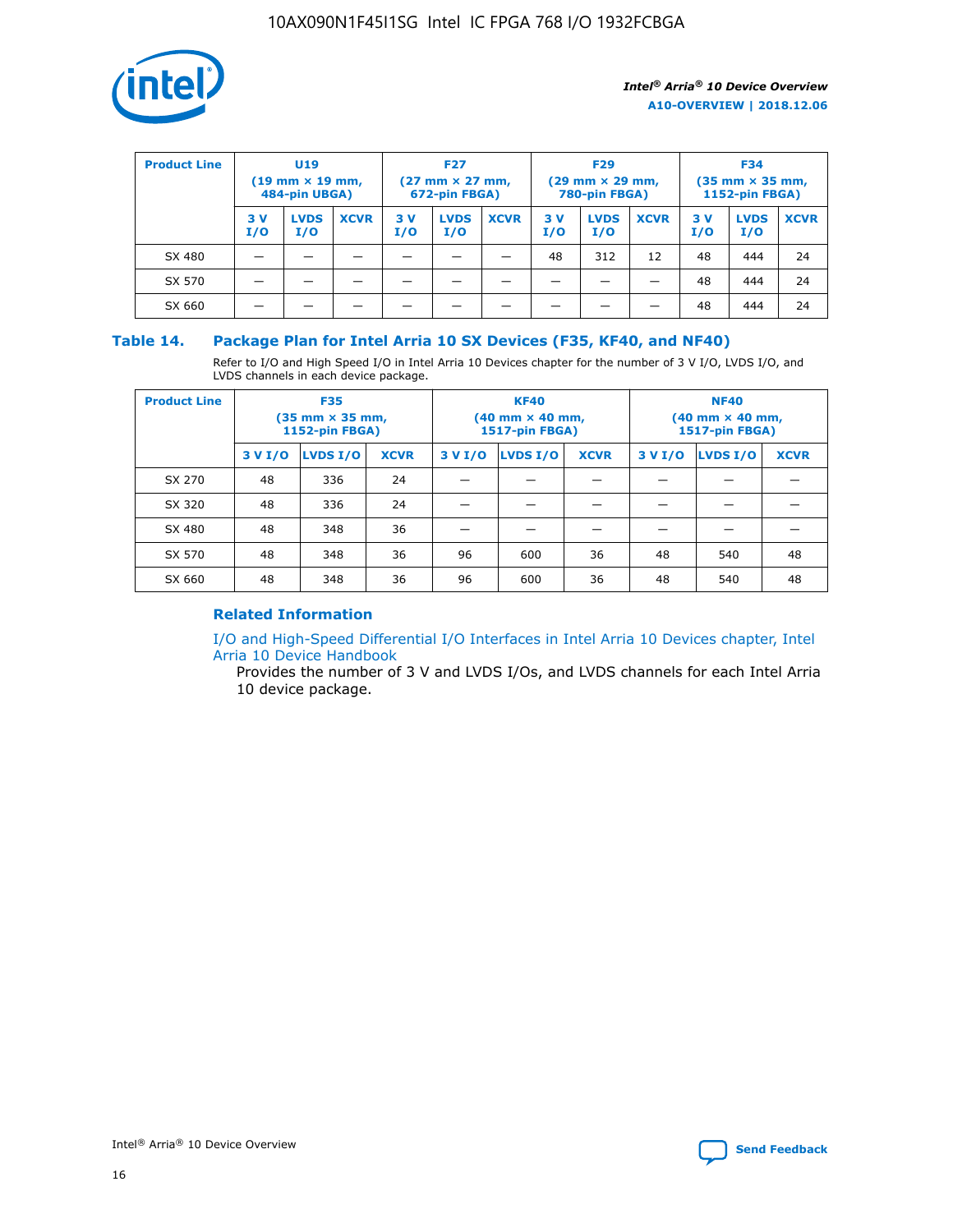

# **I/O Vertical Migration for Intel Arria 10 Devices**

#### **Figure 4. Migration Capability Across Intel Arria 10 Product Lines**

- The arrows indicate the migration paths. The devices included in each vertical migration path are shaded. Devices with fewer resources in the same path have lighter shades.
- To achieve the full I/O migration across product lines in the same migration path, restrict I/Os and transceivers usage to match the product line with the lowest I/O and transceiver counts.
- An LVDS I/O bank in the source device may be mapped to a 3 V I/O bank in the target device. To use memory interface clock frequency higher than 533 MHz, assign external memory interface pins only to banks that are LVDS I/O in both devices.
- There may be nominal 0.15 mm package height difference between some product lines in the same package type.
	- **Variant Product Line Package U19 F27 F29 F34 F35 KF40 NF40 RF40 NF45 SF45 UF45** Intel® Arria® 10 GX GX 160 GX 220 GX 270 GX 320 GX 480 GX 570 GX 660 GX 900 GX 1150 Intel Arria 10 GT GT 900 GT 1150 Intel Arria 10 SX SX 160 SX 220 SX 270 SX 320 SX 480 SX 570 SX 660
- Some migration paths are not shown in the Intel Quartus Prime software **Pin Migration View**.

*Note:* To verify the pin migration compatibility, use the **Pin Migration View** window in the Intel Quartus Prime software Pin Planner.

# **Adaptive Logic Module**

Intel Arria 10 devices use a 20 nm ALM as the basic building block of the logic fabric.

The ALM architecture is the same as the previous generation FPGAs, allowing for efficient implementation of logic functions and easy conversion of IP between the device generations.

The ALM, as shown in following figure, uses an 8-input fracturable look-up table (LUT) with four dedicated registers to help improve timing closure in register-rich designs and achieve an even higher design packing capability than the traditional two-register per LUT architecture.

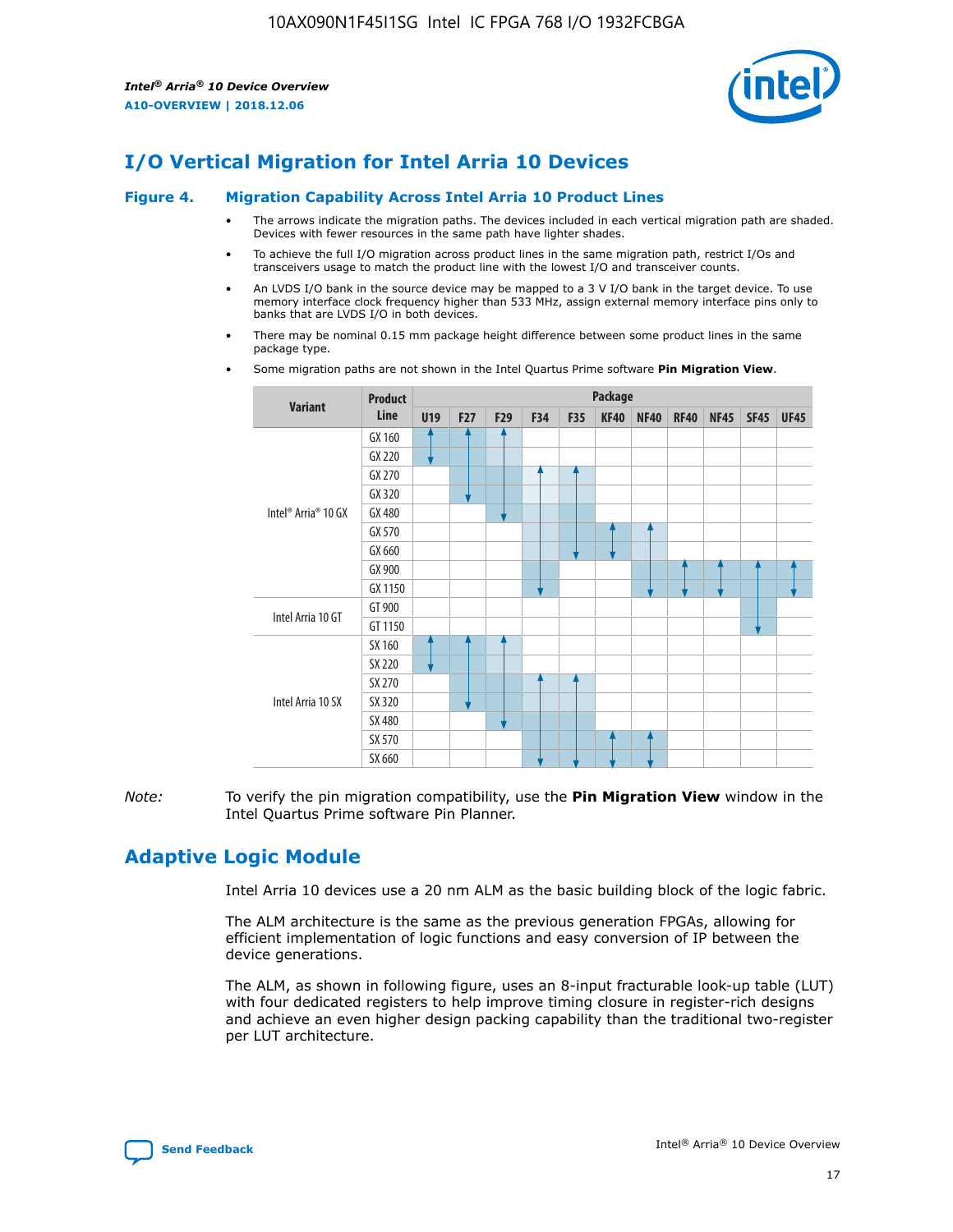

**Figure 5. ALM for Intel Arria 10 Devices**



The Intel Quartus Prime software optimizes your design according to the ALM logic structure and automatically maps legacy designs into the Intel Arria 10 ALM architecture.

# **Variable-Precision DSP Block**

The Intel Arria 10 variable precision DSP blocks support fixed-point arithmetic and floating-point arithmetic.

Features for fixed-point arithmetic:

- High-performance, power-optimized, and fully registered multiplication operations
- 18-bit and 27-bit word lengths
- Two 18 x 19 multipliers or one 27 x 27 multiplier per DSP block
- Built-in addition, subtraction, and 64-bit double accumulation register to combine multiplication results
- Cascading 19-bit or 27-bit when pre-adder is disabled and cascading 18-bit when pre-adder is used to form the tap-delay line for filtering applications
- Cascading 64-bit output bus to propagate output results from one block to the next block without external logic support
- Hard pre-adder supported in 19-bit and 27-bit modes for symmetric filters
- Internal coefficient register bank in both 18-bit and 27-bit modes for filter implementation
- 18-bit and 27-bit systolic finite impulse response (FIR) filters with distributed output adder
- Biased rounding support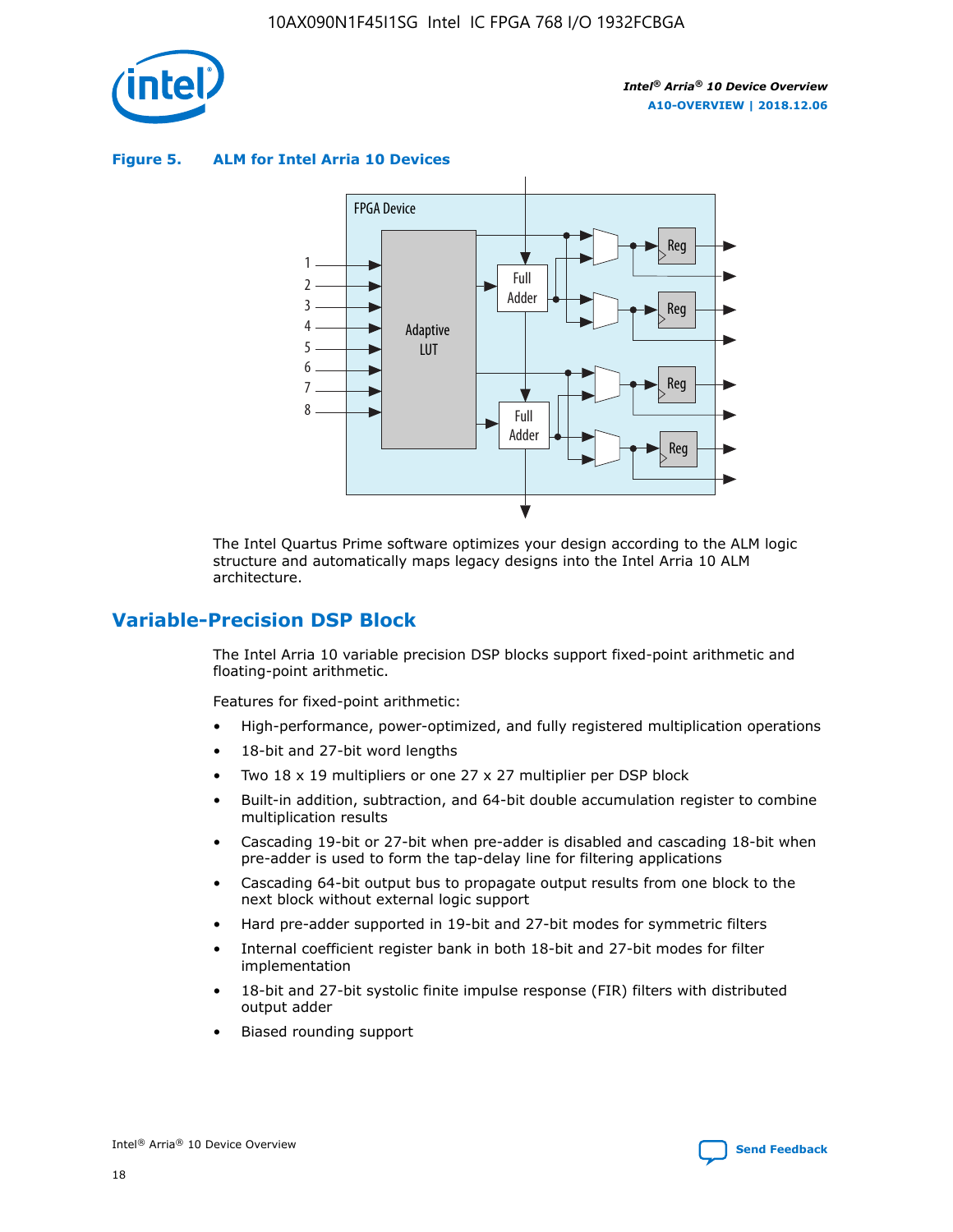

Features for floating-point arithmetic:

- A completely hardened architecture that supports multiplication, addition, subtraction, multiply-add, and multiply-subtract
- Multiplication with accumulation capability and a dynamic accumulator reset control
- Multiplication with cascade summation capability
- Multiplication with cascade subtraction capability
- Complex multiplication
- Direct vector dot product
- Systolic FIR filter

### **Table 15. Variable-Precision DSP Block Configurations for Intel Arria 10 Devices**

| <b>Usage Example</b>                                       | <b>Multiplier Size (Bit)</b>    | <b>DSP Block Resources</b> |
|------------------------------------------------------------|---------------------------------|----------------------------|
| Medium precision fixed point                               | Two 18 x 19                     |                            |
| High precision fixed or Single precision<br>floating point | One 27 x 27                     |                            |
| Fixed point FFTs                                           | One 19 x 36 with external adder |                            |
| Very high precision fixed point                            | One 36 x 36 with external adder |                            |
| Double precision floating point                            | One 54 x 54 with external adder | 4                          |

#### **Table 16. Resources for Fixed-Point Arithmetic in Intel Arria 10 Devices**

The table lists the variable-precision DSP resources by bit precision for each Intel Arria 10 device.

| <b>Variant</b>        | <b>Product Line</b> | Variable-<br>precision<br><b>DSP Block</b> | <b>Independent Input and Output</b><br><b>Multiplications Operator</b> |                                     | 18 x 19<br><b>Multiplier</b><br><b>Adder Sum</b> | $18 \times 18$<br><b>Multiplier</b><br><b>Adder</b> |
|-----------------------|---------------------|--------------------------------------------|------------------------------------------------------------------------|-------------------------------------|--------------------------------------------------|-----------------------------------------------------|
|                       |                     |                                            | 18 x 19<br><b>Multiplier</b>                                           | $27 \times 27$<br><b>Multiplier</b> | <b>Mode</b>                                      | <b>Summed with</b><br>36 bit Input                  |
| AIntel Arria 10<br>GX | GX 160              | 156                                        | 312                                                                    | 156                                 | 156                                              | 156                                                 |
|                       | GX 220              | 192                                        | 384                                                                    | 192                                 | 192                                              | 192                                                 |
|                       | GX 270              | 830                                        | 1,660                                                                  | 830                                 | 830                                              | 830                                                 |
|                       | GX 320              | 984                                        | 1,968                                                                  | 984                                 | 984                                              | 984                                                 |
|                       | GX 480              | 1,368                                      | 2,736                                                                  | 1,368                               | 1,368                                            | 1,368                                               |
|                       | GX 570              | 1,523                                      | 3,046                                                                  | 1,523                               | 1,523                                            | 1,523                                               |
|                       | GX 660              | 1,687                                      | 3,374                                                                  | 1,687                               | 1,687                                            | 1,687                                               |
|                       | GX 900              | 1,518                                      | 3,036                                                                  | 1,518                               | 1,518                                            | 1,518                                               |
|                       | GX 1150             | 1,518                                      | 3,036                                                                  | 1,518                               | 1,518                                            | 1,518                                               |
| Intel Arria 10        | GT 900              | 1,518                                      | 3,036                                                                  | 1,518                               | 1,518                                            | 1,518                                               |
| GT                    | GT 1150             | 1,518                                      | 3,036                                                                  | 1,518                               | 1,518                                            | 1,518                                               |
| Intel Arria 10        | SX 160              | 156                                        | 312                                                                    | 156                                 | 156                                              | 156                                                 |
| <b>SX</b>             | SX 220              | 192                                        | 384                                                                    | 192                                 | 192                                              | 192                                                 |
|                       | SX 270              | 830                                        | 1,660                                                                  | 830                                 | 830                                              | 830                                                 |
|                       |                     |                                            |                                                                        |                                     |                                                  | continued                                           |

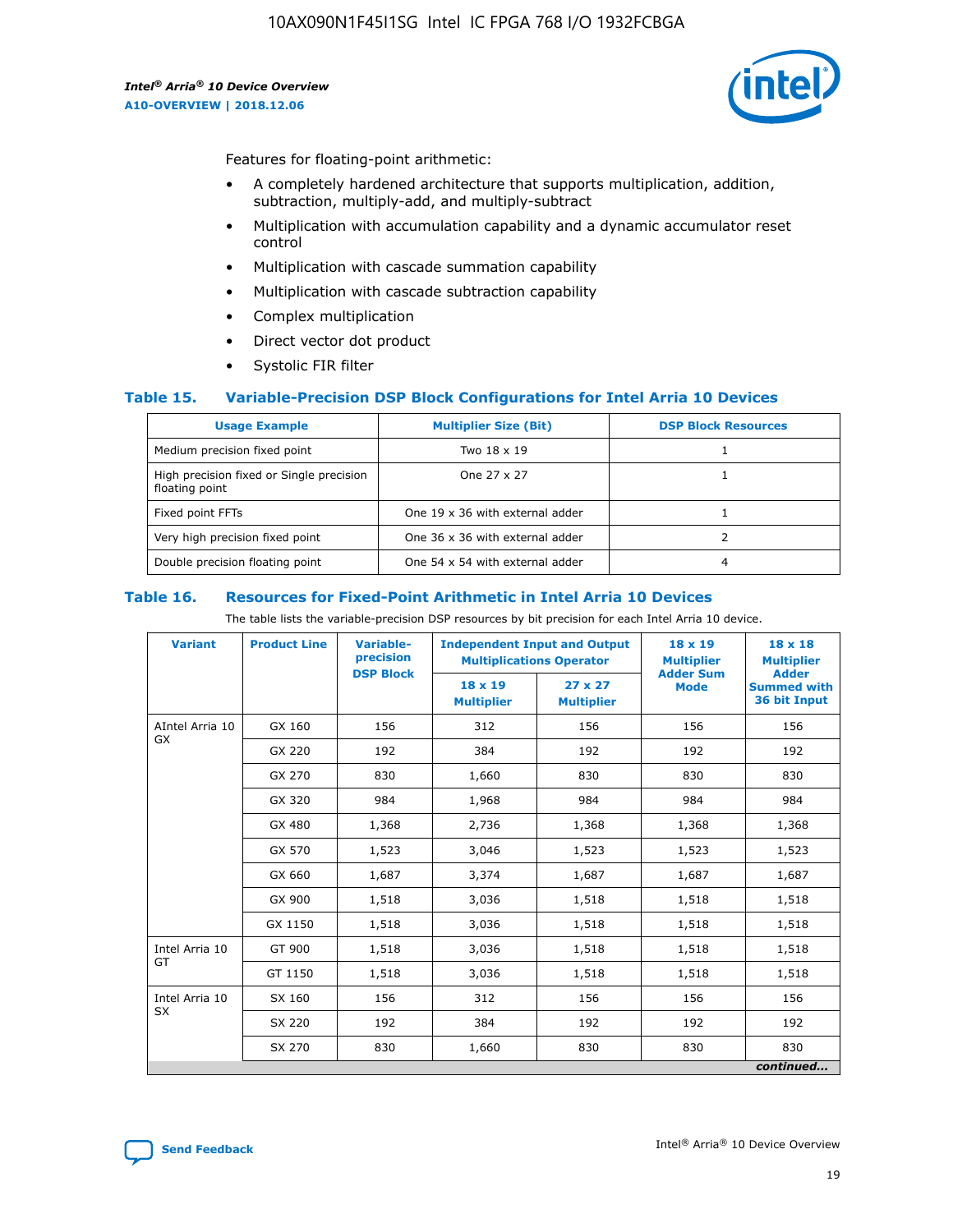

| <b>Variant</b> | <b>Product Line</b> | Variable-<br>precision | <b>Independent Input and Output</b><br><b>Multiplications Operator</b> |                                     | $18 \times 19$<br><b>Multiplier</b> | $18 \times 18$<br><b>Multiplier</b><br><b>Adder</b> |  |
|----------------|---------------------|------------------------|------------------------------------------------------------------------|-------------------------------------|-------------------------------------|-----------------------------------------------------|--|
|                |                     | <b>DSP Block</b>       | $18 \times 19$<br><b>Multiplier</b>                                    | $27 \times 27$<br><b>Multiplier</b> | <b>Adder Sum</b><br><b>Mode</b>     | <b>Summed with</b><br>36 bit Input                  |  |
|                | SX 320              | 984                    | 1,968                                                                  | 984                                 | 984                                 | 984                                                 |  |
|                | SX 480              | 1,368                  | 2,736                                                                  | 1,368                               | 1,368                               | 1,368                                               |  |
|                | SX 570              | 1,523                  | 3,046                                                                  | 1,523                               | 1,523                               | 1,523                                               |  |
|                | SX 660              | 1,687                  | 3,374                                                                  | 1,687                               | 1,687                               | 1,687                                               |  |

# **Table 17. Resources for Floating-Point Arithmetic in Intel Arria 10 Devices**

The table lists the variable-precision DSP resources by bit precision for each Intel Arria 10 device.

| <b>Variant</b>              | <b>Product Line</b> | <b>Variable-</b><br>precision<br><b>DSP Block</b> | <b>Single</b><br><b>Precision</b><br><b>Floating-Point</b><br><b>Multiplication</b><br><b>Mode</b> | <b>Single-Precision</b><br><b>Floating-Point</b><br><b>Adder Mode</b> | Single-<br><b>Precision</b><br><b>Floating-Point</b><br><b>Multiply</b><br><b>Accumulate</b><br><b>Mode</b> | <b>Peak</b><br><b>Giga Floating-</b><br><b>Point</b><br><b>Operations</b><br>per Second<br>(GFLOPs) |
|-----------------------------|---------------------|---------------------------------------------------|----------------------------------------------------------------------------------------------------|-----------------------------------------------------------------------|-------------------------------------------------------------------------------------------------------------|-----------------------------------------------------------------------------------------------------|
| Intel Arria 10<br>GX        | GX 160              | 156                                               | 156                                                                                                | 156                                                                   | 156                                                                                                         | 140                                                                                                 |
|                             | GX 220              | 192                                               | 192                                                                                                | 192                                                                   | 192                                                                                                         | 173                                                                                                 |
|                             | GX 270              | 830                                               | 830                                                                                                | 830                                                                   | 830                                                                                                         | 747                                                                                                 |
|                             | GX 320              | 984                                               | 984                                                                                                | 984                                                                   | 984                                                                                                         | 886                                                                                                 |
|                             | GX 480              | 1,369                                             | 1,368                                                                                              | 1,368                                                                 | 1,368                                                                                                       | 1,231                                                                                               |
|                             | GX 570              | 1,523                                             | 1,523                                                                                              | 1,523                                                                 | 1,523                                                                                                       | 1,371                                                                                               |
|                             | GX 660              | 1,687                                             | 1,687                                                                                              | 1,687                                                                 | 1,687                                                                                                       | 1,518                                                                                               |
|                             | GX 900              | 1,518                                             | 1,518                                                                                              | 1,518                                                                 | 1,518                                                                                                       | 1,366                                                                                               |
|                             | GX 1150             | 1,518                                             | 1,518                                                                                              | 1,518                                                                 | 1,518                                                                                                       | 1,366                                                                                               |
| Intel Arria 10              | GT 900              | 1,518                                             | 1,518                                                                                              | 1,518                                                                 | 1,518                                                                                                       | 1,366                                                                                               |
| GT                          | GT 1150             | 1,518                                             | 1,518                                                                                              | 1,518                                                                 | 1,518                                                                                                       | 1,366                                                                                               |
| Intel Arria 10<br><b>SX</b> | SX 160              | 156                                               | 156                                                                                                | 156                                                                   | 156                                                                                                         | 140                                                                                                 |
|                             | SX 220              | 192                                               | 192                                                                                                | 192                                                                   | 192                                                                                                         | 173                                                                                                 |
|                             | SX 270              | 830                                               | 830                                                                                                | 830                                                                   | 830                                                                                                         | 747                                                                                                 |
|                             | SX 320              | 984                                               | 984                                                                                                | 984                                                                   | 984                                                                                                         | 886                                                                                                 |
|                             | SX 480              | 1,369                                             | 1,368                                                                                              | 1,368                                                                 | 1,368                                                                                                       | 1,231                                                                                               |
|                             | SX 570              | 1,523                                             | 1,523                                                                                              | 1,523                                                                 | 1,523                                                                                                       | 1,371                                                                                               |
|                             | SX 660              | 1,687                                             | 1,687                                                                                              | 1,687                                                                 | 1,687                                                                                                       | 1,518                                                                                               |

# **Embedded Memory Blocks**

The embedded memory blocks in the devices are flexible and designed to provide an optimal amount of small- and large-sized memory arrays to fit your design requirements.

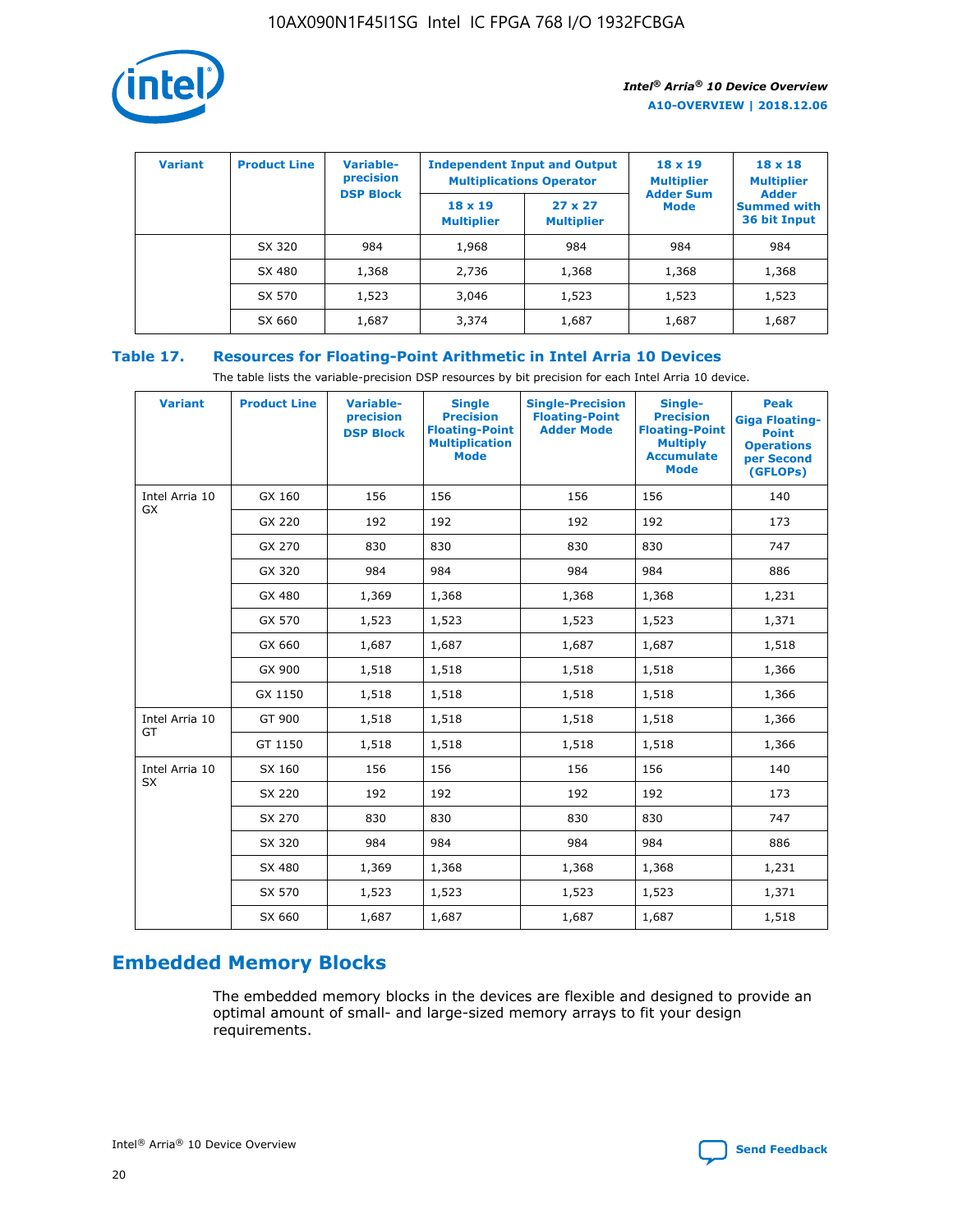

# **Types of Embedded Memory**

The Intel Arria 10 devices contain two types of memory blocks:

- 20 Kb M20K blocks—blocks of dedicated memory resources. The M20K blocks are ideal for larger memory arrays while still providing a large number of independent ports.
- 640 bit memory logic array blocks (MLABs)—enhanced memory blocks that are configured from dual-purpose logic array blocks (LABs). The MLABs are ideal for wide and shallow memory arrays. The MLABs are optimized for implementation of shift registers for digital signal processing (DSP) applications, wide and shallow FIFO buffers, and filter delay lines. Each MLAB is made up of ten adaptive logic modules (ALMs). In the Intel Arria 10 devices, you can configure these ALMs as ten 32 x 2 blocks, giving you one 32 x 20 simple dual-port SRAM block per MLAB.

# **Embedded Memory Capacity in Intel Arria 10 Devices**

|                   | <b>Product</b> |              | <b>M20K</b>         | <b>MLAB</b>  |                     | <b>Total RAM Bit</b> |
|-------------------|----------------|--------------|---------------------|--------------|---------------------|----------------------|
| <b>Variant</b>    | Line           | <b>Block</b> | <b>RAM Bit (Kb)</b> | <b>Block</b> | <b>RAM Bit (Kb)</b> | (Kb)                 |
| Intel Arria 10 GX | GX 160         | 440          | 8,800               | 1,680        | 1,050               | 9,850                |
|                   | GX 220         | 587          | 11,740              | 2,703        | 1,690               | 13,430               |
|                   | GX 270         | 750          | 15,000              | 3,922        | 2,452               | 17,452               |
|                   | GX 320         | 891          | 17,820              | 4,363        | 2,727               | 20,547               |
|                   | GX 480         | 1,431        | 28,620              | 6,662        | 4,164               | 32,784               |
|                   | GX 570         | 1,800        | 36,000              | 8,153        | 5,096               | 41,096               |
|                   | GX 660         | 2,131        | 42,620              | 9,260        | 5,788               | 48,408               |
|                   | GX 900         | 2,423        | 48,460              | 15,017       | 9,386               | 57,846               |
|                   | GX 1150        | 2,713        | 54,260              | 20,774       | 12,984              | 67,244               |
| Intel Arria 10 GT | GT 900         | 2,423        | 48,460              | 15,017       | 9,386               | 57,846               |
|                   | GT 1150        | 2,713        | 54,260              | 20,774       | 12,984              | 67,244               |
| Intel Arria 10 SX | SX 160         | 440          | 8,800               | 1,680        | 1,050               | 9,850                |
|                   | SX 220         | 587          | 11,740              | 2,703        | 1,690               | 13,430               |
|                   | SX 270         | 750          | 15,000              | 3,922        | 2,452               | 17,452               |
|                   | SX 320         | 891          | 17,820              | 4,363        | 2,727               | 20,547               |
|                   | SX 480         | 1,431        | 28,620              | 6,662        | 4,164               | 32,784               |
|                   | SX 570         | 1,800        | 36,000              | 8,153        | 5,096               | 41,096               |
|                   | SX 660         | 2,131        | 42,620              | 9,260        | 5,788               | 48,408               |

#### **Table 18. Embedded Memory Capacity and Distribution in Intel Arria 10 Devices**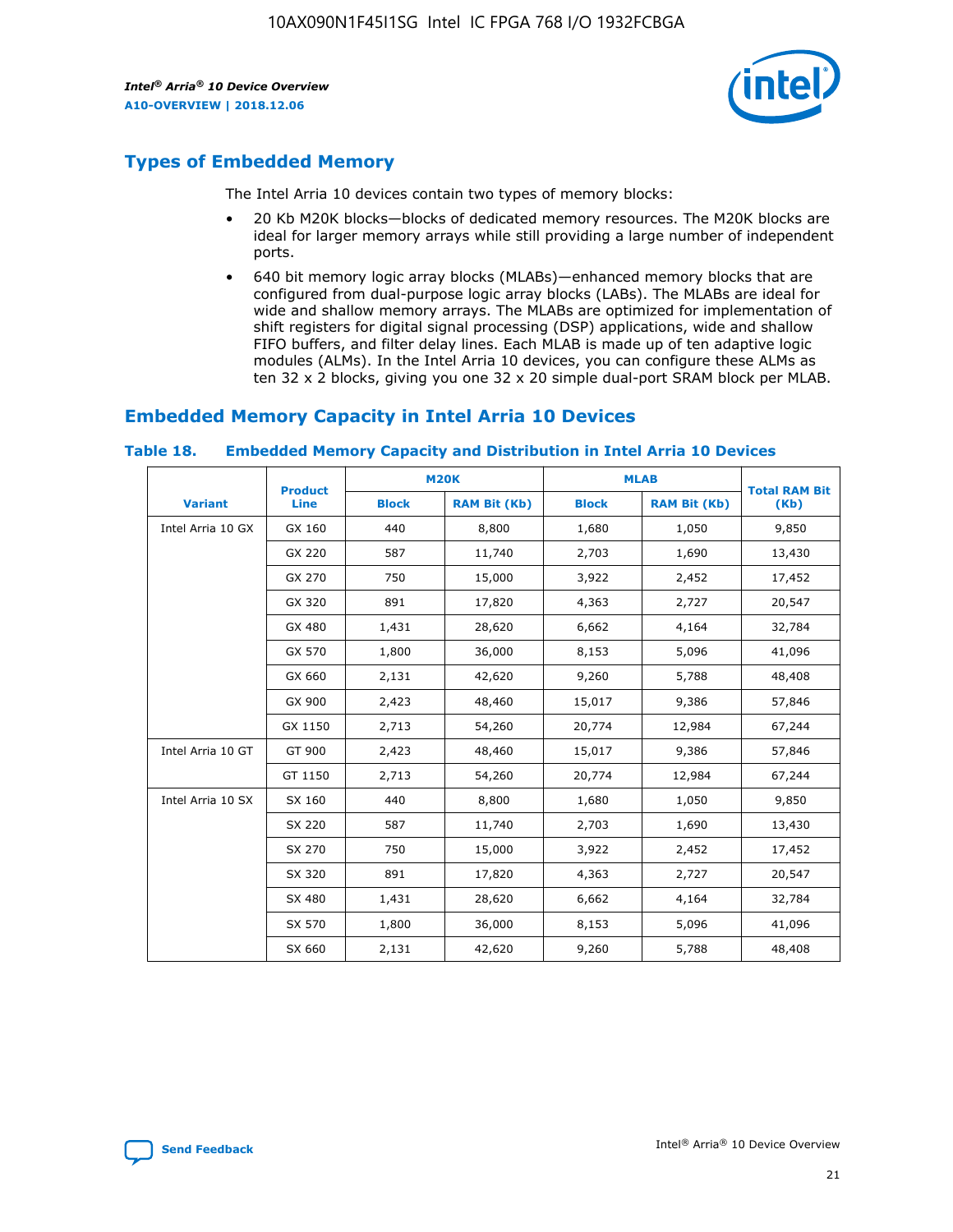

# **Embedded Memory Configurations for Single-port Mode**

### **Table 19. Single-port Embedded Memory Configurations for Intel Arria 10 Devices**

This table lists the maximum configurations supported for single-port RAM and ROM modes.

| <b>Memory Block</b> | Depth (bits) | <b>Programmable Width</b> |
|---------------------|--------------|---------------------------|
| MLAB                | 32           | x16, x18, or x20          |
|                     | 64(10)       | x8, x9, x10               |
| M20K                | 512          | x40, x32                  |
|                     | 1K           | x20, x16                  |
|                     | 2K           | x10, x8                   |
|                     | 4K           | x5, x4                    |
|                     | 8K           | x2                        |
|                     | 16K          | x1                        |

# **Clock Networks and PLL Clock Sources**

The clock network architecture is based on Intel's global, regional, and peripheral clock structure. This clock structure is supported by dedicated clock input pins, fractional clock synthesis PLLs, and integer I/O PLLs.

# **Clock Networks**

The Intel Arria 10 core clock networks are capable of up to 800 MHz fabric operation across the full industrial temperature range. For the external memory interface, the clock network supports the hard memory controller with speeds up to 2,400 Mbps in a quarter-rate transfer.

To reduce power consumption, the Intel Quartus Prime software identifies all unused sections of the clock network and powers them down.

# **Fractional Synthesis and I/O PLLs**

Intel Arria 10 devices contain up to 32 fractional synthesis PLLs and up to 16 I/O PLLs that are available for both specific and general purpose uses in the core:

- Fractional synthesis PLLs—located in the column adjacent to the transceiver blocks
- I/O PLLs—located in each bank of the 48 I/Os

## **Fractional Synthesis PLLs**

You can use the fractional synthesis PLLs to:

- Reduce the number of oscillators that are required on your board
- Reduce the number of clock pins that are used in the device by synthesizing multiple clock frequencies from a single reference clock source

<sup>(10)</sup> Supported through software emulation and consumes additional MLAB blocks.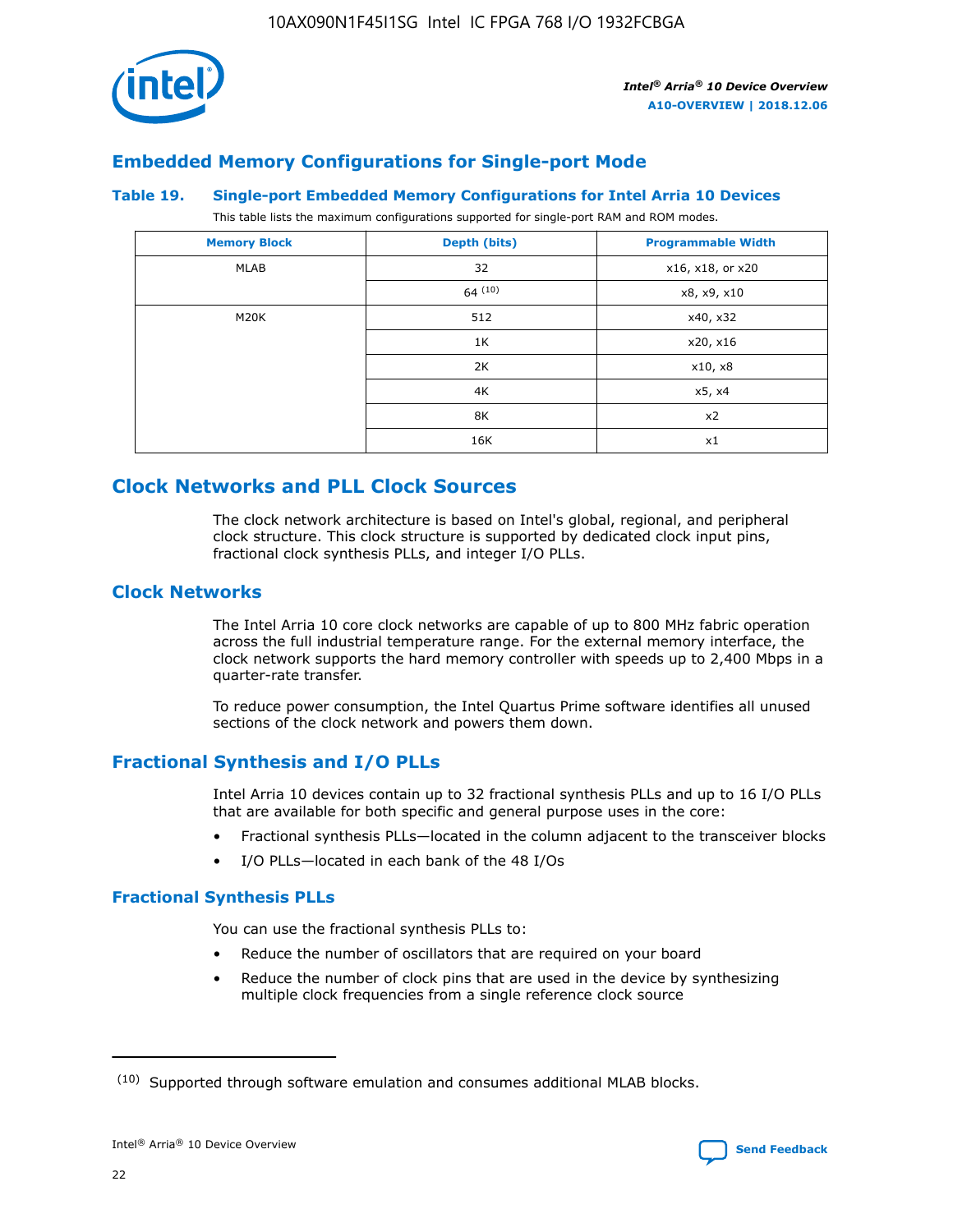10AX090N1F45I1SG Intel IC FPGA 768 I/O 1932FCBGA

*Intel® Arria® 10 Device Overview* **A10-OVERVIEW | 2018.12.06**



The fractional synthesis PLLs support the following features:

- Reference clock frequency synthesis for transceiver CMU and Advanced Transmit (ATX) PLLs
- Clock network delay compensation
- Zero-delay buffering
- Direct transmit clocking for transceivers
- Independently configurable into two modes:
	- Conventional integer mode equivalent to the general purpose PLL
	- Enhanced fractional mode with third order delta-sigma modulation
- PLL cascading

### **I/O PLLs**

The integer mode I/O PLLs are located in each bank of 48 I/Os. You can use the I/O PLLs to simplify the design of external memory and high-speed LVDS interfaces.

In each I/O bank, the I/O PLLs are adjacent to the hard memory controllers and LVDS SERDES. Because these PLLs are tightly coupled with the I/Os that need to use them, it makes it easier to close timing.

You can use the I/O PLLs for general purpose applications in the core such as clock network delay compensation and zero-delay buffering.

Intel Arria 10 devices support PLL-to-PLL cascading.

# **FPGA General Purpose I/O**

Intel Arria 10 devices offer highly configurable GPIOs. Each I/O bank contains 48 general purpose I/Os and a high-efficiency hard memory controller.

The following list describes the features of the GPIOs:

- Consist of 3 V I/Os for high-voltage application and LVDS I/Os for differential signaling
	- Up to two 3 V I/O banks, available in some devices, that support up to 3 V I/O standards
	- LVDS I/O banks that support up to 1.8 V I/O standards
- Support a wide range of single-ended and differential I/O interfaces
- LVDS speeds up to 1.6 Gbps
- Each LVDS pair of pins has differential input and output buffers, allowing you to configure the LVDS direction for each pair.
- Programmable bus hold and weak pull-up
- Programmable differential output voltage  $(V_{OD})$  and programmable pre-emphasis

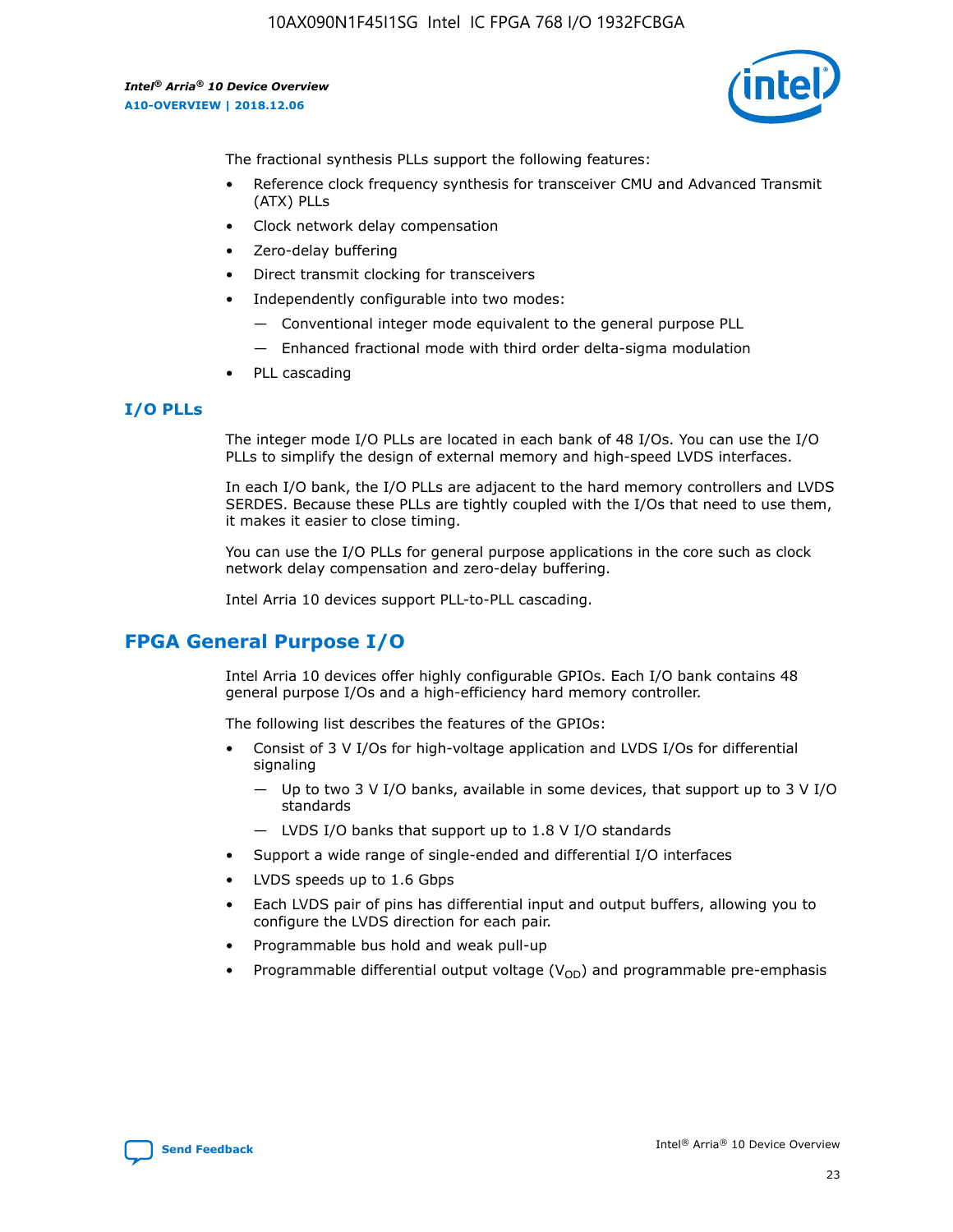

- Series (R<sub>S</sub>) and parallel (R<sub>T</sub>) on-chip termination (OCT) for all I/O banks with OCT calibration to limit the termination impedance variation
- On-chip dynamic termination that has the ability to swap between series and parallel termination, depending on whether there is read or write on a common bus for signal integrity
- Easy timing closure support using the hard read FIFO in the input register path, and delay-locked loop (DLL) delay chain with fine and coarse architecture

# **External Memory Interface**

Intel Arria 10 devices offer massive external memory bandwidth, with up to seven 32 bit DDR4 memory interfaces running at up to 2,400 Mbps. This bandwidth provides additional ease of design, lower power, and resource efficiencies of hardened highperformance memory controllers.

The memory interface within Intel Arria 10 FPGAs and SoCs delivers the highest performance and ease of use. You can configure up to a maximum width of 144 bits when using the hard or soft memory controllers. If required, you can bypass the hard memory controller and use a soft controller implemented in the user logic.

Each I/O contains a hardened DDR read/write path (PHY) capable of performing key memory interface functionality such as read/write leveling, FIFO buffering to lower latency and improve margin, timing calibration, and on-chip termination.

The timing calibration is aided by the inclusion of hard microcontrollers based on Intel's Nios® II technology, specifically tailored to control the calibration of multiple memory interfaces. This calibration allows the Intel Arria 10 device to compensate for any changes in process, voltage, or temperature either within the Intel Arria 10 device itself, or within the external memory device. The advanced calibration algorithms ensure maximum bandwidth and robust timing margin across all operating conditions.

In addition to parallel memory interfaces, Intel Arria 10 devices support serial memory technologies such as the Hybrid Memory Cube (HMC). The HMC is supported by the Intel Arria 10 high-speed serial transceivers which connect up to four HMC links, with each link running at data rates up to 15 Gbps.

### **Related Information**

#### [External Memory Interface Spec Estimator](http://www.altera.com/technology/memory/estimator/mem-emif-index.html)

Provides a parametric tool that allows you to find and compare the performance of the supported external memory interfaces in IntelFPGAs.

# **Memory Standards Supported by Intel Arria 10 Devices**

The I/Os are designed to provide high performance support for existing and emerging external memory standards.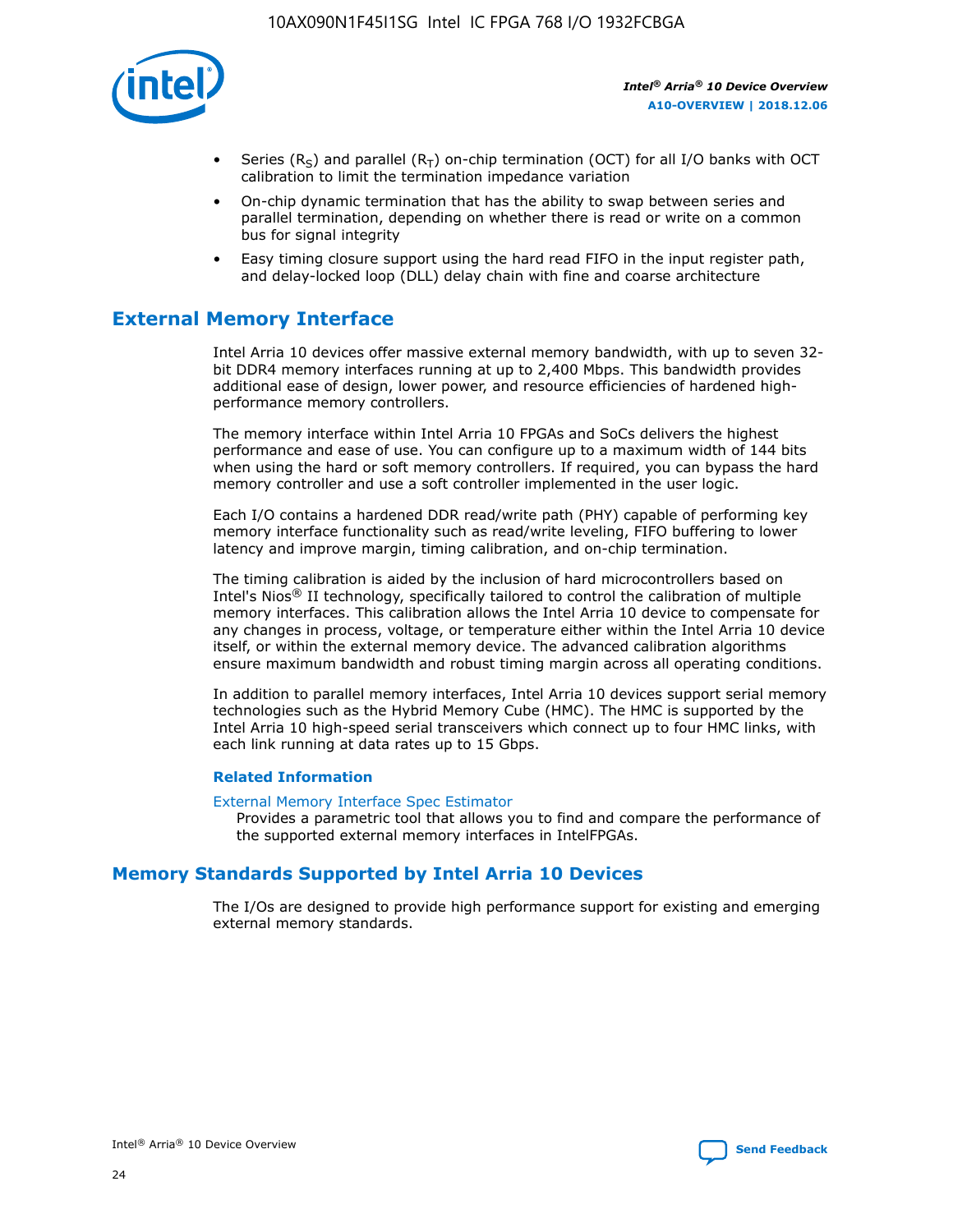

### **Table 20. Memory Standards Supported by the Hard Memory Controller**

This table lists the overall capability of the hard memory controller. For specific details, refer to the External Memory Interface Spec Estimator and Intel Arria 10 Device Datasheet.

| <b>Memory Standard</b> | <b>Rate Support</b> | <b>Ping Pong PHY Support</b> | <b>Maximum Frequency</b><br>(MHz) |
|------------------------|---------------------|------------------------------|-----------------------------------|
| <b>DDR4 SDRAM</b>      | Quarter rate        | Yes                          | 1,067                             |
|                        |                     |                              | 1,200                             |
| DDR3 SDRAM             | Half rate           | Yes                          | 533                               |
|                        |                     |                              | 667                               |
|                        | Quarter rate        | Yes                          | 1,067                             |
|                        |                     |                              | 1,067                             |
| <b>DDR3L SDRAM</b>     | Half rate           | Yes                          | 533                               |
|                        |                     |                              | 667                               |
|                        | Quarter rate        | Yes                          | 933                               |
|                        |                     |                              | 933                               |
| LPDDR3 SDRAM           | Half rate           |                              | 533                               |
|                        | Quarter rate        |                              | 800                               |

### **Table 21. Memory Standards Supported by the Soft Memory Controller**

| <b>Memory Standard</b>      | <b>Rate Support</b> | <b>Maximum Frequency</b><br>(MHz) |
|-----------------------------|---------------------|-----------------------------------|
| <b>RLDRAM 3 (11)</b>        | Quarter rate        | 1,200                             |
| ODR IV SRAM <sup>(11)</sup> | Quarter rate        | 1,067                             |
| <b>ODR II SRAM</b>          | Full rate           | 333                               |
|                             | Half rate           | 633                               |
| <b>ODR II+ SRAM</b>         | Full rate           | 333                               |
|                             | Half rate           | 633                               |
| <b>ODR II+ Xtreme SRAM</b>  | Full rate           | 333                               |
|                             | Half rate           | 633                               |

#### **Table 22. Memory Standards Supported by the HPS Hard Memory Controller**

The hard processor system (HPS) is available in Intel Arria 10 SoC devices only.

| <b>Memory Standard</b> | <b>Rate Support</b> | <b>Maximum Frequency</b><br>(MHz) |
|------------------------|---------------------|-----------------------------------|
| <b>DDR4 SDRAM</b>      | Half rate           | 1,200                             |
| <b>DDR3 SDRAM</b>      | Half rate           | 1,067                             |
| <b>DDR3L SDRAM</b>     | Half rate           | 933                               |

<sup>(11)</sup> Intel Arria 10 devices support this external memory interface using hard PHY with soft memory controller.

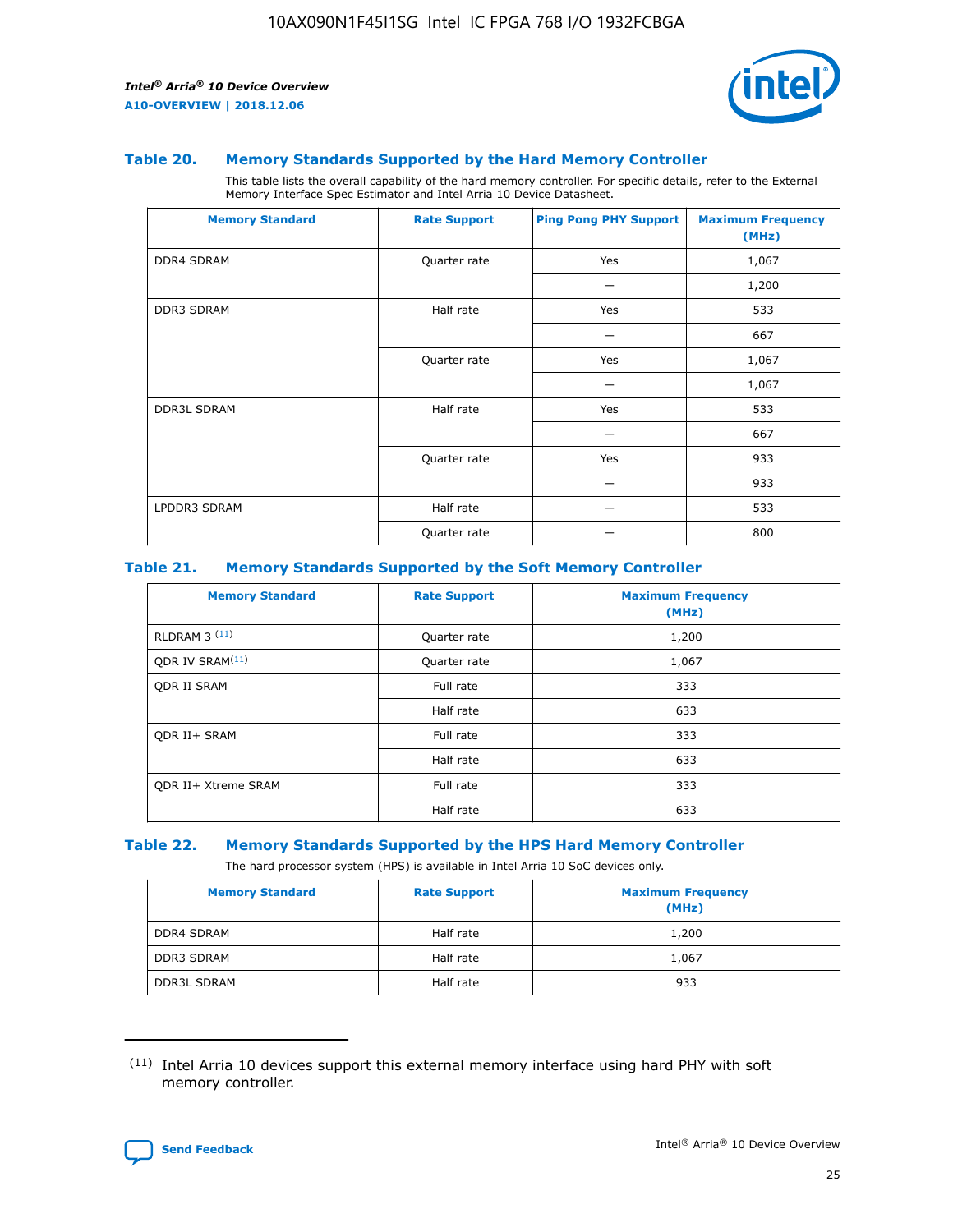

### **Related Information**

#### [Intel Arria 10 Device Datasheet](https://www.intel.com/content/www/us/en/programmable/documentation/mcn1413182292568.html#mcn1413182153340)

Lists the memory interface performance according to memory interface standards, rank or chip select configurations, and Intel Arria 10 device speed grades.

# **PCIe Gen1, Gen2, and Gen3 Hard IP**

Intel Arria 10 devices contain PCIe hard IP that is designed for performance and ease-of-use:

- Includes all layers of the PCIe stack—transaction, data link and physical layers.
- Supports PCIe Gen3, Gen2, and Gen1 Endpoint and Root Port in x1, x2, x4, or x8 lane configuration.
- Operates independently from the core logic—optional configuration via protocol (CvP) allows the PCIe link to power up and complete link training in less than 100 ms while the Intel Arria 10 device completes loading the programming file for the rest of the FPGA.
- Provides added functionality that makes it easier to support emerging features such as Single Root I/O Virtualization (SR-IOV) and optional protocol extensions.
- Provides improved end-to-end datapath protection using ECC.
- Supports FPGA configuration via protocol (CvP) using PCIe at Gen3, Gen2, or Gen1 speed.

#### **Related Information**

PCS Features on page 30

# **Enhanced PCS Hard IP for Interlaken and 10 Gbps Ethernet**

# **Interlaken Support**

The Intel Arria 10 enhanced PCS hard IP provides integrated Interlaken PCS supporting rates up to 25.8 Gbps per lane.

The Interlaken PCS is based on the proven functionality of the PCS developed for Intel's previous generation FPGAs, which demonstrated interoperability with Interlaken ASSP vendors and third-party IP suppliers. The Interlaken PCS is present in every transceiver channel in Intel Arria 10 devices.

### **Related Information**

PCS Features on page 30

## **10 Gbps Ethernet Support**

The Intel Arria 10 enhanced PCS hard IP supports 10GBASE-R PCS compliant with IEEE 802.3 10 Gbps Ethernet (10GbE). The integrated hard IP support for 10GbE and the 10 Gbps transceivers save external PHY cost, board space, and system power.

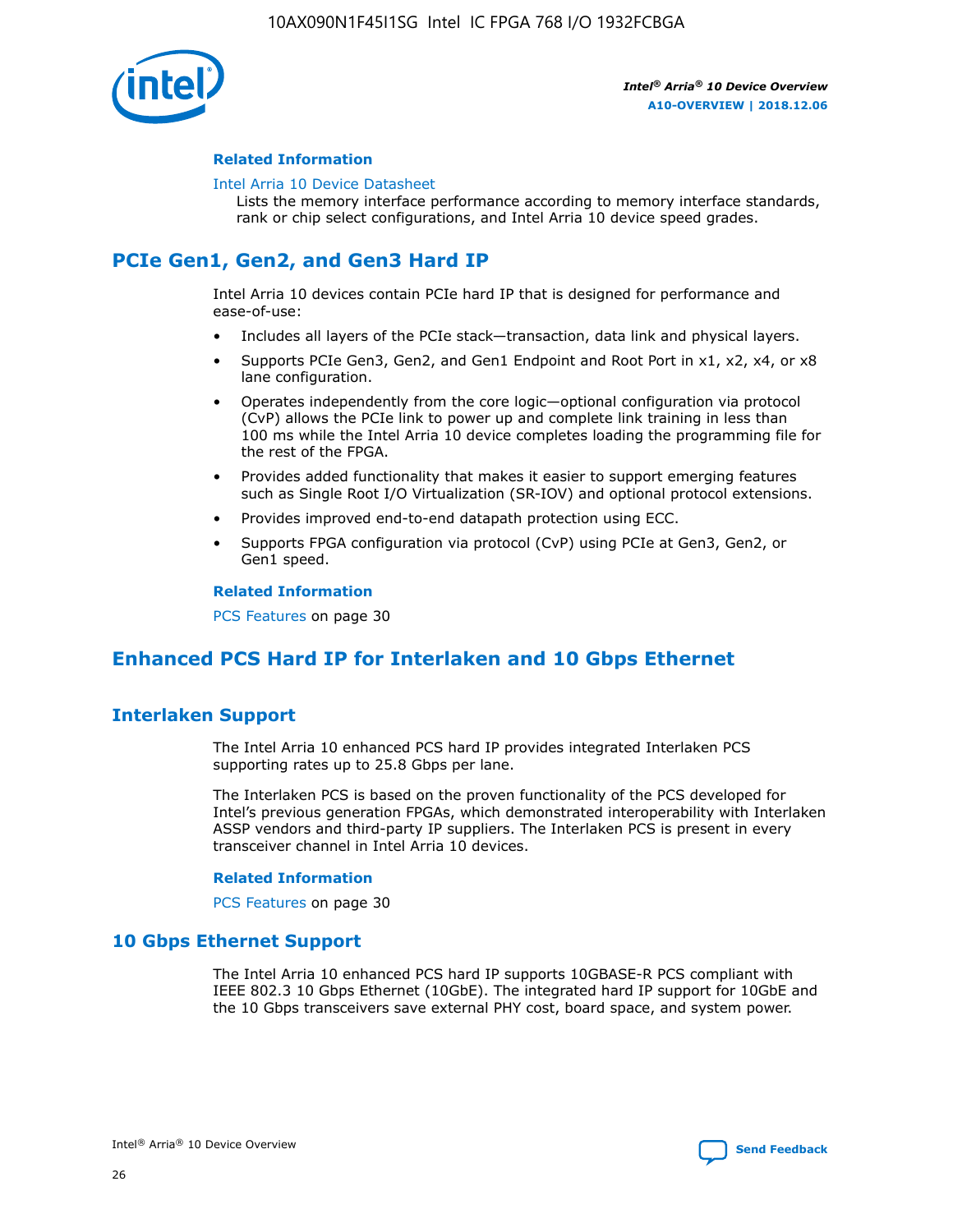

The scalable hard IP supports multiple independent 10GbE ports while using a single PLL for all the 10GBASE-R PCS instantiations, which saves on core logic resources and clock networks:

- Simplifies multiport 10GbE systems compared to XAUI interfaces that require an external XAUI-to-10G PHY.
- Incorporates Electronic Dispersion Compensation (EDC), which enables direct connection to standard 10 Gbps XFP and SFP+ pluggable optical modules.
- Supports backplane Ethernet applications and includes a hard 10GBASE-KR Forward Error Correction (FEC) circuit that you can use for 10 Gbps and 40 Gbps applications.

The 10 Gbps Ethernet PCS hard IP and 10GBASE-KR FEC are present in every transceiver channel.

### **Related Information**

PCS Features on page 30

# **Low Power Serial Transceivers**

Intel Arria 10 FPGAs and SoCs include lowest power transceivers that deliver high bandwidth, throughput and low latency.

Intel Arria 10 devices deliver the industry's lowest power consumption per transceiver channel:

- 12.5 Gbps transceivers at as low as 242 mW
- 10 Gbps transceivers at as low as 168 mW
- 6 Gbps transceivers at as low as 117 mW

Intel Arria 10 transceivers support various data rates according to application:

- Chip-to-chip and chip-to-module applications—from 1 Gbps up to 25.8 Gbps
- Long reach and backplane applications—from 1 Gbps up to 12.5 with advanced adaptive equalization
- Critical power sensitive applications—from 1 Gbps up to 11.3 Gbps using lower power modes

The combination of 20 nm process technology and architectural advances provide the following benefits:

- Significant reduction in die area and power consumption
- Increase of up to two times in transceiver I/O density compared to previous generation devices while maintaining optimal signal integrity
- Up to 72 total transceiver channels—you can configure up to 6 of these channels to run as fast as 25.8 Gbps
- All channels feature continuous data rate support up to the maximum rated speed

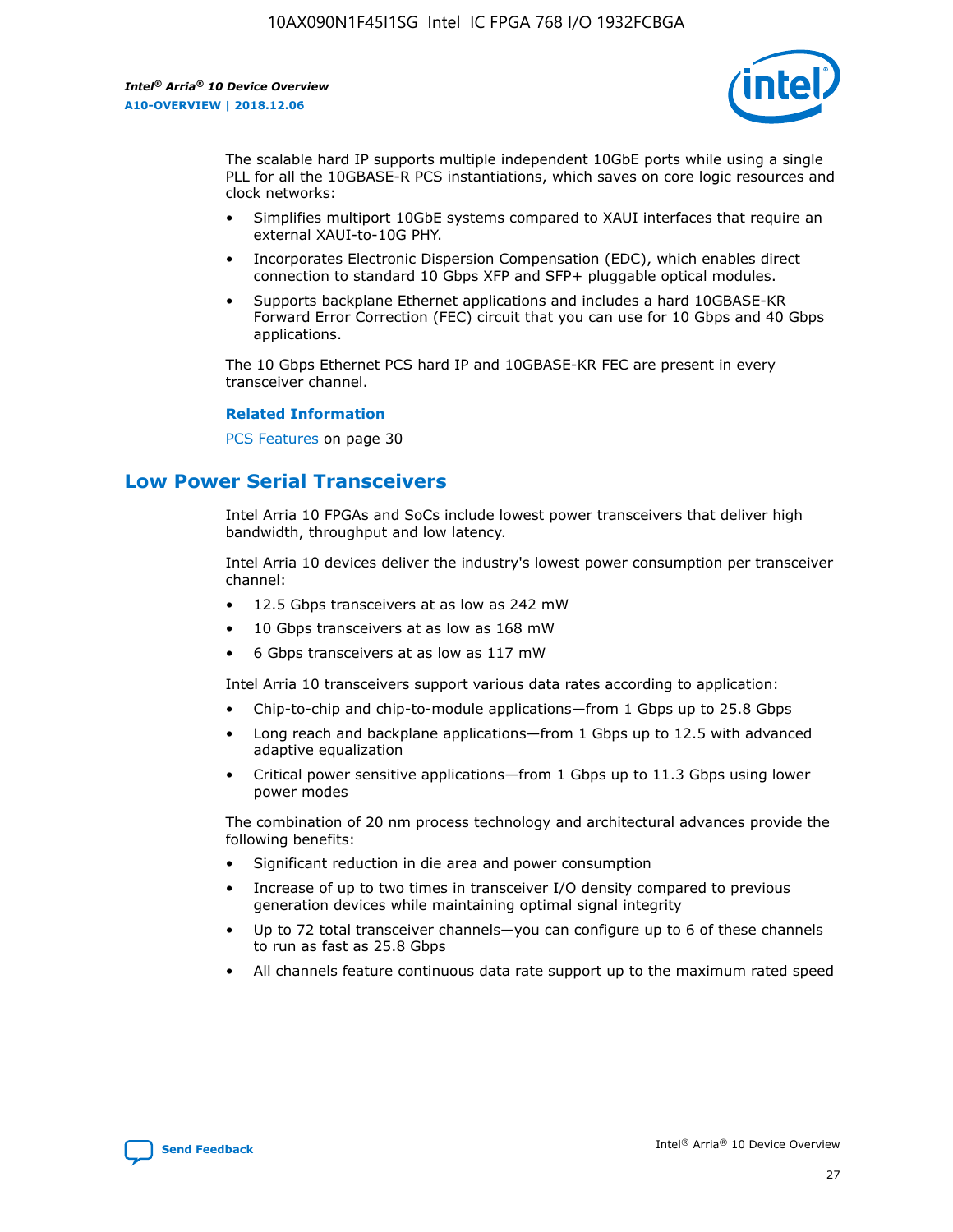

### **Figure 6. Intel Arria 10 Transceiver Block Architecture** Transceiver PMA TX/RX PCS ATX PLL Transceiver PMA TX/RX PCS fPLL Network Flexible Clock Distribution Network PCS Transceiver PMA TX/RX FPGA **Clock Distribution** Fabric PCS Transceiver PMA TX/RX ATX Flexible PLL PCS Transceiver PMA TX/RX ▲ fPLL Transceiver PMA TX/RX PCS 4

# **Transceiver Channels**

All transceiver channels feature a dedicated Physical Medium Attachment (PMA) and a hardened Physical Coding Sublayer (PCS).

- The PMA provides primary interfacing capabilities to physical channels.
- The PCS typically handles encoding/decoding, word alignment, and other preprocessing functions before transferring data to the FPGA core fabric.

A transceiver channel consists of a PMA and a PCS block. Most transceiver banks have 6 channels. There are some transceiver banks that contain only 3 channels.

A wide variety of bonded and non-bonded data rate configurations is possible using a highly configurable clock distribution network. Up to 80 independent transceiver data rates can be configured.

The following figures are graphical representations of top views of the silicon die, which correspond to reverse views for flip chip packages. Different Intel Arria 10 devices may have different floorplans than the ones shown in the figures.

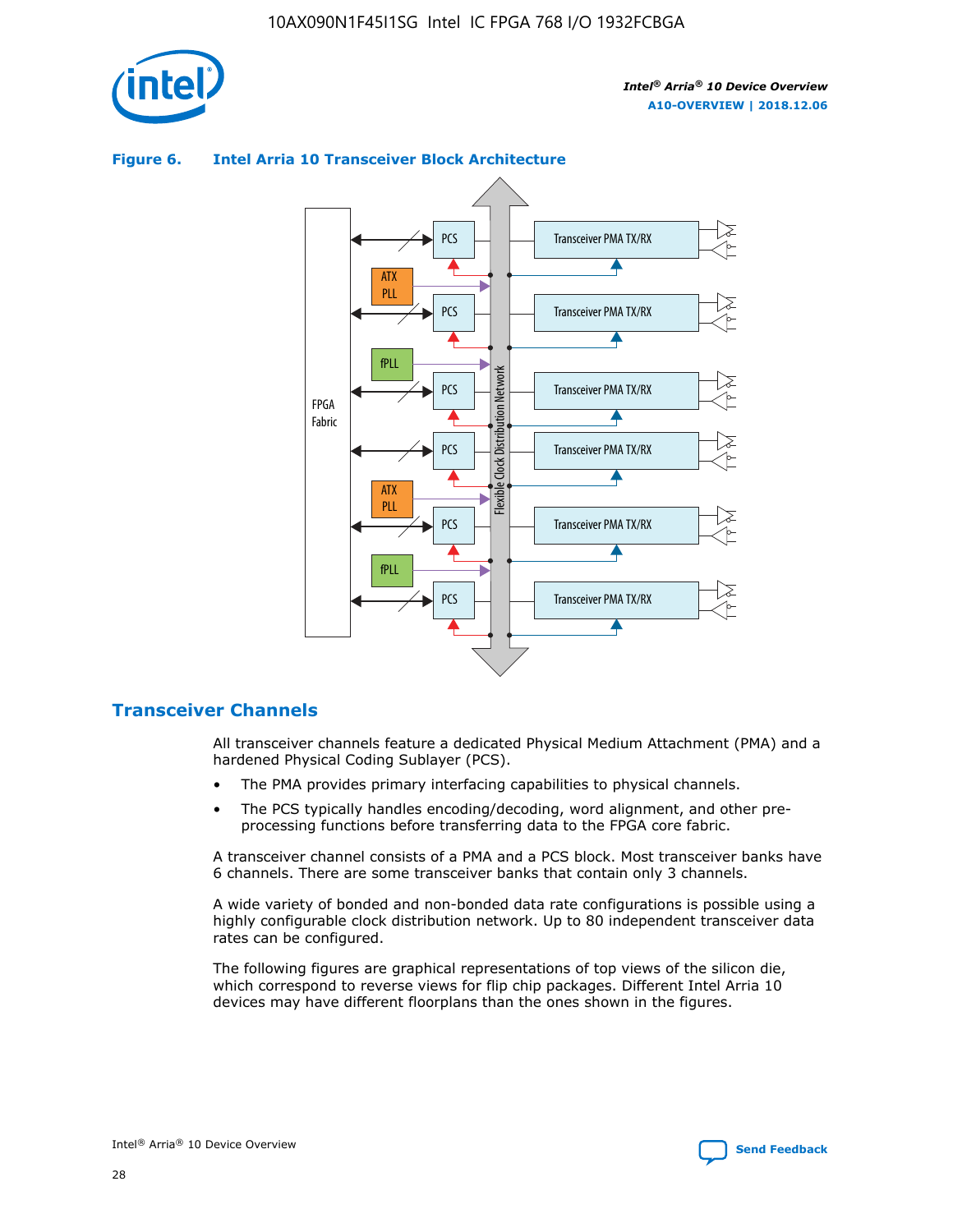

## **Figure 7. Device Chip Overview for Intel Arria 10 GX and GT Devices**





## **PMA Features**

Intel Arria 10 transceivers provide exceptional signal integrity at data rates up to 25.8 Gbps. Clocking options include ultra-low jitter ATX PLLs (LC tank based), clock multiplier unit (CMU) PLLs, and fractional PLLs.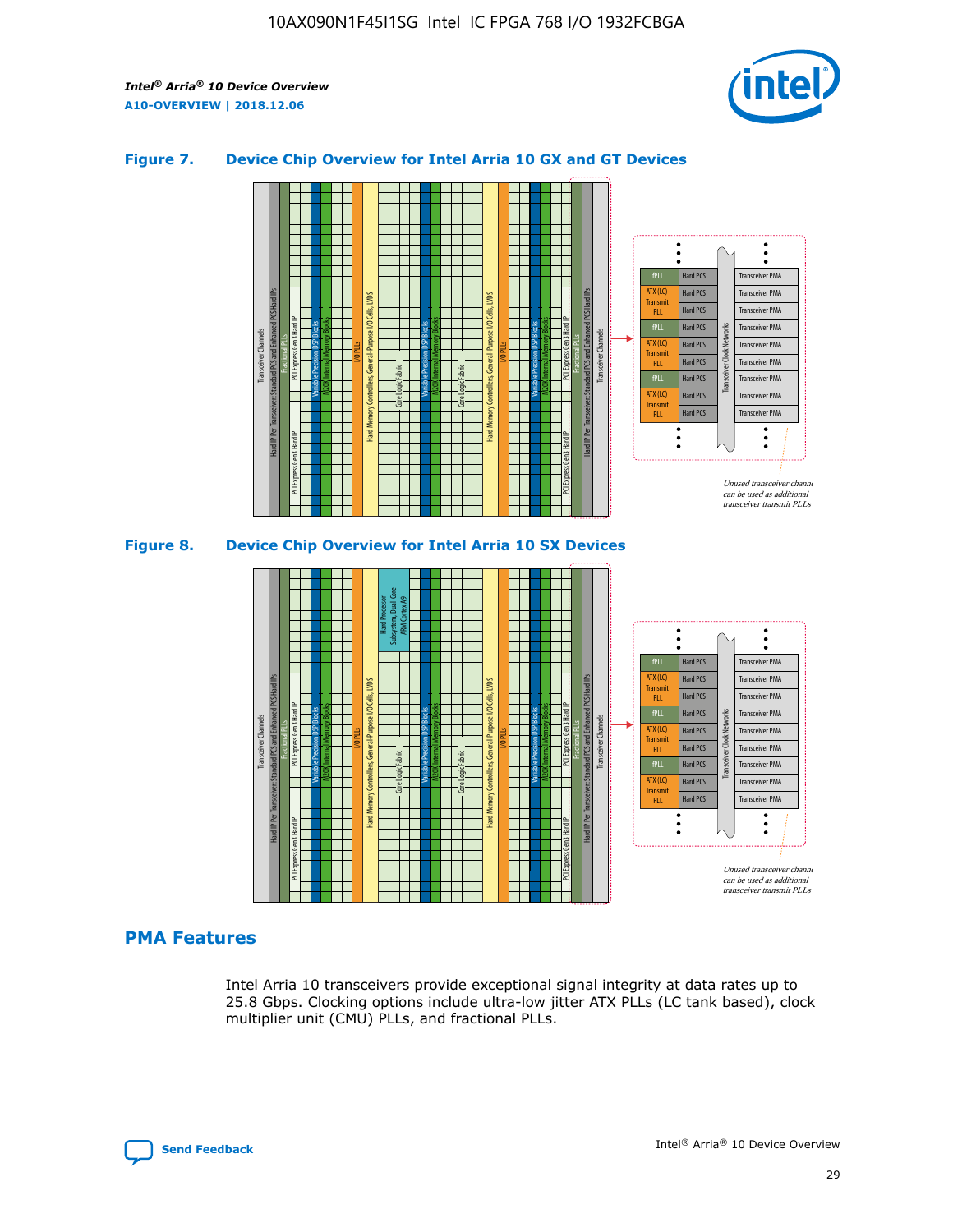

Each transceiver channel contains a channel PLL that can be used as the CMU PLL or clock data recovery (CDR) PLL. In CDR mode, the channel PLL recovers the receiver clock and data in the transceiver channel. Up to 80 independent data rates can be configured on a single Intel Arria 10 device.

### **Table 23. PMA Features of the Transceivers in Intel Arria 10 Devices**

| <b>Feature</b>                                             | <b>Capability</b>                                                                                                                                                                                                             |
|------------------------------------------------------------|-------------------------------------------------------------------------------------------------------------------------------------------------------------------------------------------------------------------------------|
| Chip-to-Chip Data Rates                                    | 1 Gbps to 17.4 Gbps (Intel Arria 10 GX devices)<br>1 Gbps to 25.8 Gbps (Intel Arria 10 GT devices)                                                                                                                            |
| Backplane Support                                          | Drive backplanes at data rates up to 12.5 Gbps                                                                                                                                                                                |
| Optical Module Support                                     | SFP+/SFP, XFP, CXP, QSFP/QSFP28, CFP/CFP2/CFP4                                                                                                                                                                                |
| Cable Driving Support                                      | SFP+ Direct Attach, PCI Express over cable, eSATA                                                                                                                                                                             |
| Transmit Pre-Emphasis                                      | 4-tap transmit pre-emphasis and de-emphasis to compensate for system channel loss                                                                                                                                             |
| Continuous Time Linear<br>Equalizer (CTLE)                 | Dual mode, high-gain, and high-data rate, linear receive equalization to compensate for<br>system channel loss                                                                                                                |
| Decision Feedback Equalizer<br>(DFE)                       | 7-fixed and 4-floating tap DFE to equalize backplane channel loss in the presence of<br>crosstalk and noisy environments                                                                                                      |
| Variable Gain Amplifier                                    | Optimizes the signal amplitude prior to the CDR sampling and operates in fixed and<br>adaptive modes                                                                                                                          |
| Altera Digital Adaptive<br>Parametric Tuning (ADAPT)       | Fully digital adaptation engine to automatically adjust all link equalization parameters-<br>including CTLE, DFE, and variable gain amplifier blocks—that provide optimal link margin<br>without intervention from user logic |
| Precision Signal Integrity<br>Calibration Engine (PreSICE) | Hardened calibration controller to quickly calibrate all transceiver control parameters on<br>power-up, which provides the optimal signal integrity and jitter performance                                                    |
| Advanced Transmit (ATX)<br><b>PLL</b>                      | Low jitter ATX (LC tank based) PLLs with continuous tuning range to cover a wide range of<br>standard and proprietary protocols                                                                                               |
| <b>Fractional PLLs</b>                                     | On-chip fractional frequency synthesizers to replace on-board crystal oscillators and reduce<br>system cost                                                                                                                   |
| Digitally Assisted Analog<br><b>CDR</b>                    | Superior jitter tolerance with fast lock time                                                                                                                                                                                 |
| Dynamic Partial<br>Reconfiguration                         | Allows independent control of the Avalon memory-mapped interface of each transceiver<br>channel for the highest transceiver flexibility                                                                                       |
| Multiple PCS-PMA and PCS-<br>PLD interface widths          | 8-, 10-, 16-, 20-, 32-, 40-, or 64-bit interface widths for flexibility of deserialization width,<br>encoding, and reduced latency                                                                                            |

# **PCS Features**

This table summarizes the Intel Arria 10 transceiver PCS features. You can use the transceiver PCS to support a wide range of protocols ranging from 1 Gbps to 25.8 Gbps.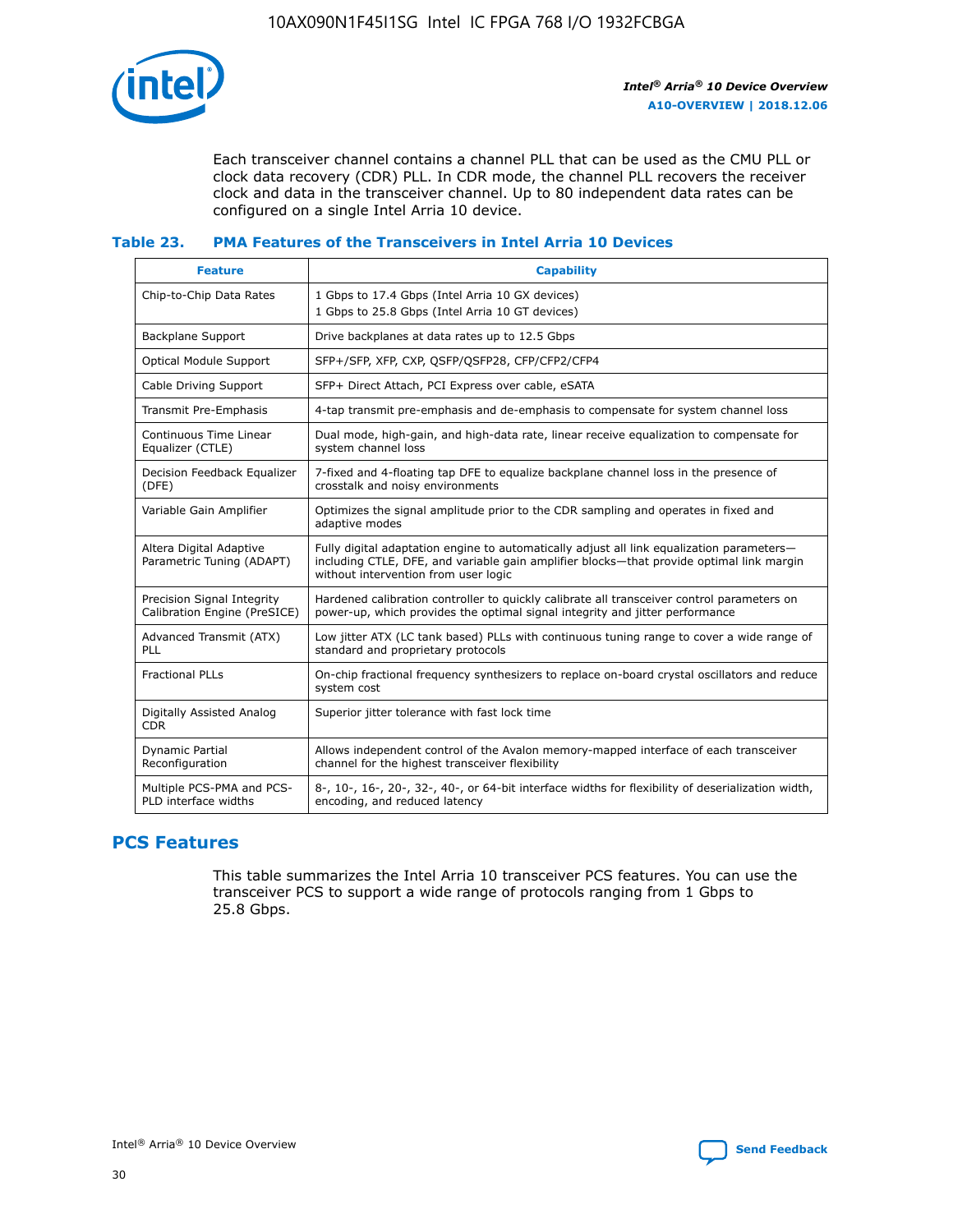

| <b>PCS</b>          | <b>Description</b>                                                                                                                                                                                                                                                                                                                                                                                             |
|---------------------|----------------------------------------------------------------------------------------------------------------------------------------------------------------------------------------------------------------------------------------------------------------------------------------------------------------------------------------------------------------------------------------------------------------|
| Standard PCS        | Operates at a data rate up to 12 Gbps<br>Supports protocols such as PCI-Express, CPRI 4.2+, GigE, IEEE 1588 in Hard PCS<br>Implements other protocols using Basic/Custom (Standard PCS) transceiver<br>configuration rules.                                                                                                                                                                                    |
| <b>Enhanced PCS</b> | Performs functions common to most serial data industry standards, such as word<br>alignment, encoding/decoding, and framing, before data is sent or received off-chip<br>through the PMA<br>• Handles data transfer to and from the FPGA fabric<br>Handles data transfer internally to and from the PMA<br>Provides frequency compensation<br>Performs channel bonding for multi-channel low skew applications |
| PCIe Gen3 PCS       | Supports the seamless switching of Data and Clock between the Gen1, Gen2, and Gen3<br>data rates<br>Provides support for PIPE 3.0 features<br>Supports the PIPE interface with the Hard IP enabled, as well as with the Hard IP<br>bypassed                                                                                                                                                                    |

#### **Related Information**

- PCIe Gen1, Gen2, and Gen3 Hard IP on page 26
- Interlaken Support on page 26
- 10 Gbps Ethernet Support on page 26

# **PCS Protocol Support**

This table lists some of the protocols supported by the Intel Arria 10 transceiver PCS. For more information about the blocks in the transmitter and receiver data paths, refer to the related information.

| <b>Protocol</b>                                 | <b>Data Rate</b><br>(Gbps) | <b>Transceiver IP</b>       | <b>PCS Support</b>                      |
|-------------------------------------------------|----------------------------|-----------------------------|-----------------------------------------|
| PCIe Gen3 x1, x2, x4, x8                        | 8.0                        | Native PHY (PIPE)           | Standard PCS and PCIe<br>Gen3 PCS       |
| PCIe Gen2 x1, x2, x4, x8                        | 5.0                        | Native PHY (PIPE)           | <b>Standard PCS</b>                     |
| PCIe Gen1 x1, x2, x4, x8                        | 2.5                        | Native PHY (PIPE)           | Standard PCS                            |
| 1000BASE-X Gigabit Ethernet                     | 1.25                       | Native PHY                  | <b>Standard PCS</b>                     |
| 1000BASE-X Gigabit Ethernet with<br>IEEE 1588v2 | 1.25                       | Native PHY                  | Standard PCS                            |
| 10GBASE-R                                       | 10.3125                    | Native PHY                  | <b>Enhanced PCS</b>                     |
| 10GBASE-R with IEEE 1588v2                      | 10.3125                    | Native PHY                  | <b>Enhanced PCS</b>                     |
| 10GBASE-R with KR FEC                           | 10.3125                    | Native PHY                  | <b>Enhanced PCS</b>                     |
| 10GBASE-KR and 1000BASE-X                       | 10.3125                    | 1G/10GbE and 10GBASE-KR PHY | Standard PCS and<br><b>Enhanced PCS</b> |
| Interlaken (CEI-6G/11G)                         | 3.125 to 17.4              | Native PHY                  | <b>Enhanced PCS</b>                     |
| SFI-S/SFI-5.2                                   | 11.2                       | Native PHY                  | <b>Enhanced PCS</b>                     |
| $10G$ SDI                                       | 10.692                     | Native PHY                  | <b>Enhanced PCS</b>                     |
|                                                 |                            |                             | continued                               |



**[Send Feedback](mailto:FPGAtechdocfeedback@intel.com?subject=Feedback%20on%20Intel%20Arria%2010%20Device%20Overview%20(A10-OVERVIEW%202018.12.06)&body=We%20appreciate%20your%20feedback.%20In%20your%20comments,%20also%20specify%20the%20page%20number%20or%20paragraph.%20Thank%20you.) Intel®** Arria<sup>®</sup> 10 Device Overview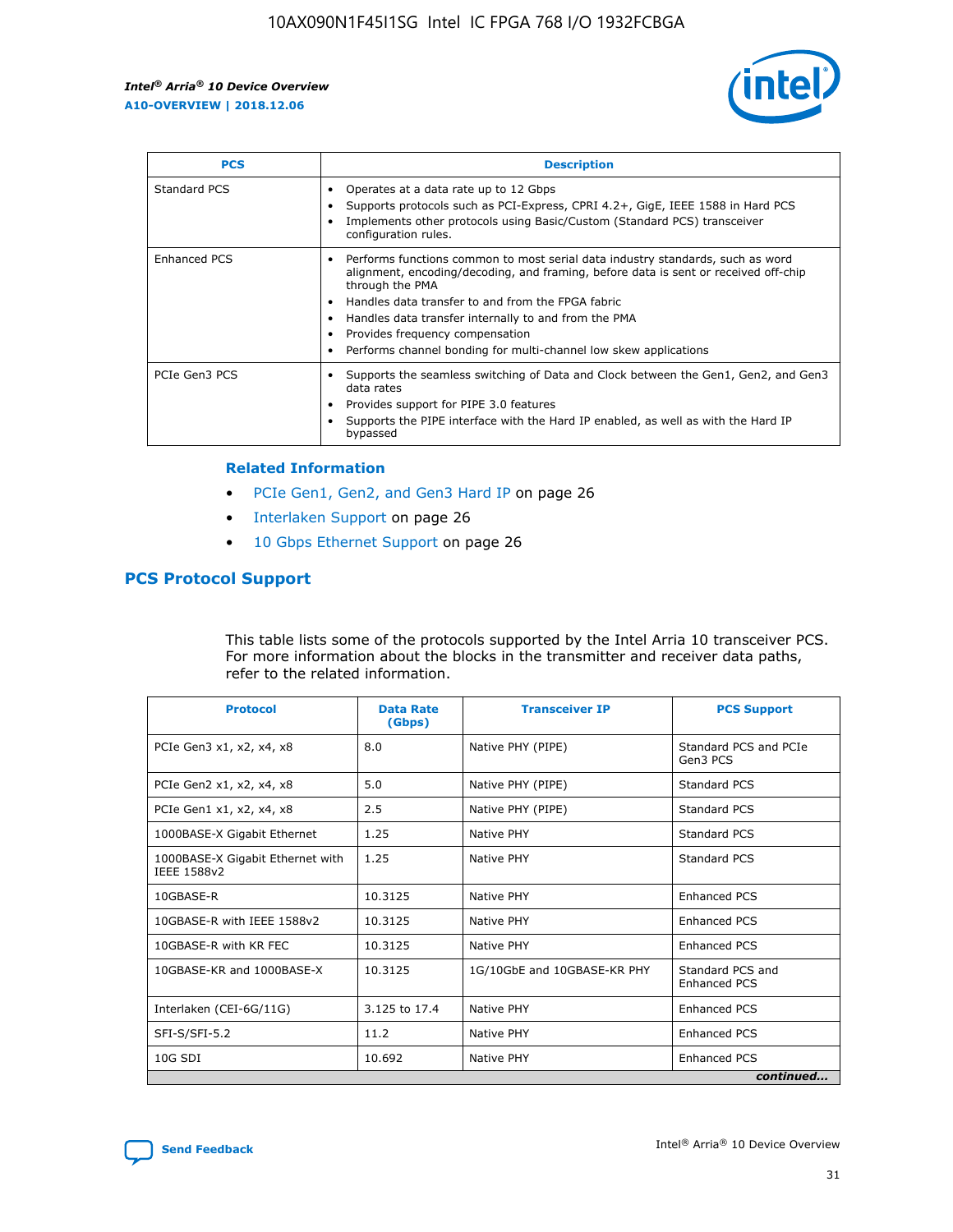

| <b>Protocol</b>      | <b>Data Rate</b><br>(Gbps) | <b>Transceiver IP</b> | <b>PCS Support</b> |
|----------------------|----------------------------|-----------------------|--------------------|
| CPRI 6.0 (64B/66B)   | 0.6144 to<br>10.1376       | Native PHY            | Enhanced PCS       |
| CPRI 4.2 (8B/10B)    | 0.6144 to<br>9.8304        | Native PHY            | Standard PCS       |
| OBSAI RP3 v4.2       | 0.6144 to 6.144            | Native PHY            | Standard PCS       |
| SD-SDI/HD-SDI/3G-SDI | $0.143(12)$ to<br>2.97     | Native PHY            | Standard PCS       |

## **Related Information**

### [Intel Arria 10 Transceiver PHY User Guide](https://www.intel.com/content/www/us/en/programmable/documentation/nik1398707230472.html#nik1398707091164)

Provides more information about the supported transceiver protocols and PHY IP, the PMA architecture, and the standard, enhanced, and PCIe Gen3 PCS architecture.

# **SoC with Hard Processor System**

Each SoC device combines an FPGA fabric and a hard processor system (HPS) in a single device. This combination delivers the flexibility of programmable logic with the power and cost savings of hard IP in these ways:

- Reduces board space, system power, and bill of materials cost by eliminating a discrete embedded processor
- Allows you to differentiate the end product in both hardware and software, and to support virtually any interface standard
- Extends the product life and revenue through in-field hardware and software updates

 $(12)$  The 0.143 Gbps data rate is supported using oversampling of user logic that you must implement in the FPGA fabric.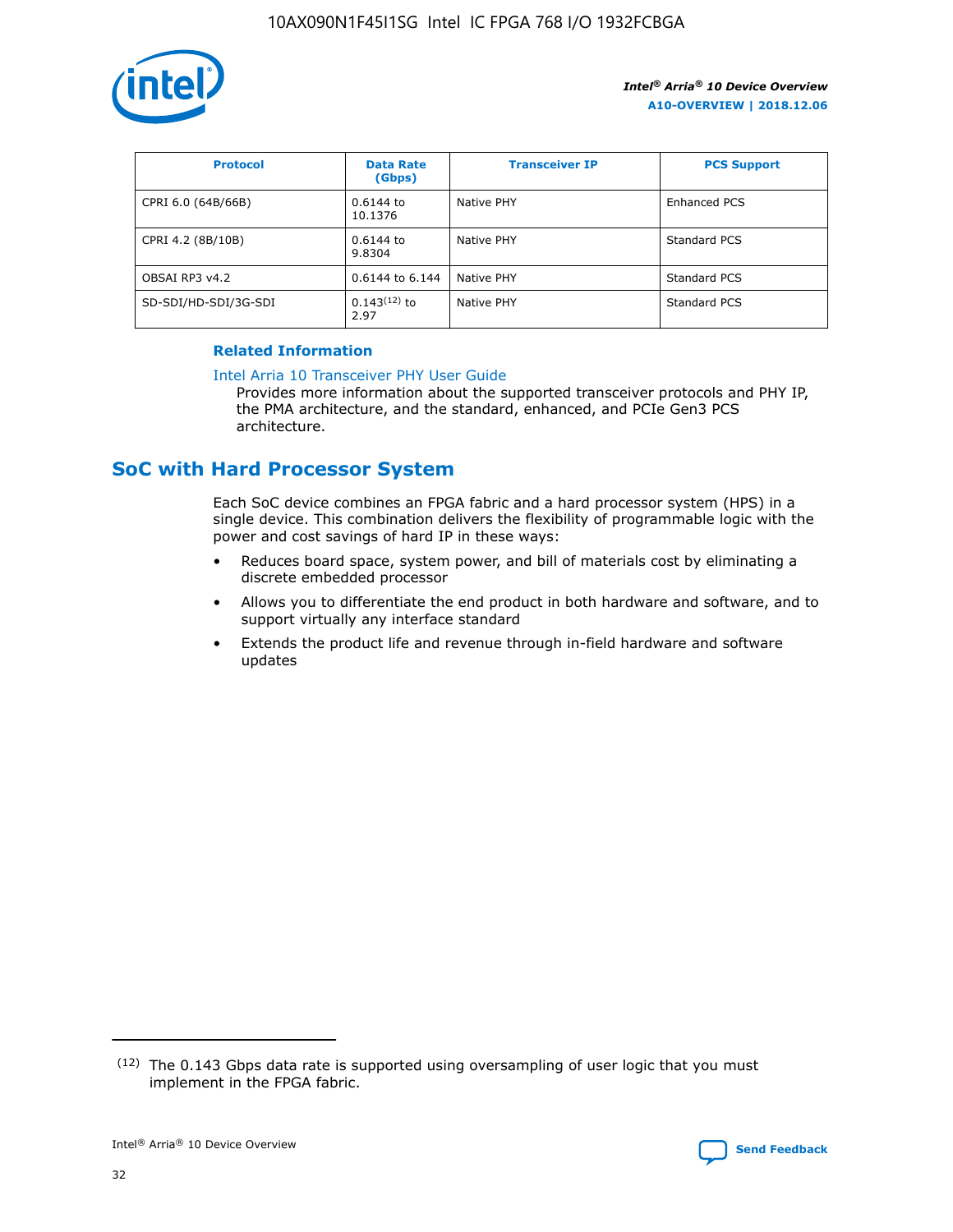

### **Figure 9. HPS Block Diagram**

This figure shows a block diagram of the HPS with the dual ARM Cortex-A9 MPCore processor.



# **Key Advantages of 20-nm HPS**

The 20-nm HPS strikes a balance between enabling maximum software compatibility with 28-nm SoCs while still improving upon the 28-nm HPS architecture. These improvements address the requirements of the next generation target markets such as wireless and wireline communications, compute and storage equipment, broadcast and military in terms of performance, memory bandwidth, connectivity via backplane and security.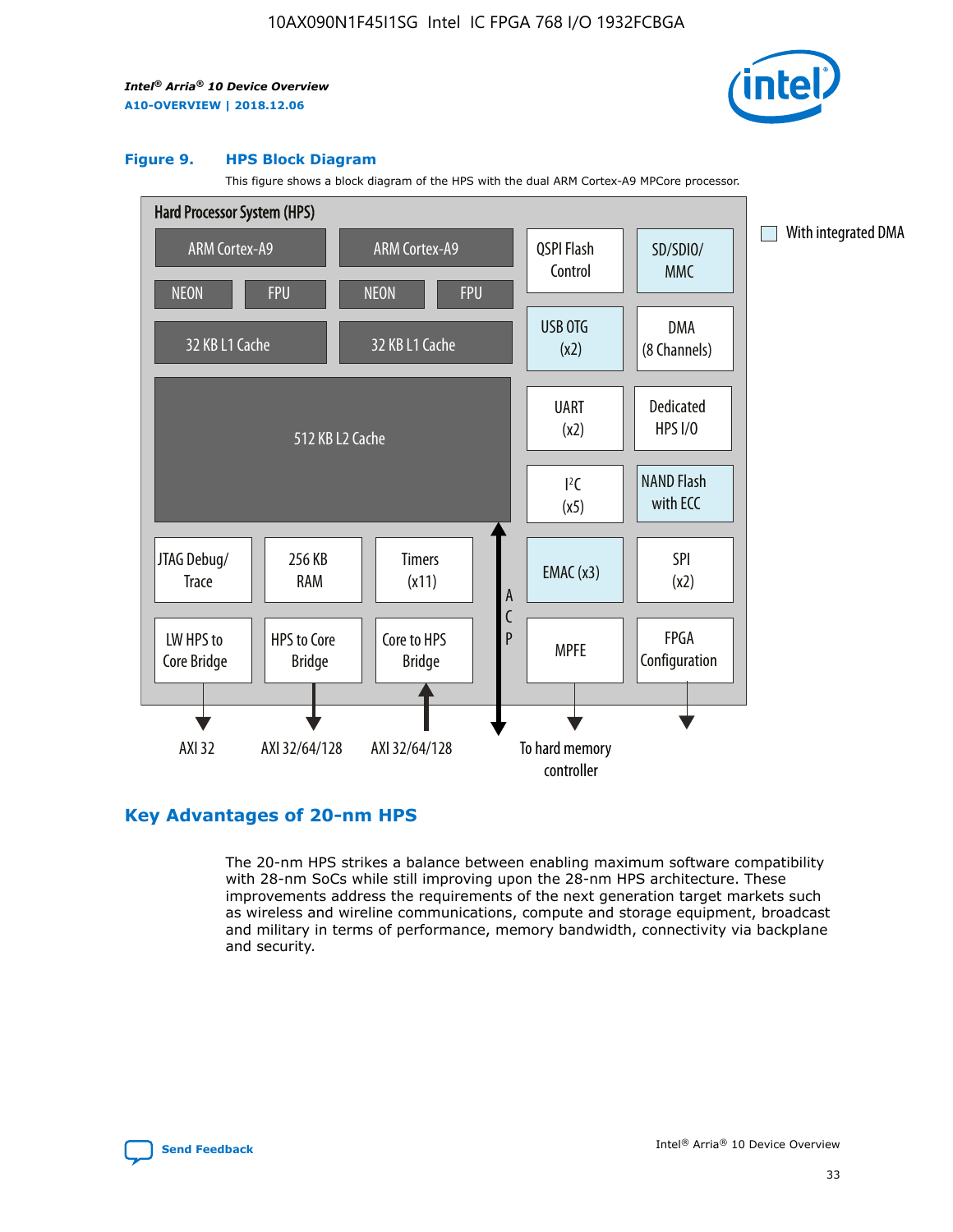

### **Table 24. Improvements in 20 nm HPS**

This table lists the key improvements of the 20 nm HPS compared to the 28 nm HPS.

| Advantages/<br><b>Improvements</b>                          | <b>Description</b>                                                                                                                                                                                                                                                                                                                                                                                                                                                                                                                                                                                                                                                                                                                                                                                                                                                                                                                                |
|-------------------------------------------------------------|---------------------------------------------------------------------------------------------------------------------------------------------------------------------------------------------------------------------------------------------------------------------------------------------------------------------------------------------------------------------------------------------------------------------------------------------------------------------------------------------------------------------------------------------------------------------------------------------------------------------------------------------------------------------------------------------------------------------------------------------------------------------------------------------------------------------------------------------------------------------------------------------------------------------------------------------------|
| Increased performance and<br>overdrive capability           | While the nominal processor frequency is 1.2 GHz, the 20 nm HPS offers an "overdrive"<br>feature which enables a higher processor operating frequency. This requires a higher supply<br>voltage value that is unique to the HPS and may require a separate regulator.                                                                                                                                                                                                                                                                                                                                                                                                                                                                                                                                                                                                                                                                             |
| Increased processor memory<br>bandwidth and DDR4<br>support | Up to 64-bit DDR4 memory at 2,400 Mbps support is available for the processor. The hard<br>memory controller for the HPS comprises a multi-port front end that manages connections<br>to a single port memory controller. The multi-port front end allows logic core and the HPS<br>to share ports and thereby the available bandwidth of the memory controller.                                                                                                                                                                                                                                                                                                                                                                                                                                                                                                                                                                                  |
| Flexible I/O sharing                                        | An advanced I/O pin muxing scheme allows improved sharing of I/O between the HPS and<br>the core logic. The following types of I/O are available for SoC:<br>$\bullet$<br>17 dedicated I/Os-physically located inside the HPS block and are not accessible to<br>logic within the core. The 17 dedicated I/Os are used for HPS clock, resets, and<br>interfacing with boot devices, QSPI, and SD/MMC.<br>48 direct shared I/O-located closest to the HPS block and are ideal for high speed HPS<br>$\bullet$<br>peripherals such as EMAC, USB, and others. There is one bank of 48 I/Os that supports<br>direct sharing where the 48 I/Os can be shared 12 I/Os at a time.<br>Standard (shared) I/O-all standard I/Os can be shared by the HPS peripherals and any<br>logic within the core. For designs where more than 48 I/Os are required to fully use all<br>the peripherals in the HPS, these I/Os can be connected through the core logic. |
| <b>EMAC</b> core                                            | Three EMAC cores are available in the HPS. The EMAC cores enable an application to<br>support two redundant Ethernet connections; for example, backplane, or two EMAC cores<br>for managing IEEE 1588 time stamp information while allowing a third EMAC core for debug<br>and configuration. All three EMACs can potentially share the same time stamps, simplifying<br>the 1588 time stamping implementation. A new serial time stamp interface allows core<br>logic to access and read the time stamp values. The integrated EMAC controllers can be<br>connected to external Ethernet PHY through the provided MDIO or I <sup>2</sup> C interface.                                                                                                                                                                                                                                                                                            |
| On-chip memory                                              | The on-chip memory is updated to 256 KB support and can support larger data sets and<br>real time algorithms.                                                                                                                                                                                                                                                                                                                                                                                                                                                                                                                                                                                                                                                                                                                                                                                                                                     |
| <b>ECC</b> enhancements                                     | Improvements in L2 Cache ECC management allow identification of errors down to the<br>address level. ECC enhancements also enable improved error injection and status reporting<br>via the introduction of new memory mapped access to syndrome and data signals.                                                                                                                                                                                                                                                                                                                                                                                                                                                                                                                                                                                                                                                                                 |
| HPS to FPGA Interconnect<br>Backbone                        | Although the HPS and the Logic Core can operate independently, they are tightly coupled<br>via a high-bandwidth system interconnect built from high-performance ARM AMBA AXI bus<br>bridges. IP bus masters in the FPGA fabric have access to HPS bus slaves via the FPGA-to-<br>HPS interconnect. Similarly, HPS bus masters have access to bus slaves in the core fabric<br>via the HPS-to-FPGA bridge. Both bridges are AMBA AXI-3 compliant and support<br>simultaneous read and write transactions. Up to three masters within the core fabric can<br>share the HPS SDRAM controller with the processor. Additionally, the processor can be used<br>to configure the core fabric under program control via a dedicated 32-bit configuration port.                                                                                                                                                                                            |
| FPGA configuration and HPS<br>booting                       | The FPGA fabric and HPS in the SoCs are powered independently. You can reduce the clock<br>frequencies or gate the clocks to reduce dynamic power.<br>You can configure the FPGA fabric and boot the HPS independently, in any order, providing<br>you with more design flexibility.                                                                                                                                                                                                                                                                                                                                                                                                                                                                                                                                                                                                                                                              |
| Security                                                    | New security features have been introduced for anti-tamper management, secure boot,<br>encryption (AES), and authentication (SHA).                                                                                                                                                                                                                                                                                                                                                                                                                                                                                                                                                                                                                                                                                                                                                                                                                |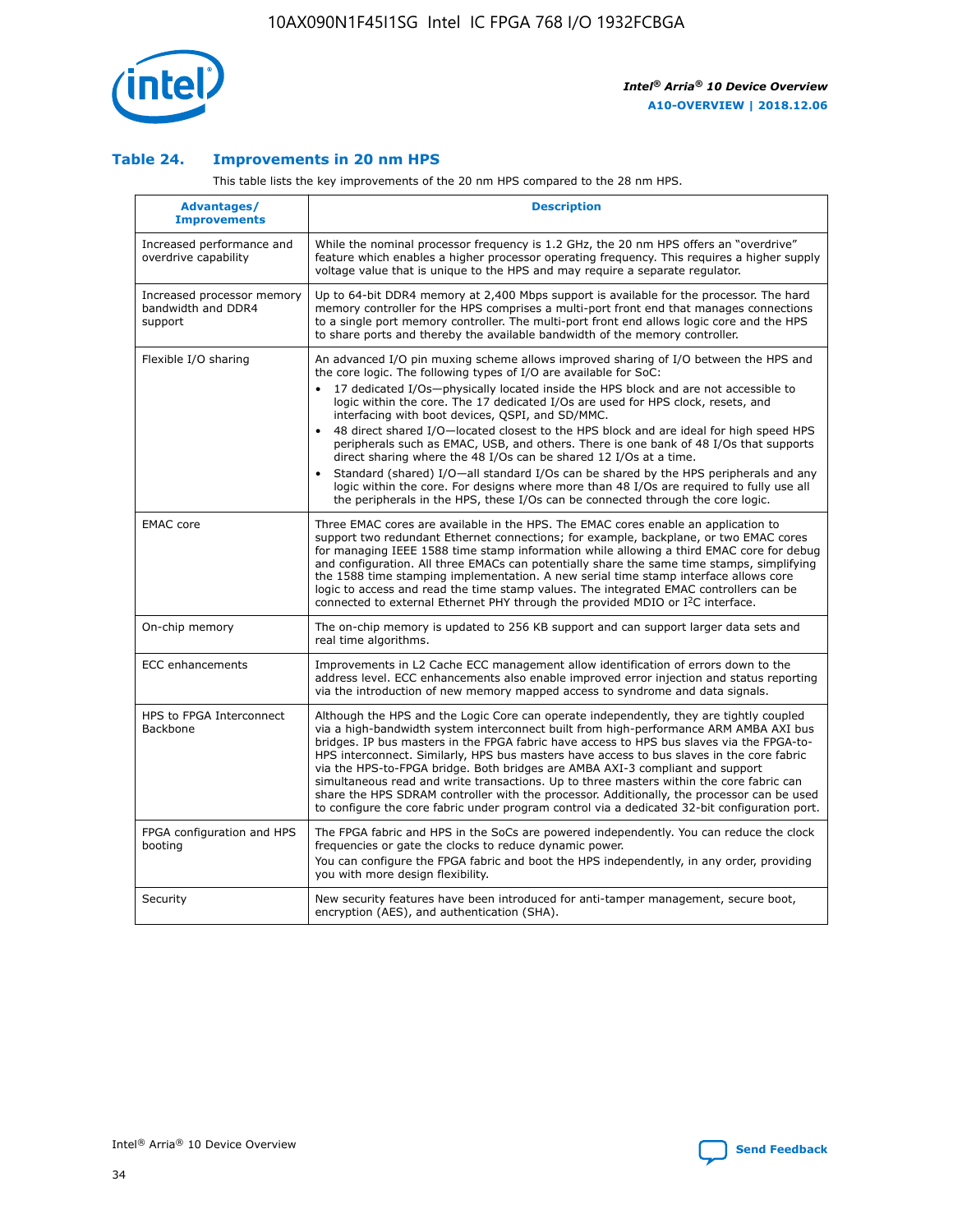

# **Features of the HPS**

The HPS has the following features:

- 1.2-GHz, dual-core ARM Cortex-A9 MPCore processor with up to 1.5-GHz via overdrive
	- ARMv7-A architecture that runs 32-bit ARM instructions, 16-bit and 32-bit Thumb instructions, and 8-bit Java byte codes in Jazelle style
	- Superscalar, variable length, out-of-order pipeline with dynamic branch prediction
	- Instruction Efficiency 2.5 MIPS/MHz, which provides total performance of 7500 MIPS at 1.5 GHz
- Each processor core includes:
	- 32 KB of L1 instruction cache, 32 KB of L1 data cache
	- Single- and double-precision floating-point unit and NEON media engine
	- CoreSight debug and trace technology
	- Snoop Control Unit (SCU) and Acceleration Coherency Port (ACP)
- 512 KB of shared L2 cache
- 256 KB of scratch RAM
- Hard memory controller with support for DDR3, DDR4 and optional error correction code (ECC) support
- Multiport Front End (MPFE) Scheduler interface to the hard memory controller
- 8-channel direct memory access (DMA) controller
- QSPI flash controller with SIO, DIO, QIO SPI Flash support
- NAND flash controller (ONFI 1.0 or later) with DMA and ECC support, updated to support 8 and 16-bit Flash devices and new command DMA to offload CPU for fast power down recovery
- Updated SD/SDIO/MMC controller to eMMC 4.5 with DMA with CE-ATA digital command support
- 3 10/100/1000 Ethernet media access control (MAC) with DMA
- 2 USB On-the-Go (OTG) controllers with DMA
- $\bullet$  5 I<sup>2</sup>C controllers (3 can be used by EMAC for MIO to external PHY)
- 2 UART 16550 Compatible controllers
- 4 serial peripheral interfaces (SPI) (2 Master, 2 Slaves)
- 62 programmable general-purpose I/Os, which includes 48 direct share I/Os that allows the HPS peripherals to connect directly to the FPGA I/Os
- 7 general-purpose timers
- 4 watchdog timers
- Anti-tamper, Secure Boot, Encryption (AES) and Authentication (SHA)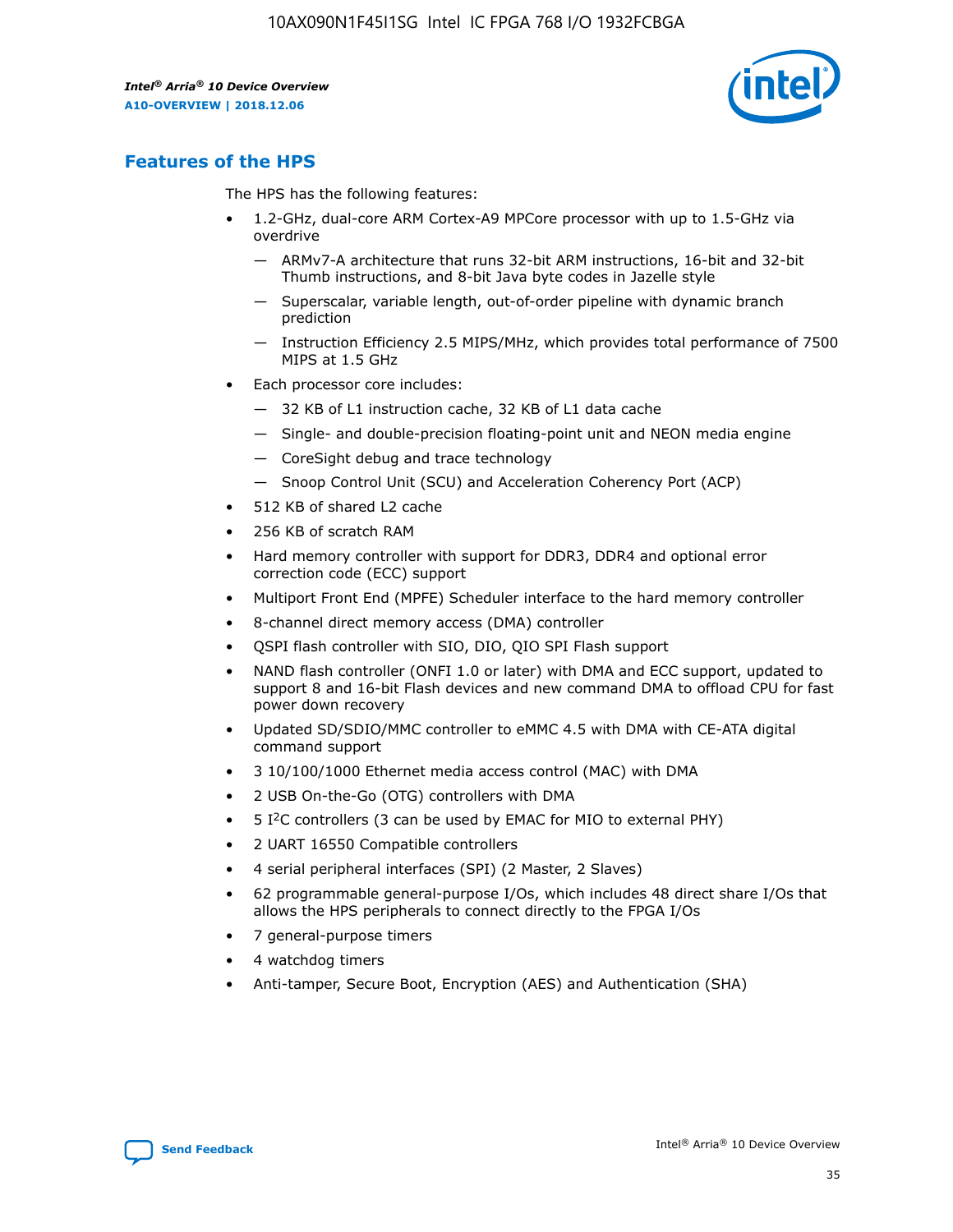

## **System Peripherals and Debug Access Port**

Each Ethernet MAC, USB OTG, NAND flash controller, and SD/MMC controller module has an integrated DMA controller. For modules without an integrated DMA controller, an additional DMA controller module provides up to eight channels of high-bandwidth data transfers. Peripherals that communicate off-chip are multiplexed with other peripherals at the HPS pin level. This allows you to choose which peripherals interface with other devices on your PCB.

The debug access port provides interfaces to industry standard JTAG debug probes and supports ARM CoreSight debug and core traces to facilitate software development.

### **HPS–FPGA AXI Bridges**

The HPS–FPGA bridges, which support the Advanced Microcontroller Bus Architecture (AMBA) Advanced eXtensible Interface (AXI™) specifications, consist of the following bridges:

- FPGA-to-HPS AMBA AXI bridge—a high-performance bus supporting 32, 64, and 128 bit data widths that allows the FPGA fabric to issue transactions to slaves in the HPS.
- HPS-to-FPGA Avalon/AMBA AXI bridge—a high-performance bus supporting 32, 64, and 128 bit data widths that allows the HPS to issue transactions to slaves in the FPGA fabric.
- Lightweight HPS-to-FPGA AXI bridge—a lower latency 32 bit width bus that allows the HPS to issue transactions to soft peripherals in the FPGA fabric. This bridge is primarily used for control and status register (CSR) accesses to peripherals in the FPGA fabric.

The HPS–FPGA AXI bridges allow masters in the FPGA fabric to communicate with slaves in the HPS logic, and vice versa. For example, the HPS-to-FPGA AXI bridge allows you to share memories instantiated in the FPGA fabric with one or both microprocessors in the HPS, while the FPGA-to-HPS AXI bridge allows logic in the FPGA fabric to access the memory and peripherals in the HPS.

Each HPS–FPGA bridge also provides asynchronous clock crossing for data transferred between the FPGA fabric and the HPS.

### **HPS SDRAM Controller Subsystem**

The HPS SDRAM controller subsystem contains a multiport SDRAM controller and DDR PHY that are shared between the FPGA fabric (through the FPGA-to-HPS SDRAM interface), the level 2 (L2) cache, and the level 3 (L3) system interconnect. The FPGA-to-HPS SDRAM interface supports AMBA AXI and Avalon® Memory-Mapped (Avalon-MM) interface standards, and provides up to six individual ports for access by masters implemented in the FPGA fabric.

The HPS SDRAM controller supports up to 3 masters (command ports), 3x 64-bit read data ports and 3x 64-bit write data ports.

To maximize memory performance, the SDRAM controller subsystem supports command and data reordering, deficit round-robin arbitration with aging, and high-priority bypass features.

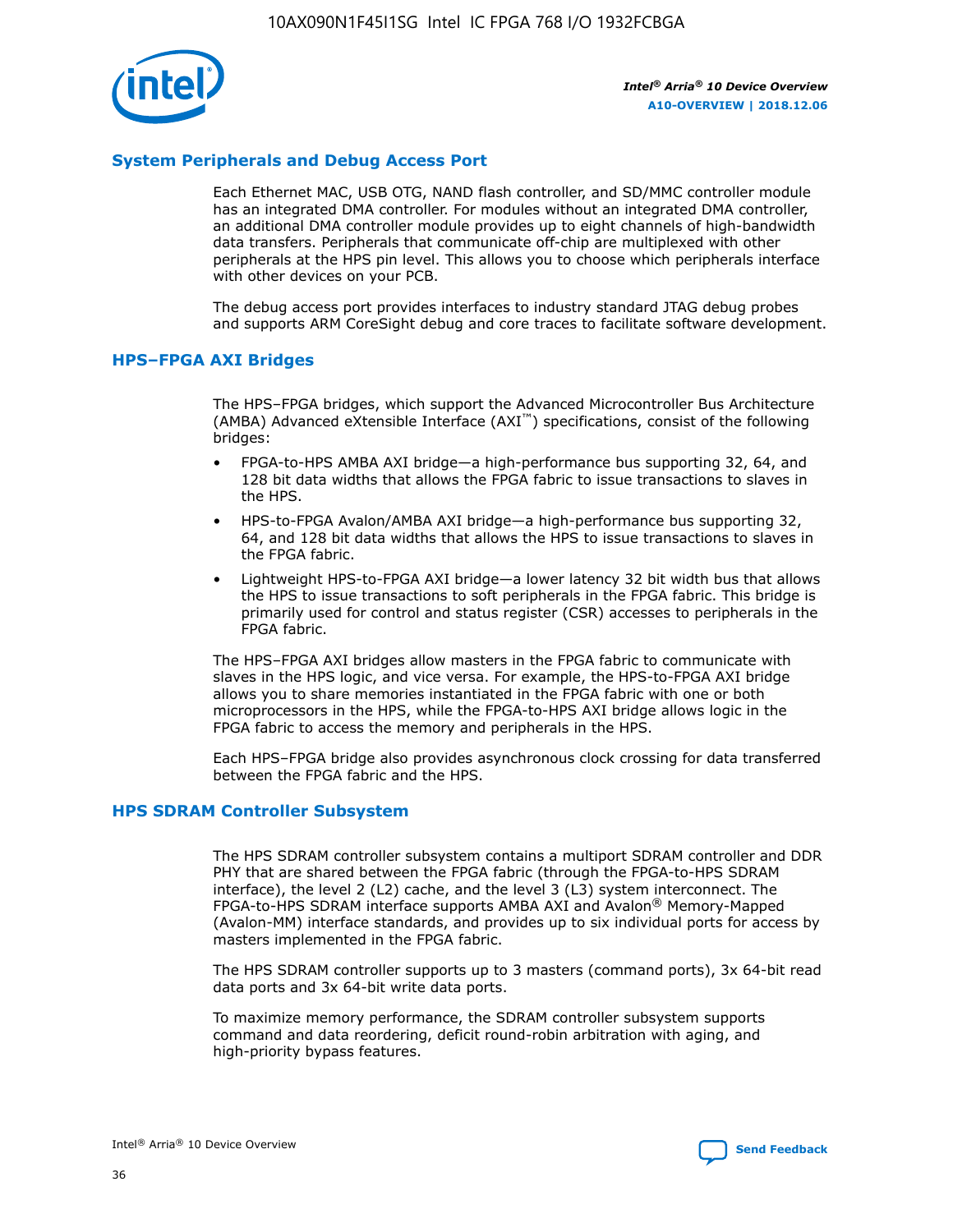

# **FPGA Configuration and HPS Booting**

The FPGA fabric and HPS in the SoC FPGA must be powered at the same time. You can reduce the clock frequencies or gate the clocks to reduce dynamic power.

Once powered, the FPGA fabric and HPS can be configured independently thus providing you with more design flexibility:

- You can boot the HPS independently. After the HPS is running, the HPS can fully or partially reconfigure the FPGA fabric at any time under software control. The HPS can also configure other FPGAs on the board through the FPGA configuration controller.
- Configure the FPGA fabric first, and then boot the HPS from memory accessible to the FPGA fabric.

### **Hardware and Software Development**

For hardware development, you can configure the HPS and connect your soft logic in the FPGA fabric to the HPS interfaces using the Platform Designer system integration tool in the Intel Quartus Prime software.

For software development, the ARM-based SoC FPGA devices inherit the rich software development ecosystem available for the ARM Cortex-A9 MPCore processor. The software development process for Intel SoC FPGAs follows the same steps as those for other SoC devices from other manufacturers. Support for Linux\*, VxWorks\*, and other operating systems are available for the SoC FPGAs. For more information on the operating systems support availability, contact the Intel FPGA sales team.

You can begin device-specific firmware and software development on the Intel SoC FPGA Virtual Target. The Virtual Target is a fast PC-based functional simulation of a target development system—a model of a complete development board. The Virtual Target enables the development of device-specific production software that can run unmodified on actual hardware.

# **Dynamic and Partial Reconfiguration**

The Intel Arria 10 devices support dynamic and partial reconfiguration. You can use dynamic and partial reconfiguration simultaneously to enable seamless reconfiguration of both the device core and transceivers.

# **Dynamic Reconfiguration**

You can reconfigure the PMA and PCS blocks while the device continues to operate. This feature allows you to change the data rates, protocol, and analog settings of a channel in a transceiver bank without affecting on-going data transfer in other transceiver banks. This feature is ideal for applications that require dynamic multiprotocol or multirate support.

# **Partial Reconfiguration**

Using partial reconfiguration, you can reconfigure some parts of the device while keeping the device in operation.

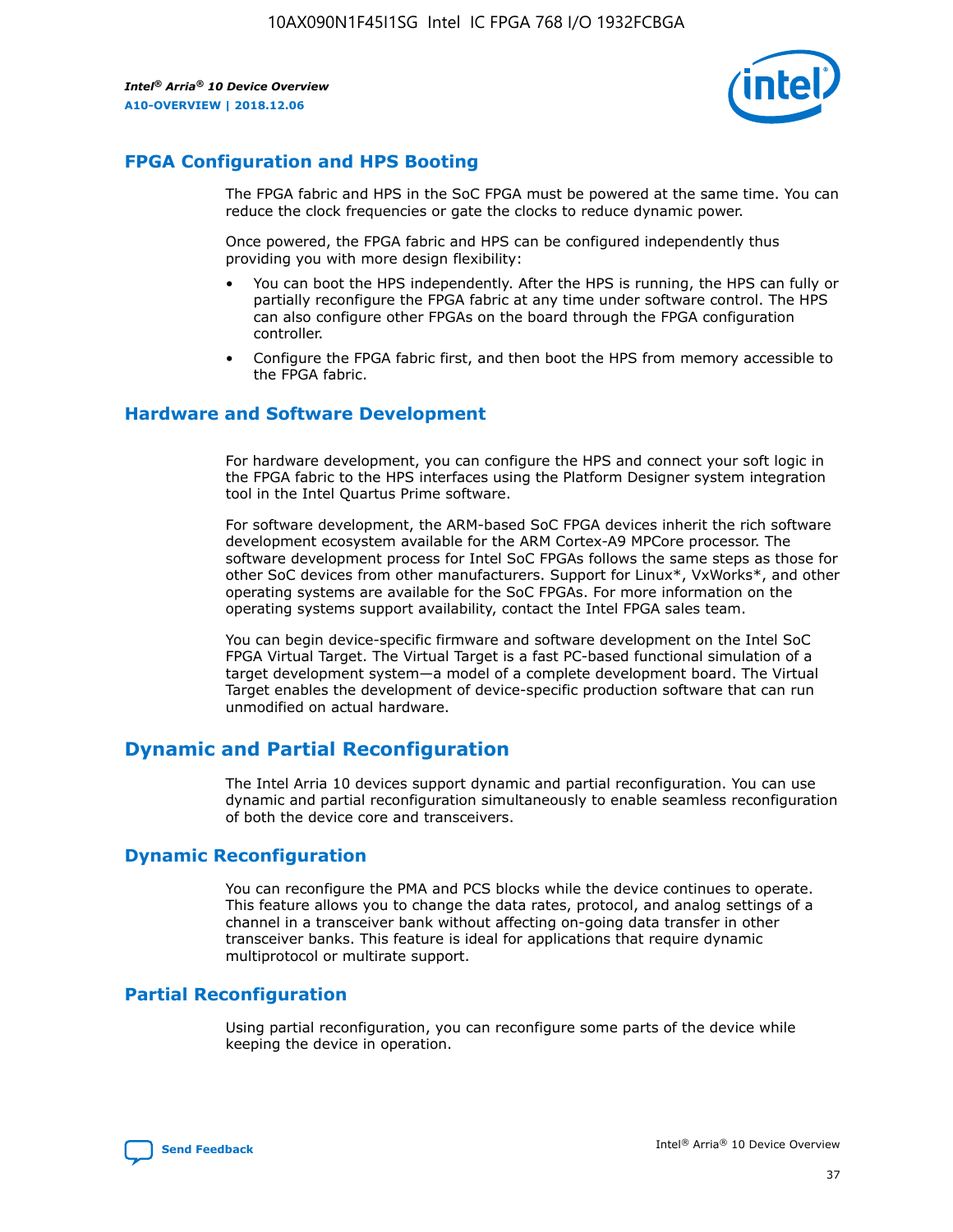

Instead of placing all device functions in the FPGA fabric, you can store some functions that do not run simultaneously in external memory and load them only when required. This capability increases the effective logic density of the device, and lowers cost and power consumption.

In the Intel solution, you do not have to worry about intricate device architecture to perform a partial reconfiguration. The partial reconfiguration capability is built into the Intel Quartus Prime design software, making such time-intensive task simple.

Intel Arria 10 devices support partial reconfiguration in the following configuration options:

- Using an internal host:
	- All supported configuration modes where the FPGA has access to external memory devices such as serial and parallel flash memory.
	- Configuration via Protocol [CvP (PCIe)]
- Using an external host—passive serial (PS), fast passive parallel (FPP) x8, FPP x16, and FPP x32 I/O interface.

# **Enhanced Configuration and Configuration via Protocol**

## **Table 25. Configuration Schemes and Features of Intel Arria 10 Devices**

Intel Arria 10 devices support 1.8 V programming voltage and several configuration schemes.

| <b>Scheme</b>                                                          | <b>Data</b><br><b>Width</b> | <b>Max Clock</b><br>Rate<br>(MHz) | <b>Max Data</b><br>Rate<br>(Mbps)<br>(13) | <b>Decompression</b> | <b>Design</b><br>Security <sup>(1</sup><br>4) | <b>Partial</b><br><b>Reconfiguration</b><br>(15) | <b>Remote</b><br><b>System</b><br><b>Update</b> |
|------------------------------------------------------------------------|-----------------------------|-----------------------------------|-------------------------------------------|----------------------|-----------------------------------------------|--------------------------------------------------|-------------------------------------------------|
| <b>JTAG</b>                                                            | 1 bit                       | 33                                | 33                                        |                      |                                               | Yes(16)                                          |                                                 |
| Active Serial (AS)<br>through the<br>EPCO-L<br>configuration<br>device | 1 bit,<br>4 bits            | 100                               | 400                                       | Yes                  | Yes                                           | $Y_{PS}(16)$                                     | Yes                                             |
| Passive serial (PS)<br>through CPLD or<br>external<br>microcontroller  | 1 bit                       | 100                               | 100                                       | Yes                  | Yes                                           | Yes(16)                                          | Parallel<br>Flash<br>Loader<br>(PFL) IP<br>core |
|                                                                        |                             |                                   |                                           |                      |                                               |                                                  | continued                                       |

<sup>(13)</sup> Enabling either compression or design security features affects the maximum data rate. Refer to the Intel Arria 10 Device Datasheet for more information.

<sup>(14)</sup> Encryption and compression cannot be used simultaneously.

 $(15)$  Partial reconfiguration is an advanced feature of the device family. If you are interested in using partial reconfiguration, contact Intel for support.

 $(16)$  Partial configuration can be performed only when it is configured as internal host.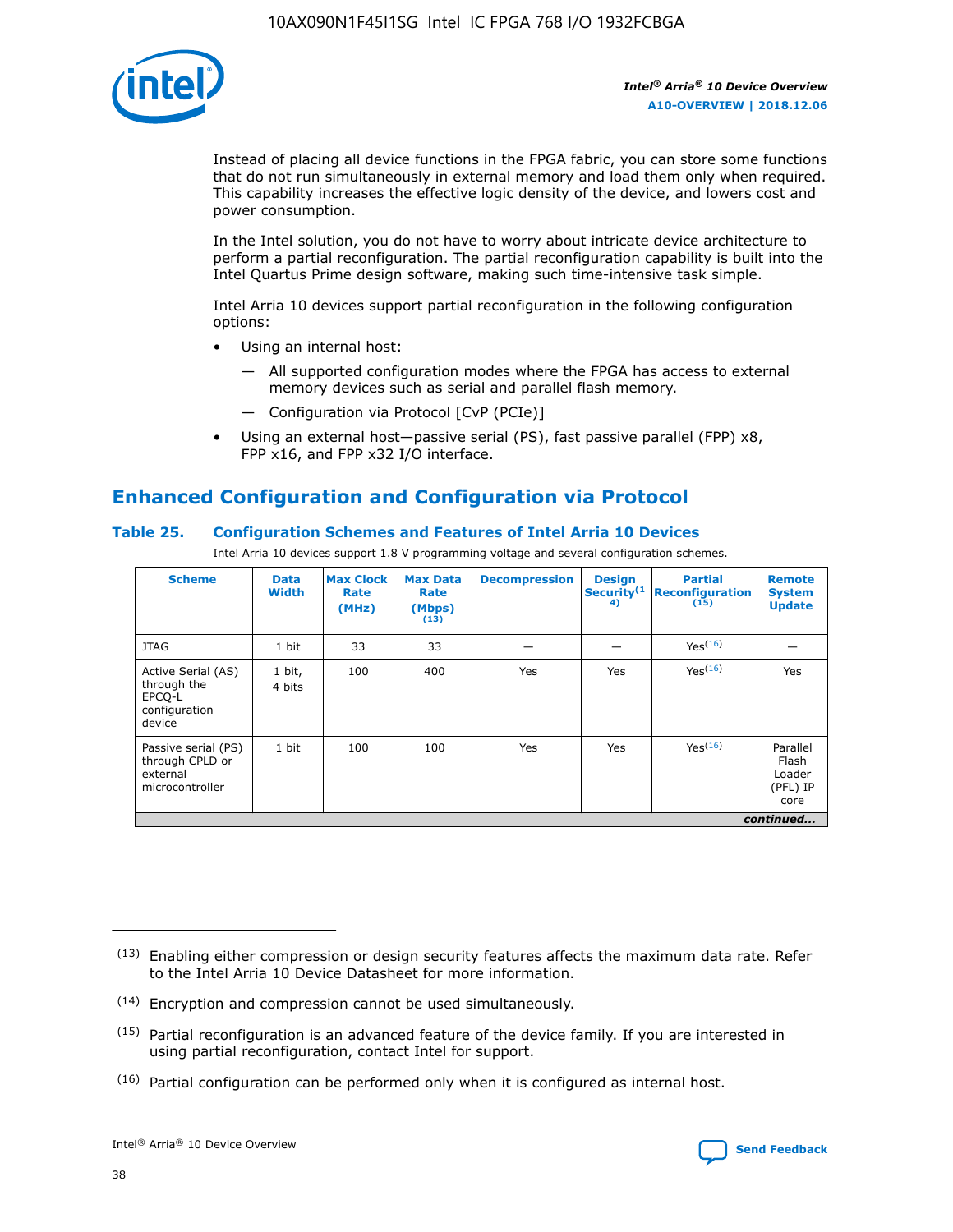

| <b>Scheme</b>                                    | <b>Data</b><br><b>Width</b> | <b>Max Clock</b><br>Rate<br>(MHz) | <b>Max Data</b><br>Rate<br>(Mbps)<br>(13) | <b>Decompression</b> | <b>Design</b><br>Security <sup>(1</sup><br>4) | <b>Partial</b><br><b>Reconfiguration</b><br>(15) | <b>Remote</b><br><b>System</b><br><b>Update</b> |
|--------------------------------------------------|-----------------------------|-----------------------------------|-------------------------------------------|----------------------|-----------------------------------------------|--------------------------------------------------|-------------------------------------------------|
| Fast passive                                     | 8 bits                      | 100                               | 3200                                      | Yes                  | Yes                                           | Yes(17)                                          | PFL IP                                          |
| parallel (FPP)<br>through CPLD or                | 16 bits                     |                                   |                                           | Yes                  | Yes                                           |                                                  | core                                            |
| external<br>microcontroller                      | 32 bits                     |                                   |                                           | Yes                  | Yes                                           |                                                  |                                                 |
| Configuration via                                | 16 bits                     | 100                               | 3200                                      | Yes                  | Yes                                           | Yes <sup>(17)</sup>                              |                                                 |
| <b>HPS</b>                                       | 32 bits                     |                                   |                                           | Yes                  | Yes                                           |                                                  |                                                 |
| Configuration via<br>Protocol [CvP<br>$(PCIe^*)$ | x1, x2,<br>x4, x8<br>lanes  |                                   | 8000                                      | Yes                  | Yes                                           | Yes(16)                                          |                                                 |

You can configure Intel Arria 10 devices through PCIe using Configuration via Protocol (CvP). The Intel Arria 10 CvP implementation conforms to the PCIe 100 ms power-up-to-active time requirement.

### **Related Information**

[Configuration via Protocol \(CvP\) Implementation in Intel FPGAs User Guide](https://www.intel.com/content/www/us/en/programmable/documentation/dsu1441819344145.html#dsu1442269728522) Provides more information about the CvP configuration scheme.

# **SEU Error Detection and Correction**

Intel Arria 10 devices offer robust and easy-to-use single-event upset (SEU) error detection and correction circuitry.

The detection and correction circuitry includes protection for Configuration RAM (CRAM) programming bits and user memories. The CRAM is protected by a continuously running CRC error detection circuit with integrated ECC that automatically corrects one or two errors and detects higher order multi-bit errors. When more than two errors occur, correction is available through reloading of the core programming file, providing a complete design refresh while the FPGA continues to operate.

The physical layout of the Intel Arria 10 CRAM array is optimized to make the majority of multi-bit upsets appear as independent single-bit or double-bit errors which are automatically corrected by the integrated CRAM ECC circuitry. In addition to the CRAM protection, the M20K memory blocks also include integrated ECC circuitry and are layout-optimized for error detection and correction. The MLAB does not have ECC.

<sup>(17)</sup> Supported at a maximum clock rate of 100 MHz.



 $(13)$  Enabling either compression or design security features affects the maximum data rate. Refer to the Intel Arria 10 Device Datasheet for more information.

<sup>(14)</sup> Encryption and compression cannot be used simultaneously.

 $(15)$  Partial reconfiguration is an advanced feature of the device family. If you are interested in using partial reconfiguration, contact Intel for support.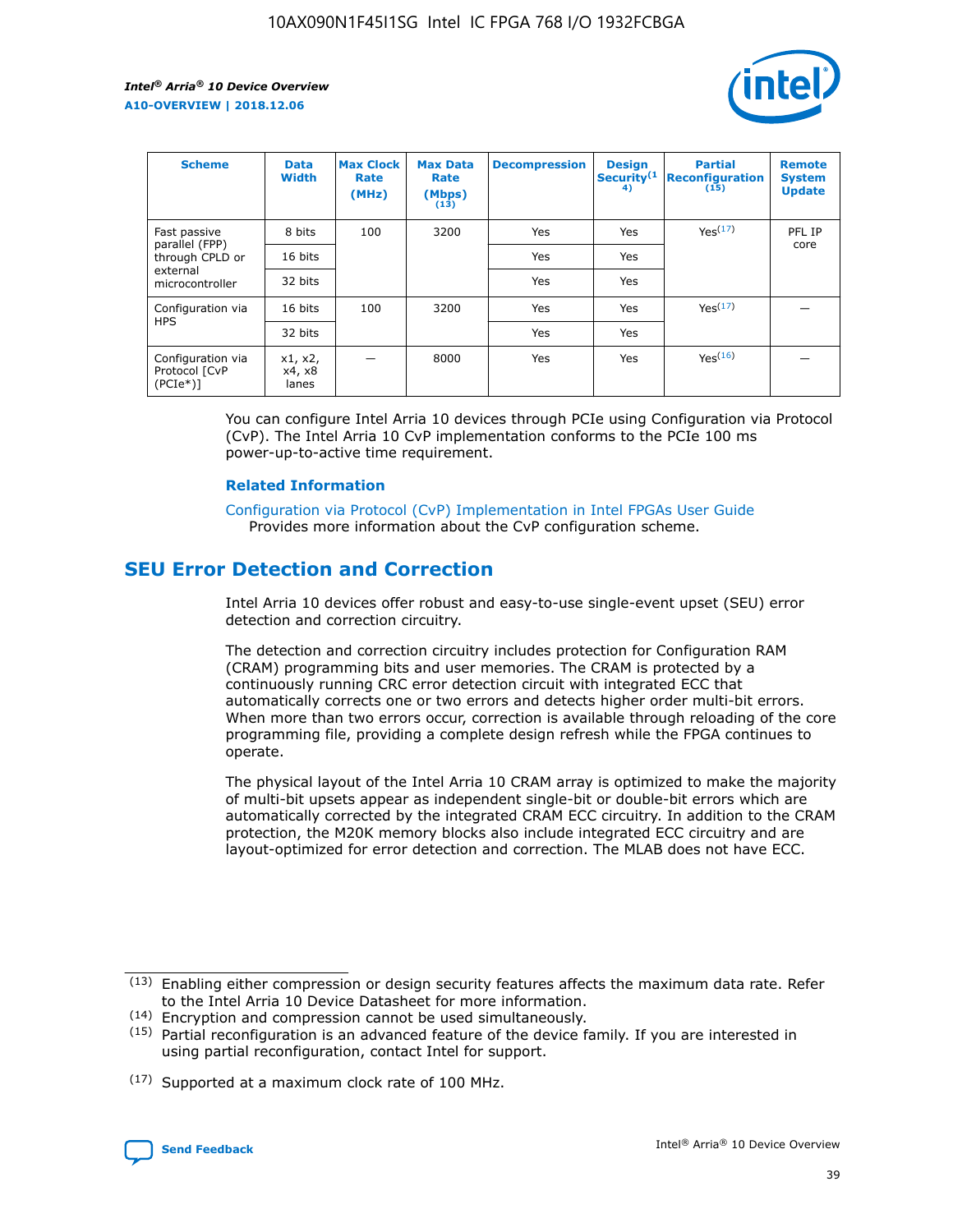

# **Power Management**

Intel Arria 10 devices leverage the advanced 20 nm process technology, a low 0.9 V core power supply, an enhanced core architecture, and several optional power reduction techniques to reduce total power consumption by as much as 40% compared to Arria V devices and as much as 60% compared to Stratix V devices.

The optional power reduction techniques in Intel Arria 10 devices include:

- **SmartVID**—a code is programmed into each device during manufacturing that allows a smart regulator to operate the device at lower core  $V_{CC}$  while maintaining performance
- **Programmable Power Technology**—non-critical timing paths are identified by the Intel Quartus Prime software and the logic in these paths is biased for low power instead of high performance
- **Low Static Power Options**—devices are available with either standard static power or low static power while maintaining performance

Furthermore, Intel Arria 10 devices feature Intel's industry-leading low power transceivers and include a number of hard IP blocks that not only reduce logic resources but also deliver substantial power savings compared to soft implementations. In general, hard IP blocks consume up to 90% less power than the equivalent soft logic implementations.

# **Incremental Compilation**

The Intel Quartus Prime software incremental compilation feature reduces compilation time and helps preserve performance to ease timing closure. The incremental compilation feature enables the partial reconfiguration flow for Intel Arria 10 devices.

Incremental compilation supports top-down, bottom-up, and team-based design flows. This feature facilitates modular, hierarchical, and team-based design flows where different designers compile their respective design sections in parallel. Furthermore, different designers or IP providers can develop and optimize different blocks of the design independently. These blocks can then be imported into the top level project.

# **Document Revision History for Intel Arria 10 Device Overview**

| <b>Document</b><br><b>Version</b> | <b>Changes</b>                                                                                                                                                                                                                                                              |
|-----------------------------------|-----------------------------------------------------------------------------------------------------------------------------------------------------------------------------------------------------------------------------------------------------------------------------|
| 2018.12.06                        | Added links to Intel Arria 10 device errata documents.<br>Removed automotive temperature option from the Intel Arria 10 GX devices.<br>Removed -3 fabric speed grade from the Intel Arria 10 GT devices.<br>Updated power options for the Intel Arria 10 GX and GT devices. |
| 2018.04.09                        | Updated the lowest $V_{CC}$ from 0.83 V to 0.82 V in the topic listing a summary of the device features.                                                                                                                                                                    |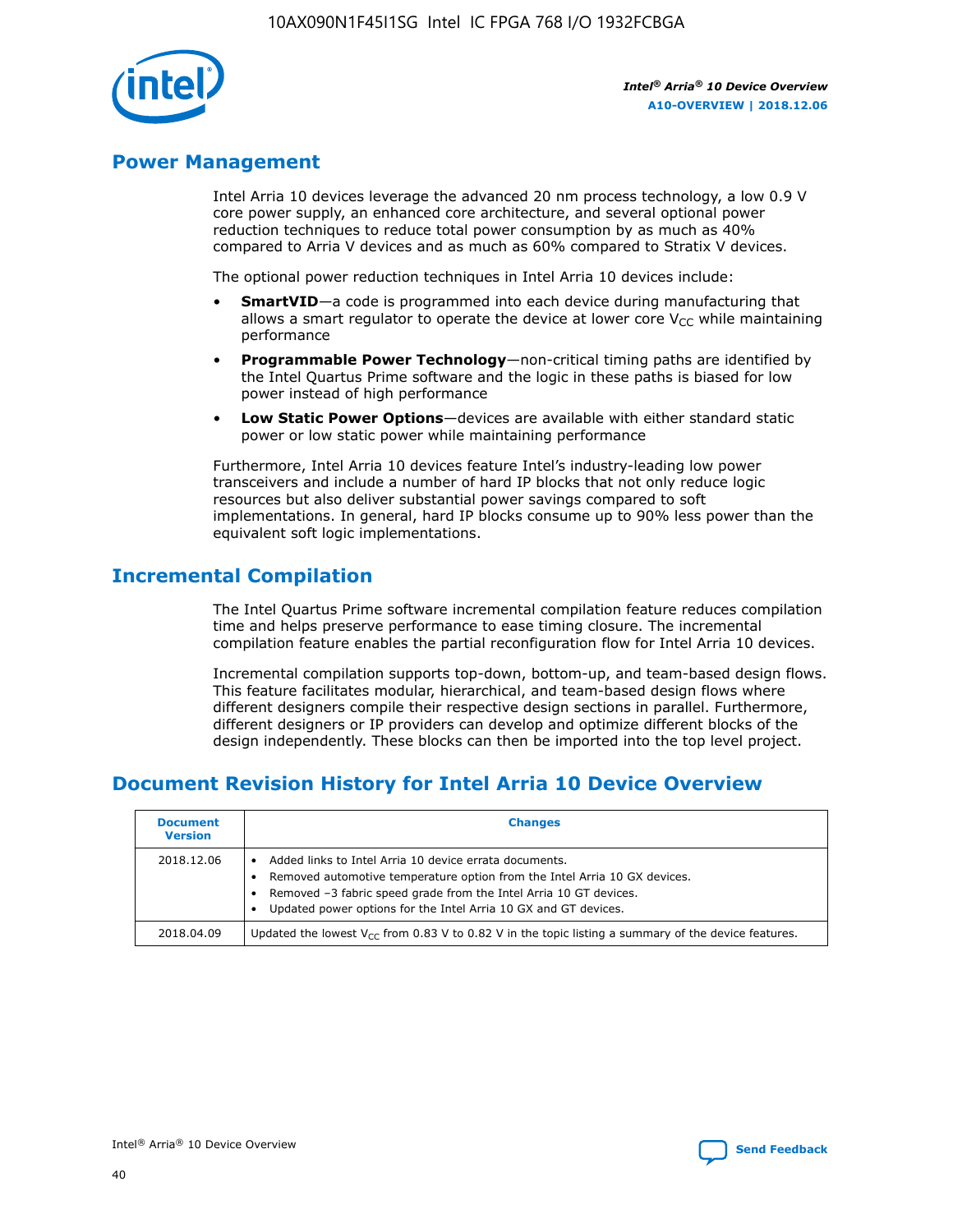*Intel® Arria® 10 Device Overview* **A10-OVERVIEW | 2018.12.06**



| <b>Date</b>    | <b>Version</b> | <b>Changes</b>                                                                                                                                                                                                                                                                                                                                                                                                                                                                                                                                                                                                                                                                                                                                                                                                                                                                                                                                                            |
|----------------|----------------|---------------------------------------------------------------------------------------------------------------------------------------------------------------------------------------------------------------------------------------------------------------------------------------------------------------------------------------------------------------------------------------------------------------------------------------------------------------------------------------------------------------------------------------------------------------------------------------------------------------------------------------------------------------------------------------------------------------------------------------------------------------------------------------------------------------------------------------------------------------------------------------------------------------------------------------------------------------------------|
| January 2018   | 2018.01.17     | Updated the maximum data rate for HPS (Intel Arria 10 SX devices<br>external memory interface DDR3 controller from 2,166 Mbps to 2,133<br>Mbps.<br>Updated maximum frequency supported for half rate QDRII and QDRII<br>+ SRAM to 633 MHz in Memory Standards Supported by the Soft<br>Memory Controller table.<br>Updated transceiver backplane capability to 12.5 Gbps.<br>$\bullet$<br>Removed transceiver speed grade 5 in Sample Ordering Core and<br>Available Options for Intel Arria 10 GX Devices figure.<br>Removed package code 40, low static power, SmartVID, industrial, and<br>military operating temperature support from Sample Ordering Core and<br>Available Options for Intel Arria 10 GT Devices figure.<br>Updated short reach transceiver rate for Intel Arria 10 GT devices to<br>25.8 Gbps.<br>Removed On-Die Instrumentation - EyeQ and Jitter Margin Tool<br>support from PMA Features of the Transceivers in Intel Arria 10 Devices<br>table. |
| September 2017 | 2017.09.20     | Updated the maximum speed of the DDR4 external memory interface from<br>1,333 MHz/2,666 Mbps to 1,200 MHz/2,400 Mbps.                                                                                                                                                                                                                                                                                                                                                                                                                                                                                                                                                                                                                                                                                                                                                                                                                                                     |
| July 2017      | 2017.07.13     | Corrected the automotive temperature range in the figure showing the<br>available options for the Intel Arria 10 GX devices from "-40°C to 100°C"<br>to "-40°C to 125°C".                                                                                                                                                                                                                                                                                                                                                                                                                                                                                                                                                                                                                                                                                                                                                                                                 |
| July 2017      | 2017.07.06     | Added automotive temperature option to Intel Arria 10 GX device family.                                                                                                                                                                                                                                                                                                                                                                                                                                                                                                                                                                                                                                                                                                                                                                                                                                                                                                   |
| May 2017       | 2017.05.08     | Corrected protocol names with "1588" to "IEEE 1588v2".<br>$\bullet$<br>Updated the vertical migration table to remove vertical migration<br>$\bullet$<br>between Intel Arria 10 GX and Intel Arria 10 SX device variants.<br>Removed all "Preliminary" marks.<br>$\bullet$                                                                                                                                                                                                                                                                                                                                                                                                                                                                                                                                                                                                                                                                                                |
| March 2017     | 2017.03.15     | Removed the topic about migration from Intel Arria 10 to Intel Stratix<br>10 devices.<br>Rebranded as Intel.<br>$\bullet$                                                                                                                                                                                                                                                                                                                                                                                                                                                                                                                                                                                                                                                                                                                                                                                                                                                 |
| October 2016   | 2016.10.31     | Removed package F36 from Intel Arria 10 GX devices.<br>Updated Intel Arria 10 GT sample ordering code and maximum GX<br>$\bullet$<br>transceiver count. Intel Arria 10 GT devices are available only in the<br>SF45 package option with a maximum of 72 transceivers.                                                                                                                                                                                                                                                                                                                                                                                                                                                                                                                                                                                                                                                                                                     |
| May 2016       | 2016.05.02     | Updated the FPGA Configuration and HPS Booting topic.<br>$\bullet$<br>Remove V <sub>CC</sub> PowerManager from the Summary of Features, Power<br>Management and Arria 10 Device Variants and packages topics. This<br>feature is no longer supported in Arria 10 devices.<br>Removed LPDDR3 from the Memory Standards Supported by the HPS<br>Hard Memory Controller table in the Memory Standards Supported by<br>Intel Arria 10 Devices topic. This standard is only supported by the<br>FPGA.<br>Removed transceiver speed grade 5 from the Device Variants and<br>Packages topic for Arria 10 GX and SX devices.                                                                                                                                                                                                                                                                                                                                                      |
| February 2016  | 2016.02.11     | Changed the maximum Arria 10 GT datarate to 25.8 Gbps and the<br>minimum datarate to 1 Gbps globally.<br>Revised the state for Core clock networks in the Summary of Features<br>$\bullet$<br>topic.<br>Changed the transceiver parameters in the "Summary of Features for<br>$\bullet$<br>Arria 10 Devices" table.<br>• Changed the transceiver parameters in the "Maximum Resource Counts<br>for Arria 10 GT Devices" table.<br>Changed the package availability for GT devices in the "Package Plan<br>for Arria 10 GT Devices" table.<br>Changed the package configurations for GT devices in the "Migration"<br>Capability Across Arria 10 Product Lines" figure.<br>continued                                                                                                                                                                                                                                                                                       |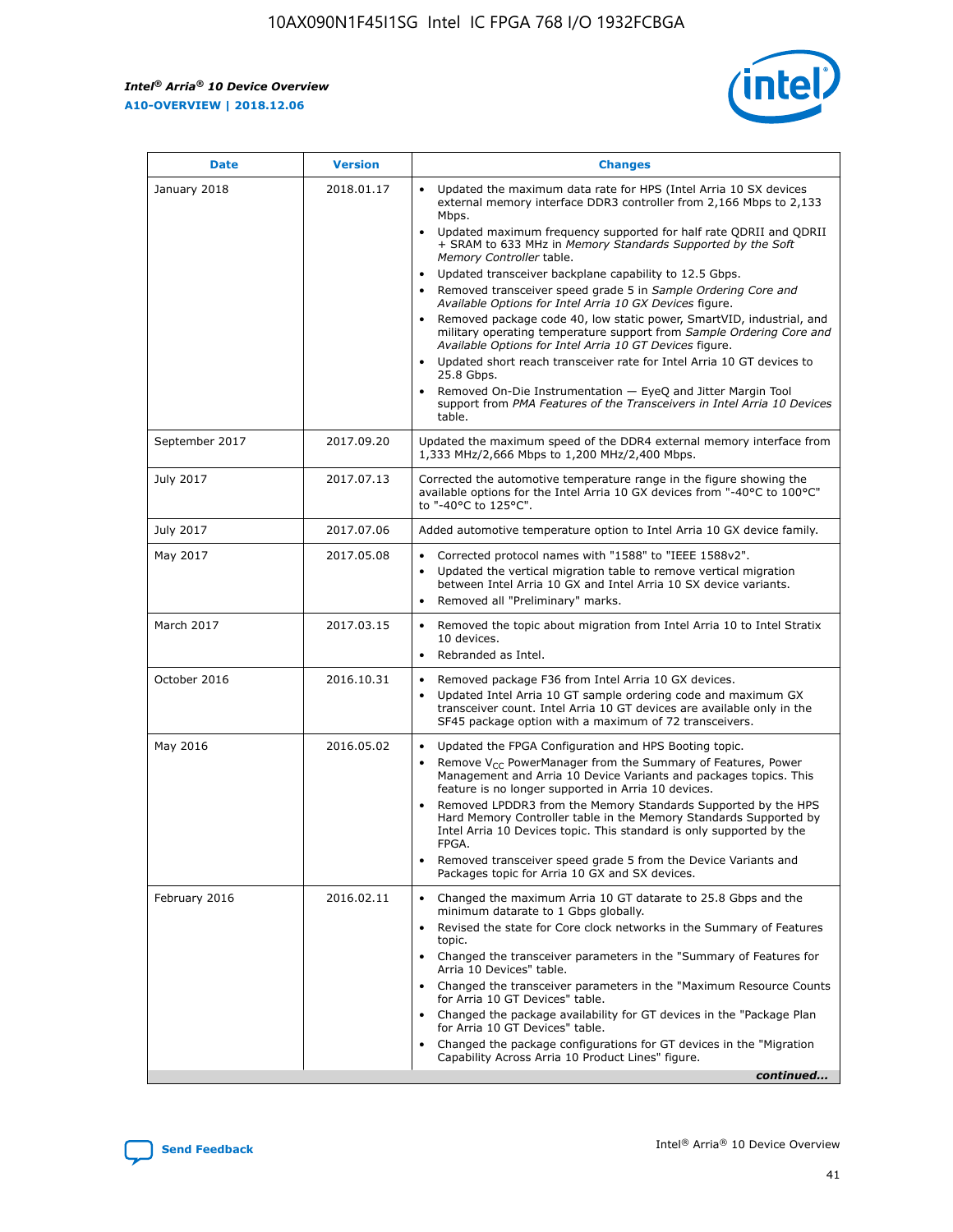

| <b>Date</b>   | <b>Version</b> | <b>Changes</b>                                                                                                                                                               |
|---------------|----------------|------------------------------------------------------------------------------------------------------------------------------------------------------------------------------|
|               |                | • Changed transceiver parameters in the "Low Power Serial Transceivers"<br>section.                                                                                          |
|               |                | • Changed the transceiver descriptions in the "Device Variants for the<br>Arria 10 Device Family" table.                                                                     |
|               |                | Changed the "Sample Ordering Code and Available Options for Arria 10<br>$\bullet$<br>GT Devices" figure.                                                                     |
|               |                | Changed the datarates for GT devices in the "PMA Features" section.                                                                                                          |
|               |                | Changed the datarates for GT devices in the "PCS Features" section.<br>$\bullet$                                                                                             |
| December 2015 | 2015.12.14     | Updated the number of M20K memory blocks for Arria 10 GX 660 from<br>2133 to 2131 and corrected the total RAM bit from 48,448 Kb to<br>48,408 Kb.                            |
|               |                | Corrected the number of DSP blocks for Arria 10 GX 660 from 1688 to<br>1687 in the table listing floating-point arithmetic resources.                                        |
| November 2015 | 2015.11.02     | Updated the maximum resources for Arria 10 GX 220, GX 320, GX 480,<br>$\bullet$<br>GX 660, SX 220, SX 320, SX 480, and SX 660.                                               |
|               |                | • Updated resource count for Arria 10 GX 320, GX 480, GX 660, SX 320,<br>SX 480, a SX 660 devices in Number of Multipliers in Intel Arria 10<br><b>Devices</b> table.        |
|               |                | Updated the available options for Arria 10 GX, GT, and SX.                                                                                                                   |
|               |                | Changed instances of Quartus II to Quartus Prime.<br>$\bullet$                                                                                                               |
| June 2015     | 2015.06.15     | Corrected label for Intel Arria 10 GT product lines in the vertical migration<br>figure.                                                                                     |
| May 2015      | 2015.05.15     | Corrected the DDR3 half rate and quarter rate maximum frequencies in the<br>table that lists the memory standards supported by the Intel Arria 10 hard<br>memory controller. |
| May 2015      | 2015.05.04     | • Added support for 13.5G JESD204b in the Summary of Features table.<br>• Added a link to Arria 10 GT Channel Usage in the Arria 10 GT Package<br>Plan topic.                |
|               |                | • Added a note to the table, Maximum Resource Counts for Arria 10 GT<br>devices.                                                                                             |
|               |                | • Updated the power requirements of the transceivers in the Low Power<br>Serial Transceivers topic.                                                                          |
| January 2015  | 2015.01.23     | • Added floating point arithmetic features in the Summary of Features<br>table.                                                                                              |
|               |                | • Updated the total embedded memory from 38.38 megabits (Mb) to<br>65.6 Mb.                                                                                                  |
|               |                | • Updated the table that lists the memory standards supported by Intel<br>Arria 10 devices.                                                                                  |
|               |                | Removed support for DDR3U, LPDDR3 SDRAM, RLDRAM 2, and DDR2.                                                                                                                 |
|               |                | Moved RLDRAM 3 support from hard memory controller to soft memory<br>controller. RLDRAM 3 support uses hard PHY with soft memory<br>controller.                              |
|               |                | Added soft memory controller support for QDR IV.<br>٠                                                                                                                        |
|               |                | Updated the maximum resource count table to include the number of<br>hard memory controllers available in each device variant.                                               |
|               |                | Updated the transceiver PCS data rate from 12.5 Gbps to 12 Gbps.<br>$\bullet$                                                                                                |
|               |                | Updated the max clock rate of PS, FPP x8, FPP x16, and Configuration<br>via HPS from 125 MHz to 100 MHz.                                                                     |
|               |                | Added a feature for fractional synthesis PLLs: PLL cascading.                                                                                                                |
|               |                | Updated the HPS programmable general-purpose I/Os from 54 to 62.<br>$\bullet$<br>continued                                                                                   |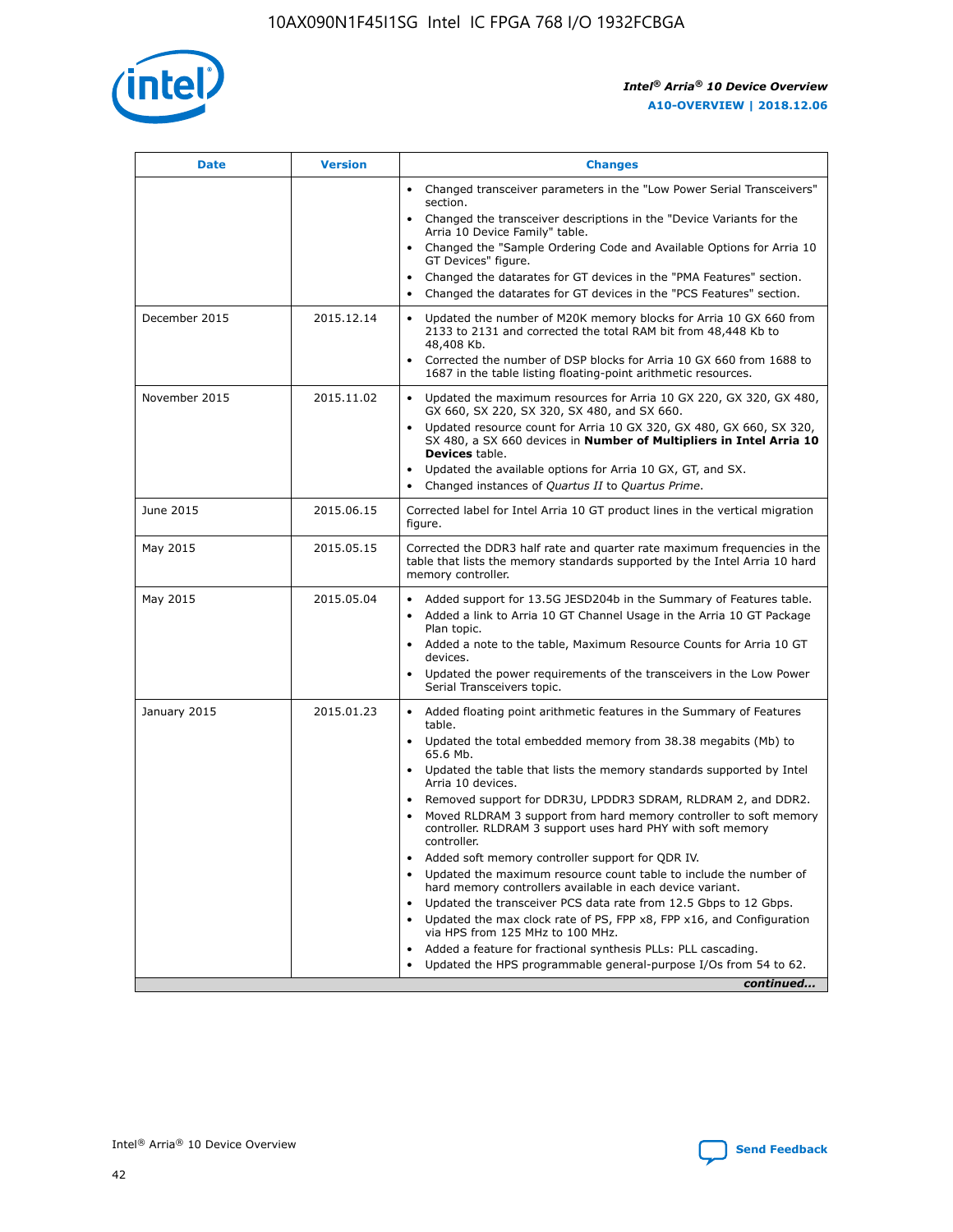r



| <b>Date</b>    | <b>Version</b> | <b>Changes</b>                                                                                                                                                                                                                                                                                                                                                                                                                                                                                                                                      |
|----------------|----------------|-----------------------------------------------------------------------------------------------------------------------------------------------------------------------------------------------------------------------------------------------------------------------------------------------------------------------------------------------------------------------------------------------------------------------------------------------------------------------------------------------------------------------------------------------------|
| September 2014 | 2014.09.30     | Corrected the 3 V I/O and LVDS I/O counts for F35 and F36 packages<br>$\bullet$<br>of Arria 10 GX.<br>Corrected the 3 V I/O, LVDS I/O, and transceiver counts for the NF40<br>$\bullet$<br>package of the Arria GX 570 and 660.<br>Removed 3 V I/O, LVDS I/O, and transceiver counts for the NF40<br>$\bullet$<br>package of the Arria GX 900 and 1150. The NF40 package is not<br>available for Arria 10 GX 900 and 1150.                                                                                                                          |
| August 2014    | 2014.08.18     | Updated Memory (Kb) M20K maximum resources for Arria 10 GX 660<br>devices from 42,660 to 42,620.<br>Added GPIO columns consisting of LVDS I/O Bank and 3V I/O Bank in<br>$\bullet$<br>the Package Plan table.<br>Added how to use memory interface clock frequency higher than 533<br>$\bullet$<br>MHz in the I/O vertical migration.<br>Added information to clarify that RLDRAM3 support uses hard PHY with<br>$\bullet$<br>soft memory controller.<br>Added variable precision DSP blocks support for floating-point<br>$\bullet$<br>arithmetic. |
| June 2014      | 2014.06.19     | Updated number of dedicated I/Os in the HPS block to 17.                                                                                                                                                                                                                                                                                                                                                                                                                                                                                            |
| February 2014  | 2014.02.21     | Updated transceiver speed grade options for GT devices in Figure 2.                                                                                                                                                                                                                                                                                                                                                                                                                                                                                 |
| February 2014  | 2014.02.06     | Updated data rate for Arria 10 GT devices from 28.1 Gbps to 28.3 Gbps.                                                                                                                                                                                                                                                                                                                                                                                                                                                                              |
| December 2013  | 2013.12.10     | Updated the HPS memory standards support from LPDDR2 to LPDDR3.<br>Updated HPS block diagram to include dedicated HPS I/O and FPGA<br>$\bullet$<br>Configuration blocks as well as repositioned SD/SDIO/MMC, DMA, SPI<br>and NAND Flash with ECC blocks.                                                                                                                                                                                                                                                                                            |
| December 2013  | 2013.12.02     | Initial release.                                                                                                                                                                                                                                                                                                                                                                                                                                                                                                                                    |